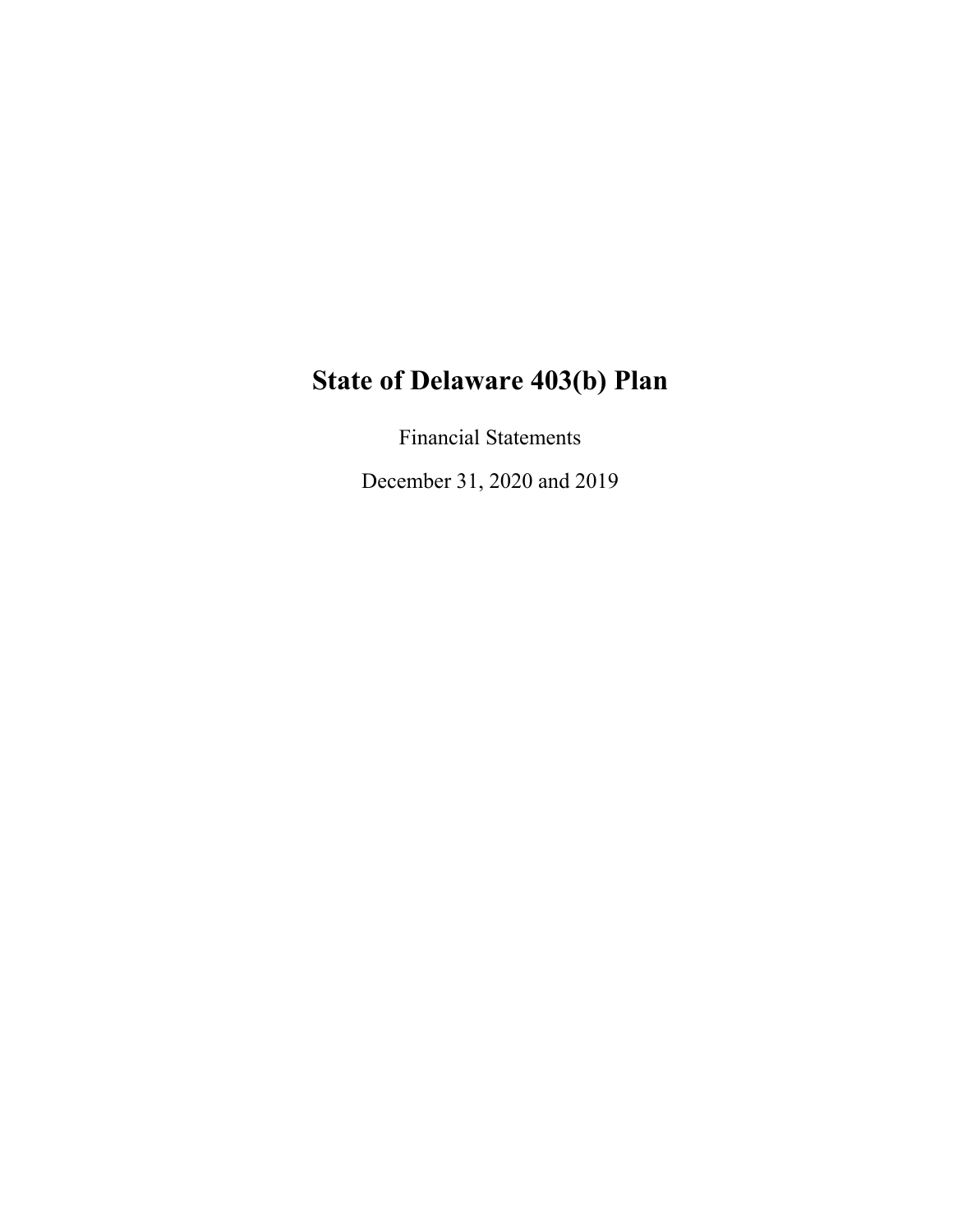Table of Contents December 31, 2020 and 2019

|                                                                                                                                             | Page |
|---------------------------------------------------------------------------------------------------------------------------------------------|------|
| <b>Independent Auditors' Report</b>                                                                                                         | 1    |
| <b>Required Supplementary Information</b>                                                                                                   |      |
| Management's Discussion and Analysis                                                                                                        | 4    |
| <b>Financial Statements</b>                                                                                                                 |      |
| <b>Statements of Fiduciary Net Position</b>                                                                                                 | 6    |
| Statements of Changes in Fiduciary Net Position                                                                                             | 7    |
| Notes to the Financial Statements                                                                                                           | 8    |
| <b>Independent Auditors' Report on Internal Control over Financial Reporting</b>                                                            |      |
| and on Compliance and Other Matters Based on an Audit of Financial Statements<br>Performed in Accordance with Government Auditing Standards | 41   |
| Schedule of Findings and Recommendations                                                                                                    | 43   |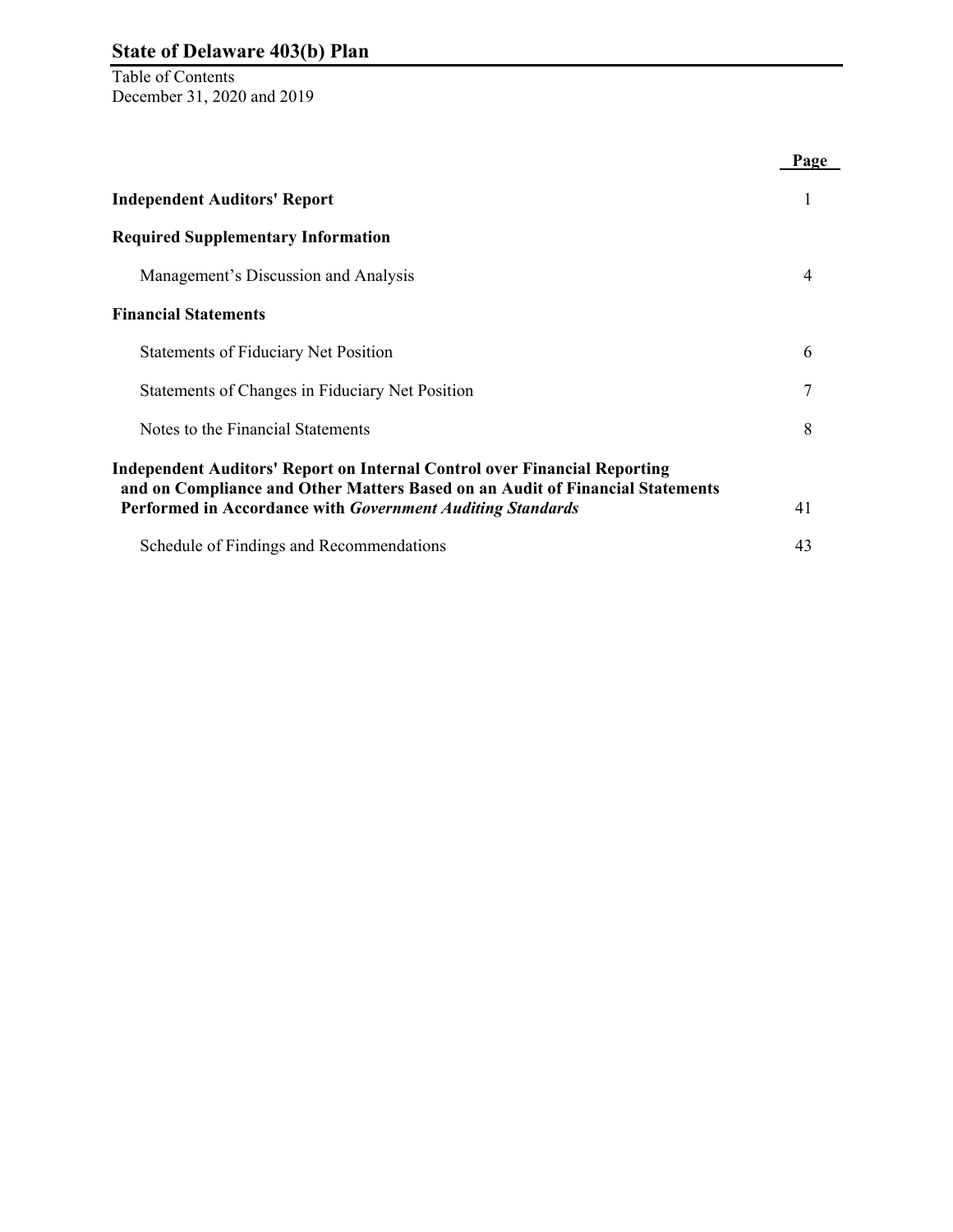

BELFINT . LYONS . SHUMAN Certified Public Accountants

#### www.belfint.com

*Independent Auditors' Report* 

To the Plans Management Board State of Delaware 403(b) Plan Dover, Delaware

#### *Report on the Financial Statements*

We were engaged to audit the accompanying financial statements of State of Delaware 403(b) Plan (Plan), which comprise the statements of fiduciary net position as of December 31, 2020 and 2019, the related statements of changes in fiduciary net position for the years then ended, and the related notes to the financial statements.

#### *Management's Responsibility for the Financial Statements*

Plan management is responsible for the preparation and fair presentation of these financial statements in accordance with accounting principles generally accepted in the United States of America; this includes the design, implementation, and maintenance of internal control relevant to the preparation and fair presentation of financial statements that are free from material misstatement, whether due to fraud or error.

#### *Auditors' Responsibility*

Our responsibility is to express an opinion on these financial statements based on our audits. We conducted our audits in accordance with auditing standards generally accepted in the United States of America and the standards applicable to financial audits contained in *Government Auditing Standards*, issued by the Comptroller General of the United States. Because of the matter described in the *Basis for Disclaimer of Opinion* paragraph, however, we were not able to obtain sufficient appropriate audit evidence to provide a basis for an audit opinion.

#### *Basis for Disclaimer of Opinion*

The Plan has not maintained sufficient accounting records and supporting documents relating to annuity and custodial accounts issued to current and former employees prior to January 1, 2009. These pre-2009 contracts are permissibly excluded by the Department of Labor's Field Assistance Bulletin No. 2010-01. Effective January 2009,

1011 Centre Road • Suite 310 | Wilmington • DE 19805 | Phone: 302,225,0600 | Fax: 302.225.0625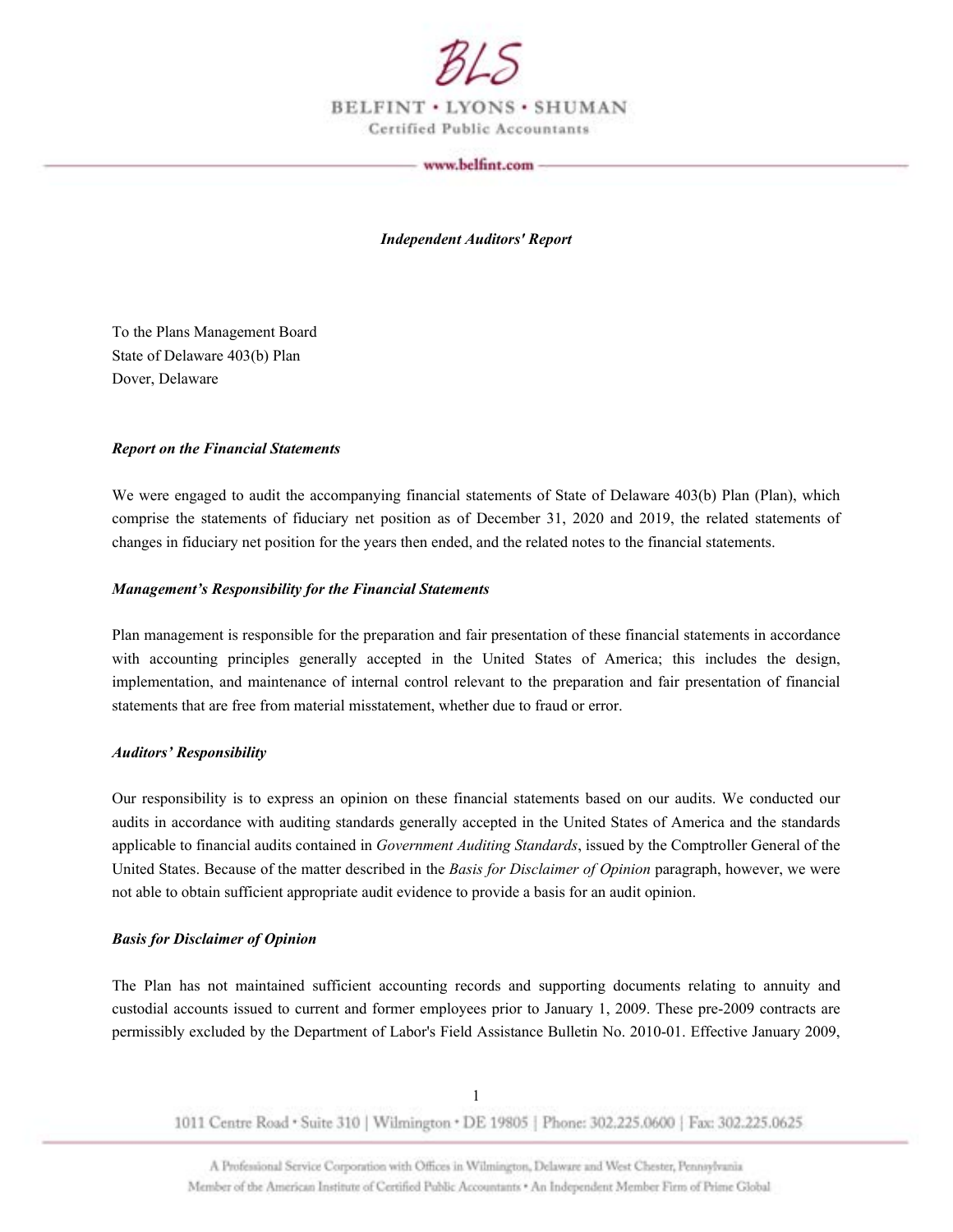To the Plans Management Board State of Delaware 403(b) Plan Dover, Delaware

the State of Delaware approved 13 vendors for participants of the Plan to select. Prior to this, participants' vendor options were dependent on the school district they worked for and not monitored by the plan administrator. These options included more than 100 vendors for the 19 school districts. Due to the volume of previously approved vendors, the amount of excluded annuity and custodial accounts and the related income and distributions were not determinable, which consequently rendered us unable to obtain sufficient audit evidence with respect to individual participant account balances accumulated from the inception of the Plan to test the completeness and accuracy of beginning account balances. Therefore, the fiduciary net position does not include permissibly excluded pre-2009 contracts held by any vendor. Plan assets held by the 13 approved vendors approved by the State of Delaware that were not permissibly excludible by the Department of Labor's Field Assistance Bulletin No. 2010-01 are included in the financial statements.

#### *Disclaimer of Opinion*

Because of the significance of the matter described in the *Basis for Disclaimer of Opinion* paragraph, we have not been able to obtain sufficient appropriate audit evidence to provide a basis for an audit opinion. Accordingly, we do not express an opinion on the financial statements referred to in the first paragraph.

#### *Other Matters*

#### *Required Supplementary Information*

Accounting principles generally accepted in the United States of America require that the management's discussion and analysis on pages 4 and 5 be presented to supplement the basic financial statements. Such information, although not a part of the basic financial statements, is required by the Governmental Accounting Standards Board, who considers it to be an essential part of the financial reporting for placing the basic financial statements in an appropriate operational, economic, or historical context. We have applied certain limited procedures to the required supplementary information in accordance with auditing standards generally accepted in the United States of America, which consisted of inquiries of management about the methods of preparing the information and comparing the information for consistency with management's responses to our inquiries, the basic financial statements, and other knowledge we obtained during our audit of the basic financial statements. We do not express an opinion or provide any assurance on the information because the limited procedures do not provide us with sufficient evidence to express an opinion or provide any assurance.

#### *Other Reporting Required by Government Auditing Standards*

In accordance with *Government Auditing Standards*, we have also issued our report dated October 21, 2021, on our consideration of the State of Delaware 403(b) Plan's internal control over financial reporting and our tests of its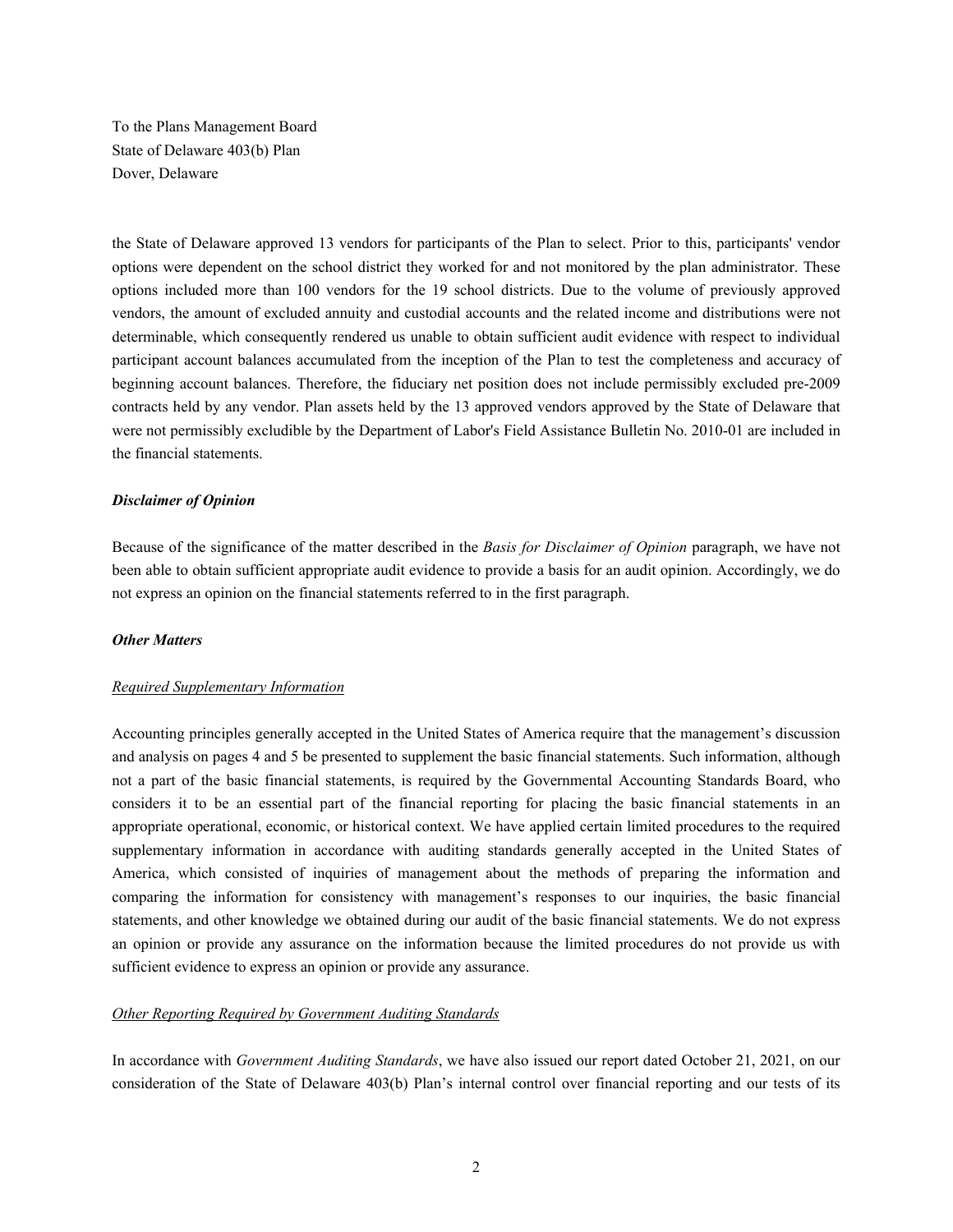To the Plans Management Board State of Delaware 403(b) Plan Dover, Delaware

compliance with certain provisions of laws, regulations, contracts, and agreements and other matters. The purpose of that report is solely to describe the scope of our testing of internal control over financial reporting and compliance and the results of that testing, and not to provide an opinion on the effectiveness of the State of Delaware 403(b) Plan's internal control over financial reporting or on compliance. That report is an integral part of an audit performed in accordance with *Government Auditing Standards* in consideration of the State of Delaware 403(b) Plan's internal control over financial reporting and compliance.

Belfint, Lyons & Shuman, P.A.

October 21, 2021 Wilmington, Delaware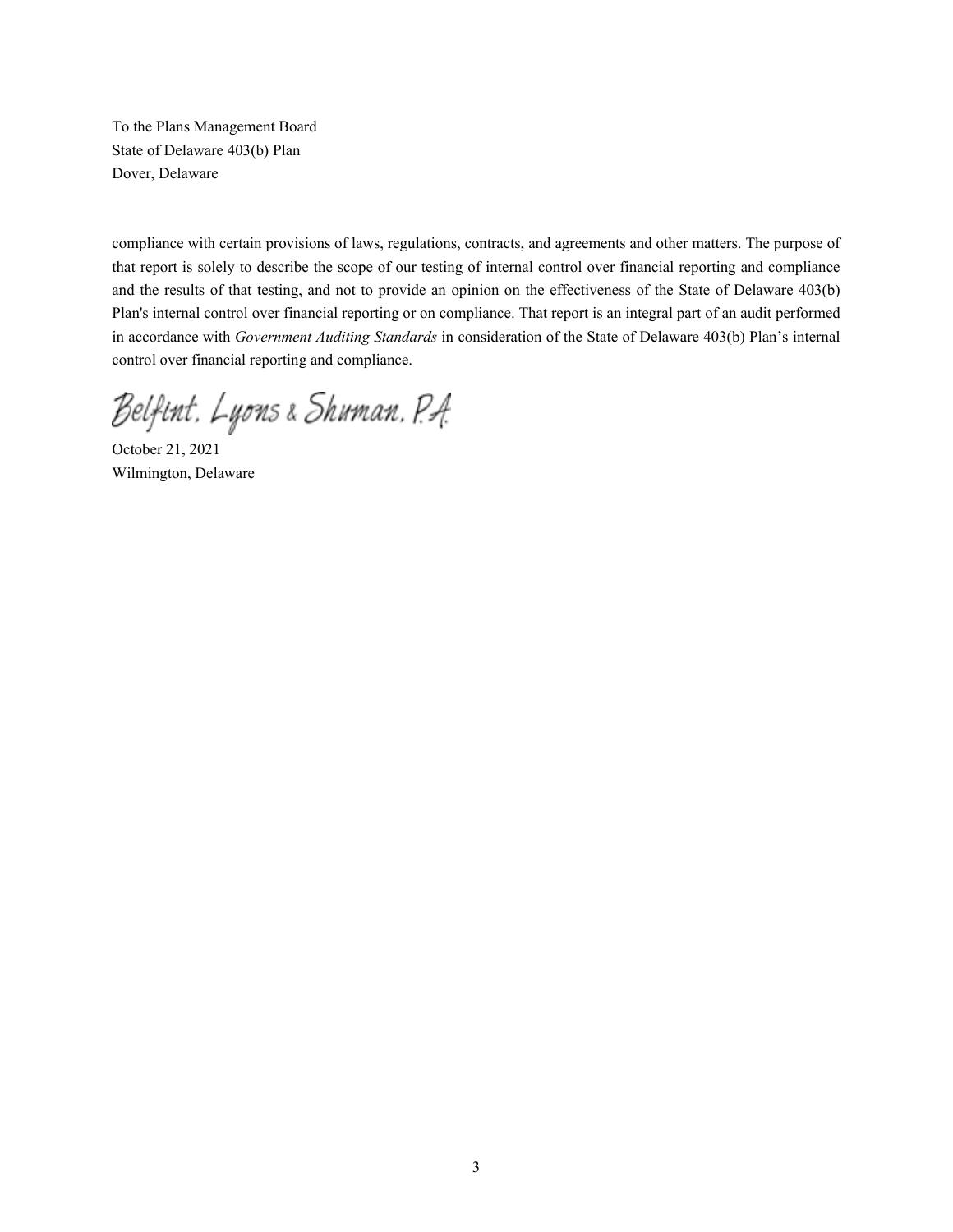Management's Discussion and Analysis December 31, 2020, 2019, and 2018

This discussion and analysis of the State of Delaware 403(b) Plan's (the "Plan") financial performance provides an overview of the Plan's financial activities for the years ended December 31, 2020, 2019, and 2018. Please read this section in conjunction with the Plan's financial statements, which follow this section.

## **Financial Highlights**

- Fiduciary net position restricted for pensions increased by approximately \$59.3 million during 2020 from \$446.4 million at December 31, 2019, to \$505.7 million at December 31, 2020. This increase was primarily due to contributions and gains on investments during 2020 being greater than distributions made to participants. Fiduciary net position restricted for pensions increased by approximately \$67.7 million during 2019 from \$378.7 million at December 31, 2018, to \$446.4 million at December 31, 2019. This increase was primarily due to contributions and gains on investments during 2019 being greater than distributions made to participants.
- Participant contributions were \$27.3 million, \$24.5 million, and \$22.3 million for the years ended December 31, 2020, 2019, and 2018, respectively. Changes in contributions are primarily due to fluctuations in the average contribution per participant and number of active plan participants. There were approximately 6,000, 5,700, and 5,400 active participants as of December 31, 2020, 2019, and 2018, respectively.
- $\bullet$  Net transfers into (out of) the Plan were (\$34,177), \$96,200, and \$24,390 for the years ended December 31, 2020, 2019, and 2018, respectively. Changes in the amount of transfers into the Plan from year to year vary greatly and are the direct result of changes in the number of individuals performing these transactions or the average transfer amount.
- Net investment income decreased to a \$60.8 million gain in 2020 from a \$71.2 million gain in 2019. Fluctuations in income are primarily due to changes in the funds offered by the Plan, changes in interest rates for fixed earnings investments, as well as fluctuations in the financial market from year to year.
- Benefits paid to participants were \$27.9 million, \$27.3 million, and \$29.9 million for the years ended December 31, 2020, 2019, and 2018, respectively. Fluctuations in the amount of distributions paid from year to year are primarily due to changes in the number of separated, deceased, or retired participants and beneficiaries receiving eligible distributions per year as well as the size of their account balances. There were approximately 1,200 individuals who received a distribution from the Plan during each of the years ended December 31, 2020, 2019, and 2018, respectively.
- Administrative expenses were \$939,863, \$889,475, and \$781,173 for the years ended December 31, 2020, 2019, and 2018, respectively. Fluctuations in these fees are the result of different arrangements with the service providers and the number of transactions charged directly to participant accounts.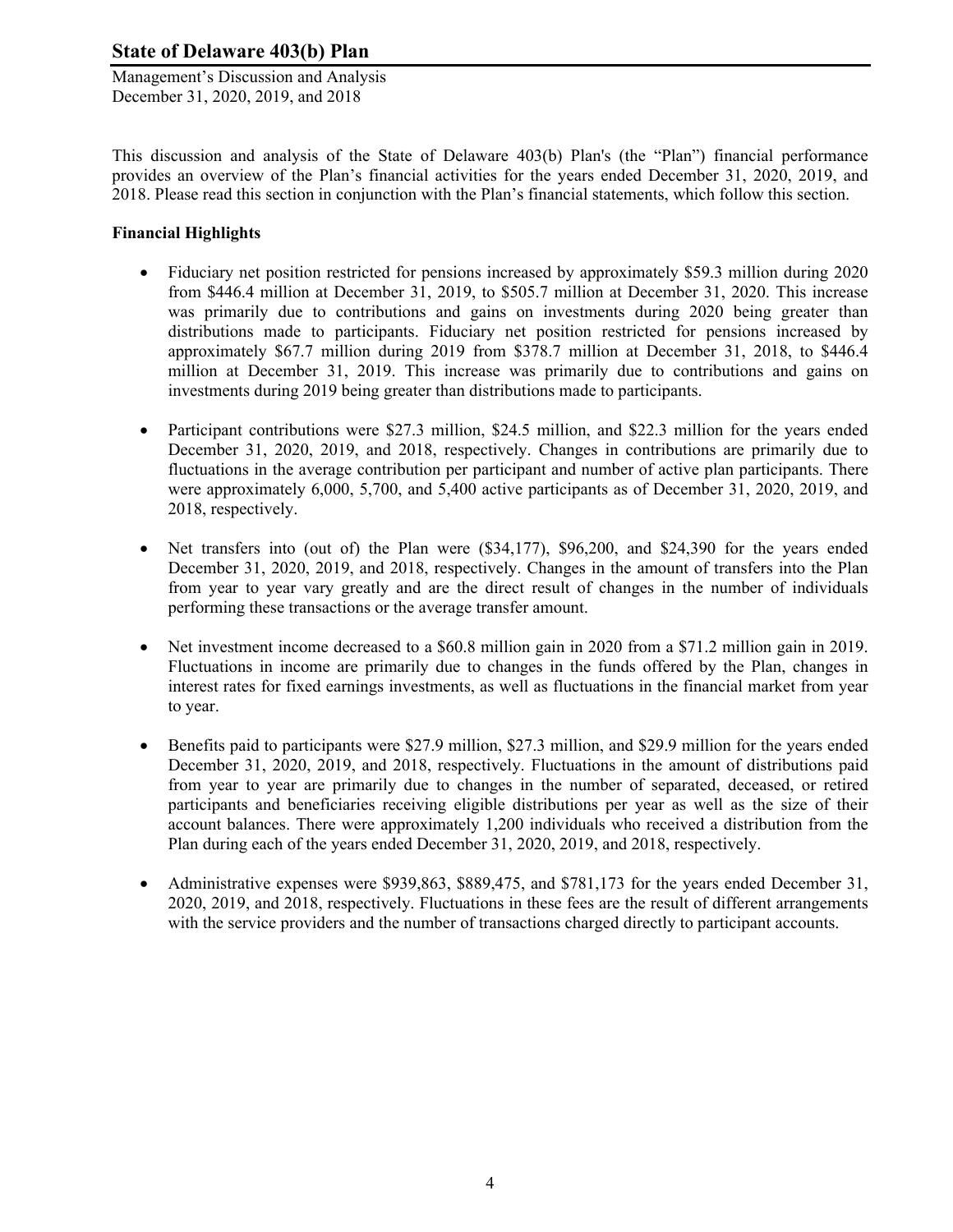Management's Discussion and Analysis December 31, 2020, 2019, and 2018

#### **Overview of the Financial Statements**

This financial report consists of the statements of fiduciary net position and the statements of changes in fiduciary net position. These statements provide information about the financial position and activities of the Plan as a whole. The notes to the financial statements provide additional information that is essential to a full understanding of the financial statements. The notes are an integral part of the financial statements and include detailed information not readily evident in the basic financial statements.

The following analysis focuses on fiduciary net position restricted for pensions (Table 1) and changes in fiduciary net position (Table 2):

|                                          | 2020          | 2019          | 2018          |
|------------------------------------------|---------------|---------------|---------------|
| Investments                              | \$505,684,268 | \$445,920,480 | \$378,156,705 |
| Notes Receivable from Participants       | 12,438        | 468,452       | 560,905       |
| <b>Fiduciary Net Position Restricted</b> |               |               |               |
| for Pensions                             | \$505,696,706 | \$446,388,932 | \$378,717,610 |

#### **Table 1 Fiduciary Net Position Restricted for Pensions**

## **Table 2 Changes in Fiduciary Net Position**

|                                           | 2020<br>2019 |              | 2018             |  |
|-------------------------------------------|--------------|--------------|------------------|--|
| Additions                                 |              |              |                  |  |
| Participant and Rollover Contributions    | 27,187,891   | 24,523,384   | \$<br>22,321,332 |  |
| Recontribution of CARES Act Distributions | 100,000      |              |                  |  |
| Corrective Contributions                  |              |              | 114,868          |  |
| Net Transfers into (out of) Plan          | (34, 177)    | 96,200       | 24,390           |  |
| Net Investment Income (Loss)              | 60,769,950   | 71,200,789   | (21, 314, 238)   |  |
| Interest Income on Notes Receivable       |              |              |                  |  |
| from Participants                         | 863          | 1,950        | 2,597            |  |
| Other Income                              | 123,938      |              |                  |  |
| Deductions                                |              |              |                  |  |
| Benefits Paid to Participants             | 27,900,828   | 27, 261, 526 | 29,919,332       |  |
| <b>Administrative Expenses</b>            | 939,863      | 889,475      | 781,173          |  |
| Change in Fiduciary Net Position          | 59, 307, 774 | 67, 671, 322 | (29, 551, 556)   |  |

#### **Financial Contact**

The Plan's financial statements are designed to present users with a general overview of the Plan's finances and to demonstrate the trustee's accountability. If you have questions about the report or need additional financial information, contact the Director of Contributions and Plan Management of the State of Delaware 403(b) Plan at 820 Silver Lake Boulevard, Dover, Delaware 19904-2464.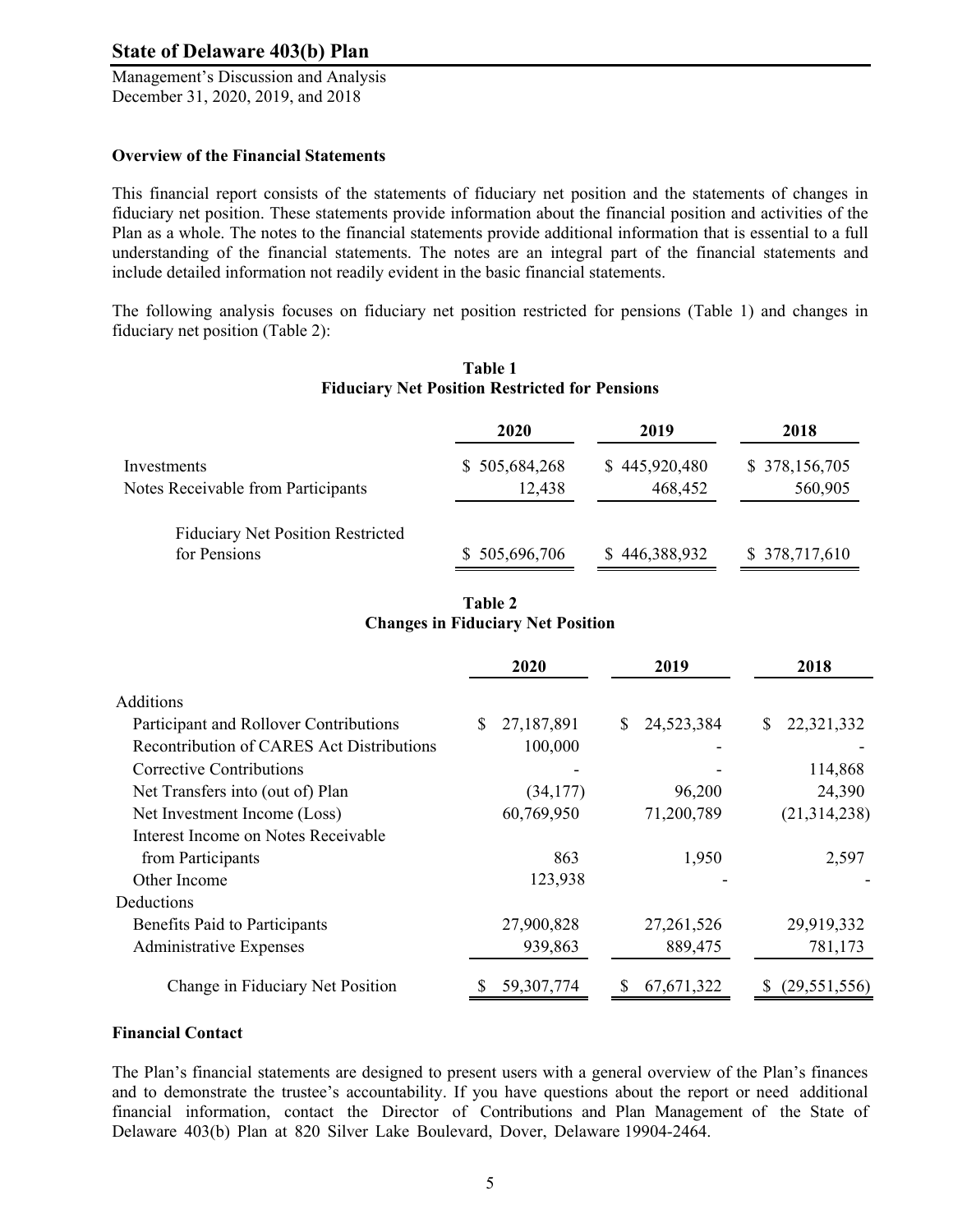Statements of Fiduciary Net Position December 31, 2020 and 2019

|                                                       | 2020          |               |
|-------------------------------------------------------|---------------|---------------|
| <b>Assets</b>                                         |               |               |
| Investments, at Fair Value                            | \$438,832,680 | \$377,914,222 |
| Investments, at Contract Value                        | 66,851,588    | 68,006,258    |
| <b>Total Investments</b>                              | 505,684,268   | 445,920,480   |
| Notes Receivable from Participants                    | 12,438        | 468,452       |
| <b>Total Assets</b>                                   | 505,696,706   | 446,388,932   |
| <b>Liabilities</b>                                    |               |               |
| <b>Fiduciary Net Position Restricted for Pensions</b> | \$505,696,706 | \$446,388,932 |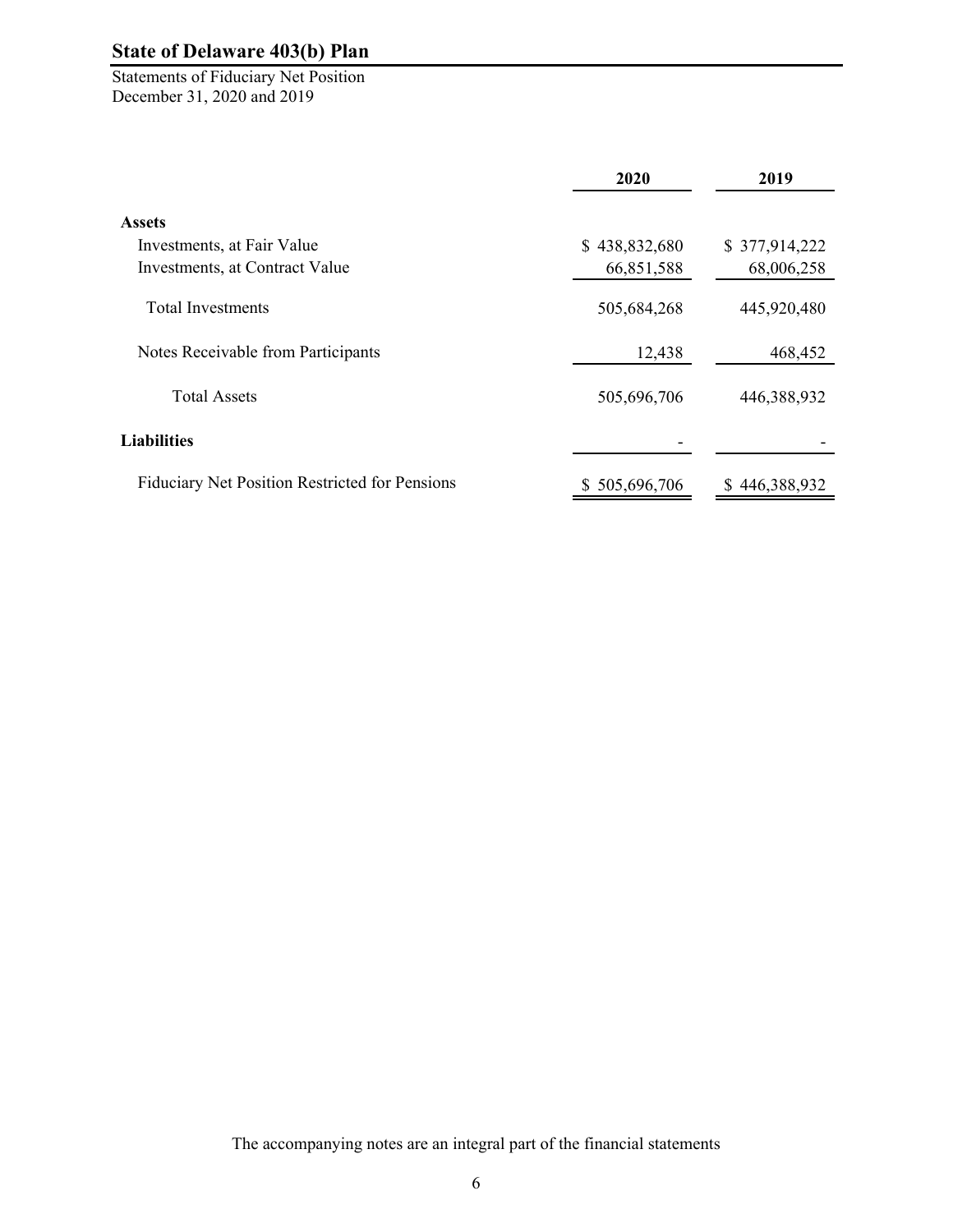Statements of Changes in Fiduciary Net Position Years Ended December 31, 2020 and 2019

|                                                       | 2020             | 2019             |
|-------------------------------------------------------|------------------|------------------|
| <b>Additions</b>                                      |                  |                  |
| <b>Investment Income</b>                              |                  |                  |
| Net Appreciation in Fair Value of Investments         | 52,939,767<br>\$ | 64,339,246<br>\$ |
| <b>Interest and Dividends</b>                         | 7,830,183        | 6,861,543        |
| Net Investment Income                                 | 60,769,950       | 71,200,789       |
| Interest Income on Notes Receivable from Participants | 863              | 1,950            |
| Contributions                                         |                  |                  |
| Participant                                           | 24,728,633       | 22,084,198       |
| Rollovers                                             | 2,459,258        | 2,439,186        |
| Recontribution of CARES Act Distributions             | 100,000          |                  |
| <b>Total Contributions</b>                            | 27,287,891       | 24,523,384       |
| Other Income                                          | 123,938          |                  |
| <b>Total Additions</b>                                | 88,182,642       | 95,726,123       |
| <b>Deductions</b>                                     |                  |                  |
| <b>Benefits Paid to Participants</b>                  | 27,900,828       | 27, 261, 526     |
| <b>Administrative Expenses</b>                        | 939,863          | 889,475          |
| <b>Total Deductions</b>                               | 28,840,691       | 28,151,001       |
| Net Transfers into (out of) Plan                      | (34, 177)        | 96,200           |
| Net Increase                                          | 59,307,774       | 67, 671, 322     |
| <b>Net Position</b>                                   |                  |                  |
| Beginning of Year                                     | 446,388,932      | 378,717,610      |
| End of Year                                           | \$505,696,706    | \$446,388,932    |

The accompanying notes are an integral part of the financial statements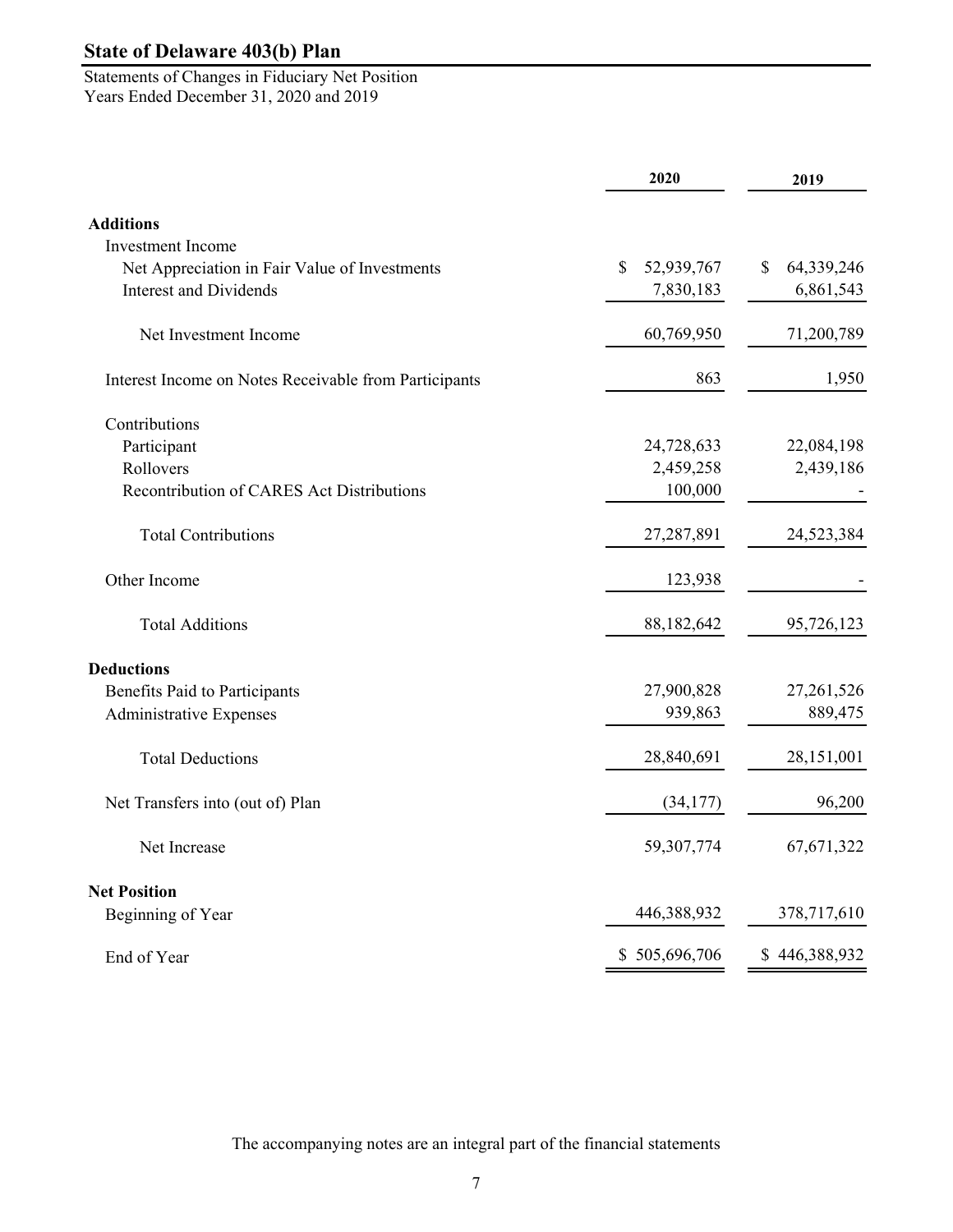Notes to the Financial Statements December 31, 2020 and 2019

### **1. Description of the Plan**

The following description of the State of Delaware 403(b) Plan (the "Plan") provides only general information. Participants should refer to the plan document for a more complete description of the Plan's provisions. Participants may also find more information at http://treasurer.delaware.gov/deferredcompensation-plans/.

#### **General**

Delaware Code Title 29, Part V, Chapter 60A ("Code") sets forth the requirements for deferred compensation programs for public officers and eligible employees of the State of Delaware (the "State"). The purpose of Chapter 60A is to create a vehicle through which all eligible employees of the State may, on a voluntary basis, provide for additional retirement income security. The Code gives authority to the Plans Management Board, which is responsible for oversight of the Plan. The Plans Management Board has charged the Office of the State Treasurer (the "OST") with daily administration. The State of Delaware General Assembly may amend the Code at any time. The Plans Management Board may modify the Plan pursuant to authority provided under the Code.

A written plan document was made effective January 1, 2009, by the State Treasurer on behalf of the State of Delaware. The Plan was amended and restated effective January 1, 2017. The form of the Plan as written and administered is to be in compliance with Section 403(b) of the Internal Revenue Code ("IRC").

The Plan is a defined contribution plan covering each individual, whether hired, appointed or elected, who is a common law employee of the State of Delaware performing services for the State of Delaware for either 1) a school or 2) the State of Delaware Department of Education.

#### **Contributions**

Each year, participants may contribute up to 100% of pretax annual compensation, as defined by the plan document, up to the maximum limits of the IRC. Participants may designate all or a portion of their deferral contributions as after-tax contributions into a Roth account. Participants who have attained age 50 before the end of the plan year are eligible to make catch-up contributions. Participants may also contribute amounts representing distributions from other qualified defined benefit or defined contribution plans (rollover). The State does not make any contributions to the Plan.

Participants direct the investment of all contributions into various investment options offered by the Plan. Contributions are subject to certain limitations.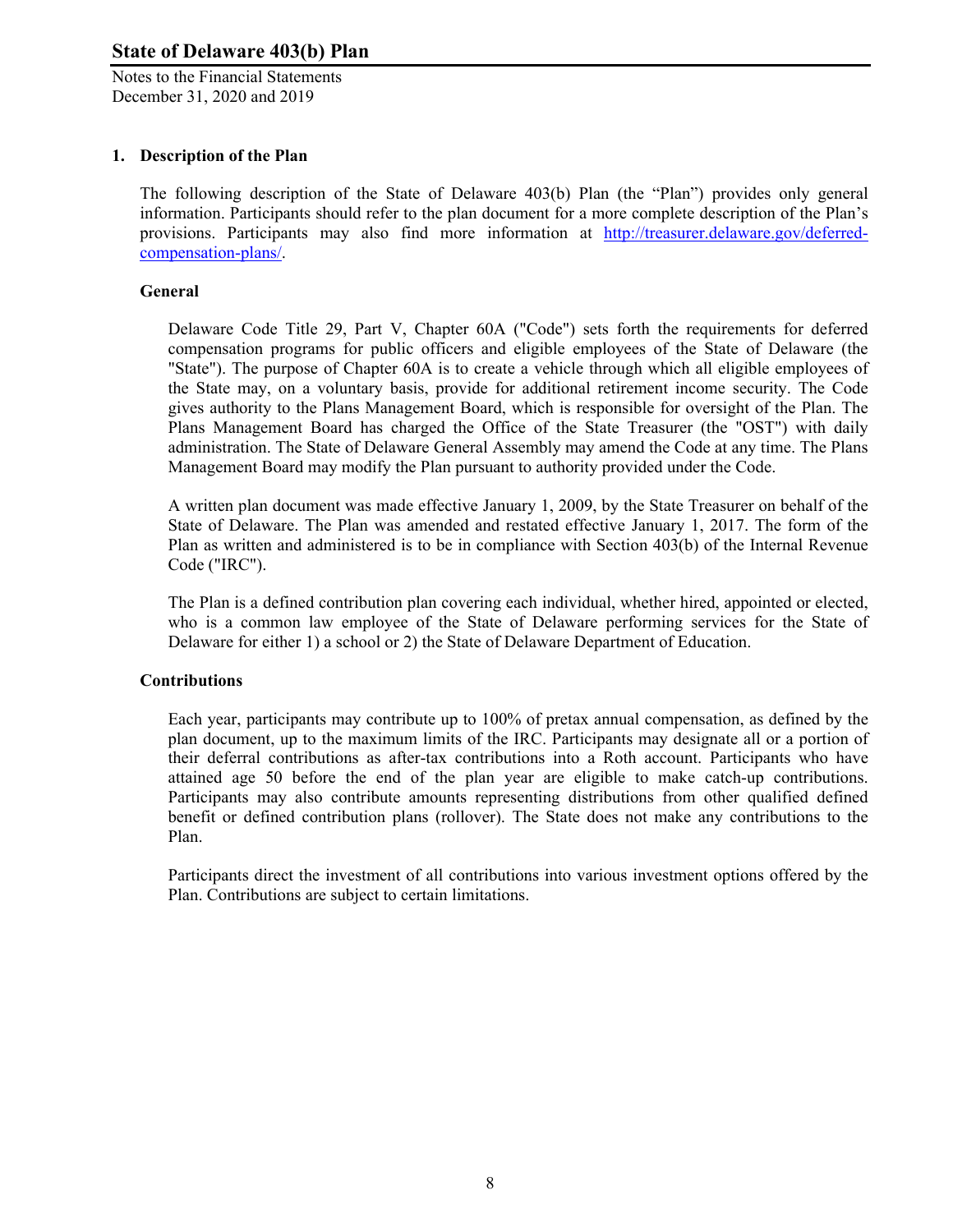Notes to the Financial Statements December 31, 2020 and 2019

#### **1. Description of the Plan - Continued**

#### **Participant Accounts**

Each participant's account is credited with the participant's contribution and allocations of plan earnings and charged with an allocation of administrative expenses. Allocations are based on participant earnings, specific transactions, or account balances, as defined. The benefit to which a participant is entitled is the benefit that can be provided from the participant's vested account.

Employees electing to participate in the Plan may contribute to any of the following options: a group annuity contract offering administered by Voya Retirement Insurance and Annuity Company, a pooled separate account, various publicly traded mutual funds, and a self-directed brokerage account.

#### **Vesting**

Participants are immediately vested in their contributions plus actual earnings thereon.

#### **Notes Receivable from Participants**

Prior to 2009, participants could borrow from their accounts a minimum of \$1,000 up to a maximum equal to the lesser of \$50,000 or 50% of their vested account balance. The notes were secured by the balance in the participant's account. Interest rates were commensurate with local prevailing rates. Principal and interest are paid directly to the provider by the participant. Terms ranged from one to five years or greater for the purchase of a primary residence. Effective January 1, 2009, loans were no longer permitted.

The Plan was amended January 1, 2015 and January 1, 2017, to grandfather certain loans that were identified by the State that were processed by certain vendors during the period January 1, 2009 through December 31, 2014, and January 1, 2015 through December 31, 2016.

#### **Payment of Benefits**

Upon termination of service due to death, disability, retirement, or other reasons, a participant will receive either a lump-sum amount equal to the value of the participant's vested interest in his or her account, periodic payments, or an annuity. In addition, the Plan allows for hardship distributions if certain criteria are met.

A participant may elect, at such time as he or she is otherwise entitled to a distribution (other than on account of an unforeseeable emergency), to transfer part or all of the account to purchase service credit under a defined benefit plan maintained by the State that permits the acceptance of such planto-plan transfers.

As required under Section  $401(a)(9)$  of the IRC, a participant must begin receiving minimum distributions from the Plan by April 1 of the calendar year following the later of (i) the calendar year following the year in which the participant reaches 70½ or 72 if the participant is not 70½ prior to January 1, 2020, or (ii) the calendar year in which the participant retires. See Notes 8 and 9 for further details.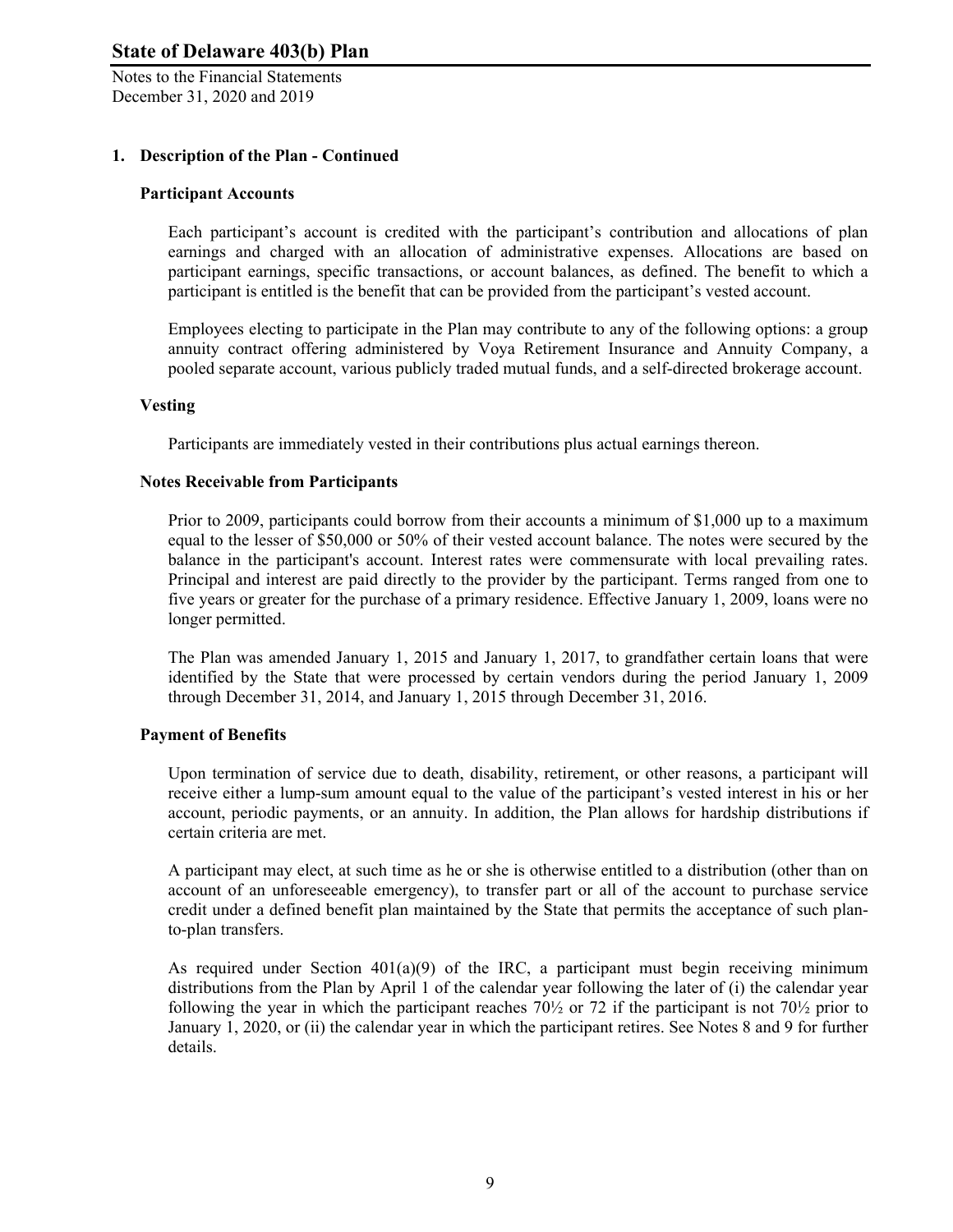Notes to the Financial Statements December 31, 2020 and 2019

### **2. Summary of Significant Accounting Policies**

#### **Financial Statement Presentation and Basis of Accounting**

The Governmental Accounting Standards Board (GASB) issues regulatory guidance defining generally accepted accounting principles for state and local governments in the United States. The accompanying financial statements of the Plan have been prepared in conformity with accounting principles generally accepted in the United States (U.S. GAAP) as prescribed by GASB. Any reference to U.S. GAAP in the financial statements and the related disclosures refers to standards established by GASB.

The financial statements of the Plan are prepared on the accrual basis of accounting using the economic resources measurement focus.

#### **Use of Estimates**

The preparation of financial statements in conformity with accounting principles generally accepted in the United States of America requires management to make estimates and assumptions that affect the reported amounts of assets and liabilities and changes therein, and disclosures of contingent assets and liabilities. Actual results could differ from those estimates.

#### **Investment Valuation and Income Recognition**

Investments are reported at fair value. Fair value is the price that would be received for the sale of an asset or paid for the transfer of a liability in an orderly transaction between market participants at the measurement date.

Fixed account investments are valued at the contract value of the owner's account. The contract owner's account equals the sum of contributions, plus guaranteed interest credited, minus withdrawals and fees. Stability of principal is the primary investment objective. The contract guarantees minimum rates of interest and may credit interest that exceeds the guaranteed minimum rates.

Variable earnings investments in publicly traded mutual funds are presented at fair value based on published daily net asset values.

Participants pay fixed premiums for the life of the policy based on the policy's coverage. New York Life applies part of the premium to the policy and invests the other portion, which builds up cash value. The value of the whole life insurance policy is the guaranteed value that grows according to the formula determined by New York Life within the contract.

Purchases and sales of securities are recorded on a trade-date basis.

Interest income is recorded on the accrual basis. Dividends are recorded on the ex-dividend date. Net appreciation (depreciation) includes the gains and losses on investments bought and sold as well as held during the year.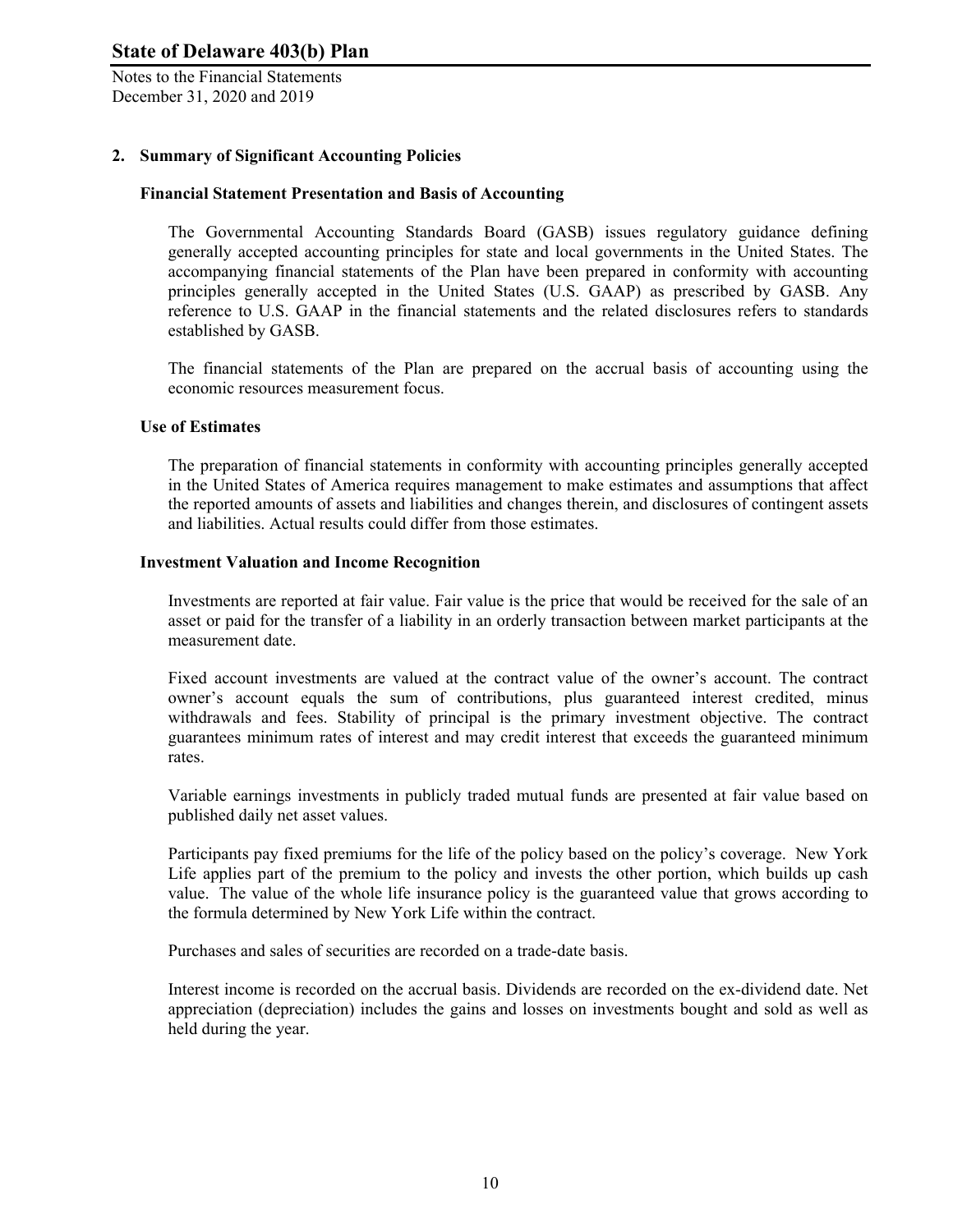Notes to the Financial Statements December 31, 2020 and 2019

## **2. Summary of Significant Accounting Policies - Continued**

#### **Notes Receivable from Participants**

Effective January 1, 2009, the Plan no longer allows loans to participants. Effective January 1, 2015, the Plan was amended to grandfather certain loans that were identified by the State that were processed by certain vendors during the period January 1, 2009 through December 31, 2014. Additionally, effective January 1, 2019, the Plan was amended to grandfather additional loans identified by the State that were processed by certain vendors from January 1, 2015 through December 31, 2016. Notes receivable from participants are measured at their unpaid principal balance plus any accrued but unpaid interest. Delinquent notes receivable are recorded as distributions based upon the terms of the plan document. Certain vendors issue a Form 1099-R for loans that are deemed to be in default, but if the loan is collateralized the vendors do not offset the deemed distributed loan balance against the participant account until the participant takes a full distribution. This accounting treatment does not result in a material misstatement of the financial statements. Related fees are recorded as administrative expenses and are expensed when they are incurred. Interest income is recorded on the accrual basis. No allowance for credit losses has been recorded as of December 31, 2020 and 2019.

#### **Administration of Plan Assets**

Under Delaware Code Title 29, the Plans Management Board is charged with governance of the Plan. The daily operations of the Plan are administered by Delaware's Office of the State Treasurer.

The Plan's assets are administered under contracts with the custodians and trustees of the Plan. The custodians and trustees invest funds received from contributions, investment sales, interest, and dividend income and make distribution payments to participants. Certain administrative expenses of maintaining the Plan are paid by the State.

Participants may select a self-directed brokerage account through TD Ameritrade or through the Voya platform.

#### **Payment of Benefits**

Benefits are recorded when paid.

#### **Administrative Expenses**

Certain expenses of maintaining the Plan are paid by the Plan, unless otherwise paid by the State. Expenses paid by the State are excluded from these financial statements. Costs associated with participant-initiated transactions are paid by the respective participants' accounts. Some administrative expenses are paid from the Plan.

Voya charges the Plan a .08% asset-based fee. The OST charges the Plan a .05% oversight fee for certain administrative functions that it performs. These fees from participant accounts are deposited in a Plan Expense Reimbursement Account and are used to pay consulting, legal, accounting, OST administrative, and other fees. The .05% oversight fee is reviewed periodically by the OST and may be adjusted based on actual expense results.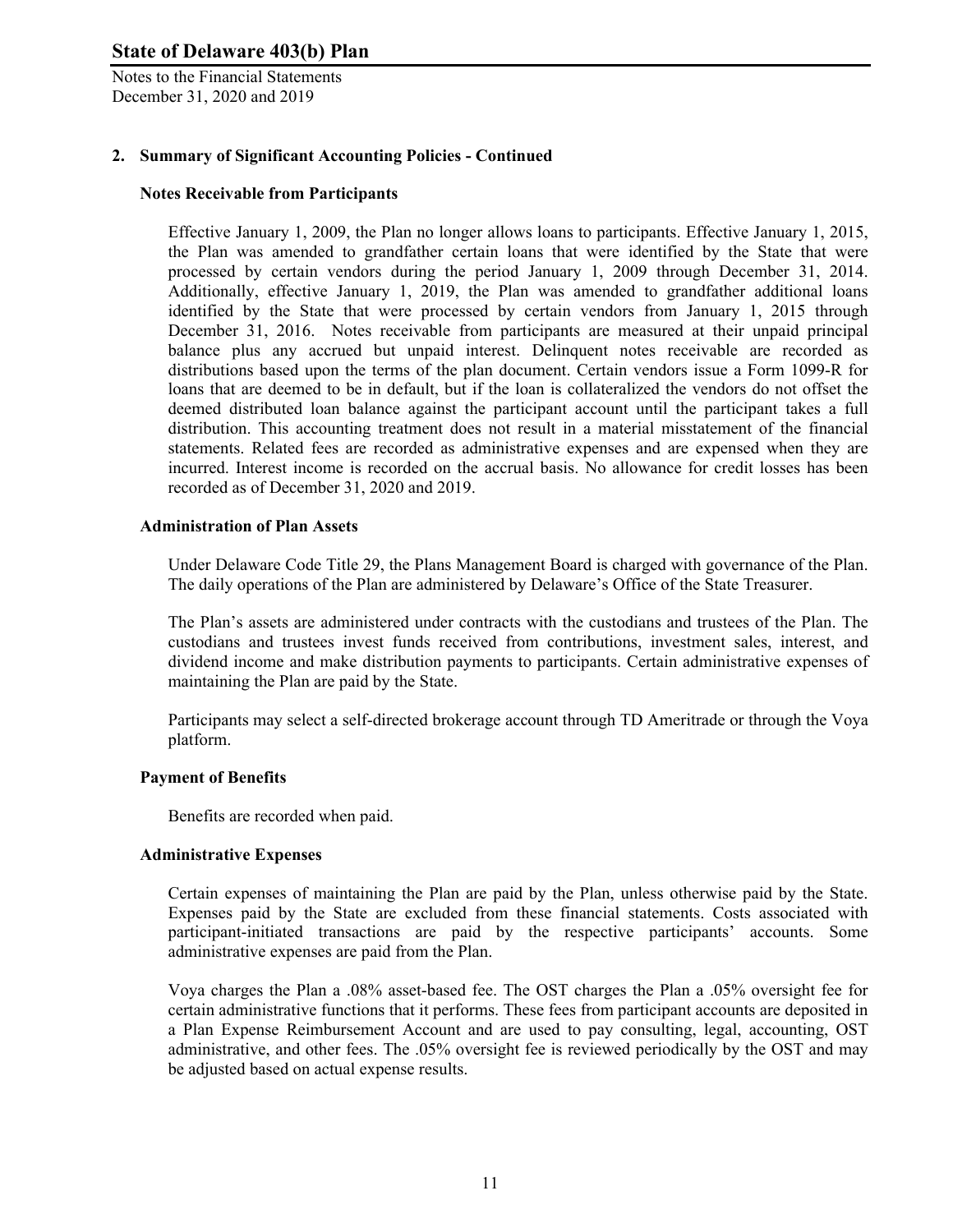Notes to the Financial Statements December 31, 2020 and 2019

### **2. Summary of Significant Accounting Policies - Continued**

#### **Administrative Expenses - Continued**

Other income of \$123,938 for the year ended December 31, 2020, represents reimbursements from the Office of the Management and Budget for audit fees.

#### **Subsequent Events**

The Plan has evaluated subsequent events for recognition or disclosure through the date the financial statements were available to be issued.

#### **3. Related-Party Transactions**

Two State of Delaware employees are required to serve on the Plans Management Board. One State employee representative must be eligible to participate in the Plan.

Certain investments of the Plan are managed by the custodians and trustees and, therefore, these transactions qualify as party-in-interest transactions. Additionally, the plan assets include loans to participants, which are secured by the participant's account balances. These transactions qualify as partyin-interest transactions.

On May 3, 2016, the State entered into a custodial agreement with Voya Institutional Trust Company. As part of this agreement, Voya has set up a Plan Expense Reimbursement Account (PERA) to accumulate amounts equal to fund revenue sharing and asset-based fees, including an administrative service fee, and pay reasonable plan expenses. During the years ended December 31, 2020 and 2019, \$69,410 and \$48,786, respectively, was allocated to the 403(b) Plan. During the years ended December 31, 2020 and 2019, \$58,110 and \$50,010, respectively, of the PERA was used to pay plan expenses.

Certain administrative functions of the Plan are performed by officers or employees of the State. No such officer or employee receives compensation from the Plan.

#### **4. Plan Termination**

Although it has not expressed any intent to do so, the State of Delaware General Assembly may amend the Code to terminate the Plan. The Plans Management Board, through the authority given to it by the Code, has the right at any time to terminate the Plan. As described in Note 1 in the General section, the Plans Management Board has charged the OST with daily administration and to carry out resolutions of the Plans Management Board.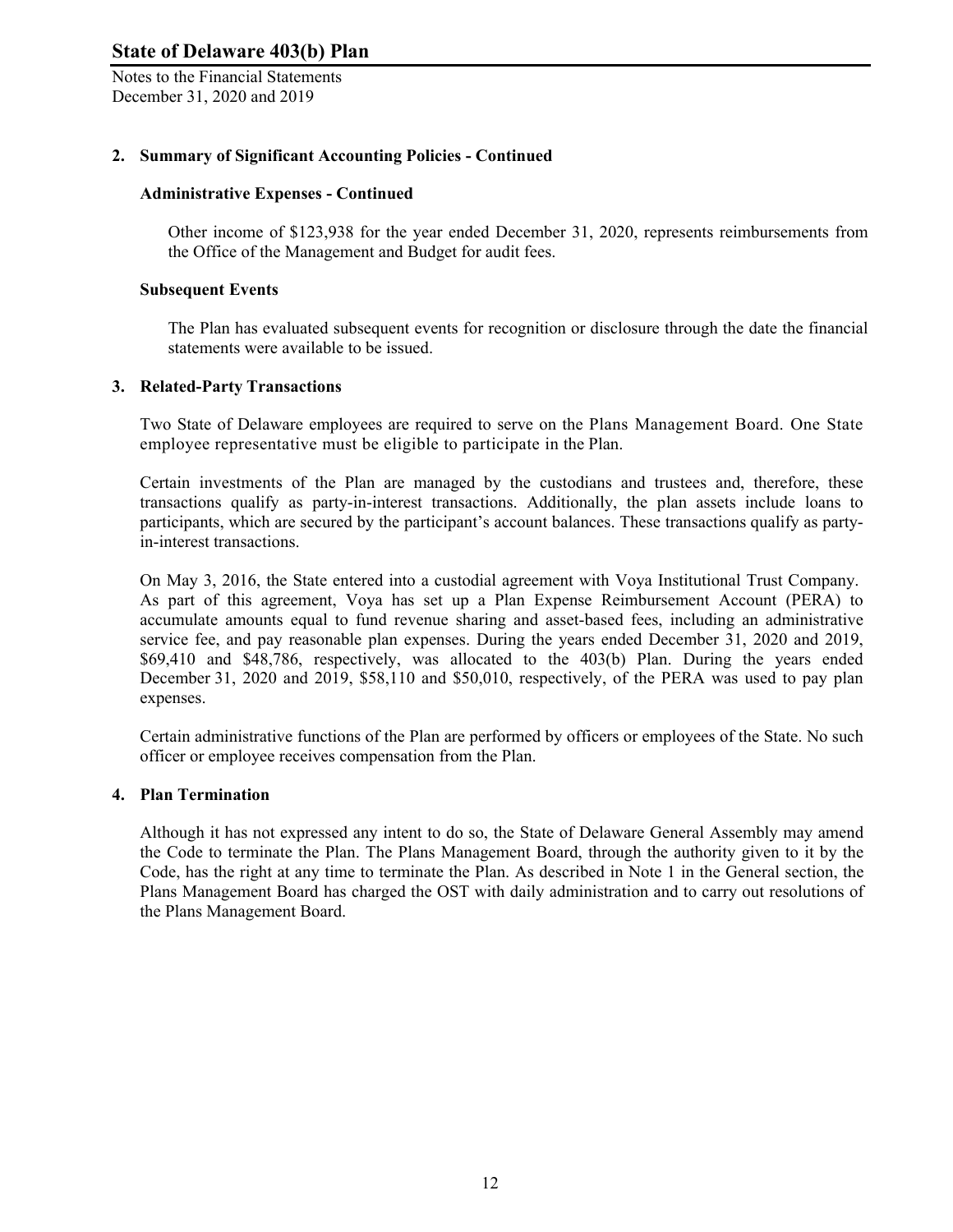Notes to the Financial Statements December 31, 2020 and 2019

## **5. Tax Status**

In the opinion of legal counsel, the Plan has been designed to comply with Section 403(b) of the IRC and the regulations promulgated thereunder. Since the Plan is individually designed, it is not currently eligible to receive a determination letter from the Internal Revenue Service. The Plan is required to operate in conformity with the IRC and the regulations to maintain the tax deferred status of the participant deferrals under Section 403(b). Accordingly, any amount of compensation deferred under the Plan and any income attributable to the amounts so deferred are includable in the gross income of the participant only for the taxable year in which such compensation or other income is paid to the participant or the participant's beneficiary. The plan administrator believes the Plan is operating in accordance with the applicable requirements of Section 403(b) of the IRC and, therefore, believes that the benefits are tax deferred and the related custodial accounts are not subject to income tax until distributed to the participants or their beneficiaries.

## **6. Risks and Uncertainties**

The Plan invests in various investment securities. Investment securities are exposed to various risks, such as interest rate, market, and credit risks. Due to the level of risk associated with certain investment securities, it is at least reasonably possible that changes in the values of investment securities will occur in the near term and that such changes could materially affect participants' account balances and the amounts reported in the statements of fiduciary net position.

Credit risk is the risk that the Plan will lose money because of the default of the security of the issuer or investment counterparty. The stable value option and the variable earnings mutual funds are unrated.

Concentration of credit risk is the risk of loss attributed to the magnitude of the Plan's investment in a single issuer. The Plan's investments are held in custody by Voya Institutional Trust Company and TD Ameritrade self-directed brokerage account. The concentrations of investments are determined by the participants' elections to invest in the available investment options as selected by the Board. The investments that exceed 5 percent are identified in Note 8.

Custodial credit risk is the risk that, in the event of a failure of the counterparty, the Plan would not be able to recover the value of its deposits, investments, or collateral securities that were in the possession of an outside party. Investment securities are exposed to custodial credit risk if they are uninsured or not registered in the name of the Plan and are held by either the counterparty or the counterparty's trust department or agent, but not in the Plan's name. Investments are held in a trust account for the benefit of the Plan. As a result, the investments of the Plan are not exposed to custodial credit risk.

Interest rate risk is the risk that changes in interest rates that will adversely affect the value of an investment. The Plan invests in mutual funds, including debt-based mutual funds. Such funds are subject to interest rate risk; funds holding bonds with longer maturities are more subject to this risk than funds holding bonds with shorter maturities.

Foreign currency risk is the risk that changes in exchange rates will adversely affect the fair value of investments in foreign securities. The Plan does not have any direct investment in foreign securities. The Plan's exposure to foreign currency risk derives from its investment in mutual funds with international holdings. The fair value of these investments was \$33,714,392 and \$30,914,208 as of December 31, 2020 and 2019, respectively. The individual funds are identified in Note 10.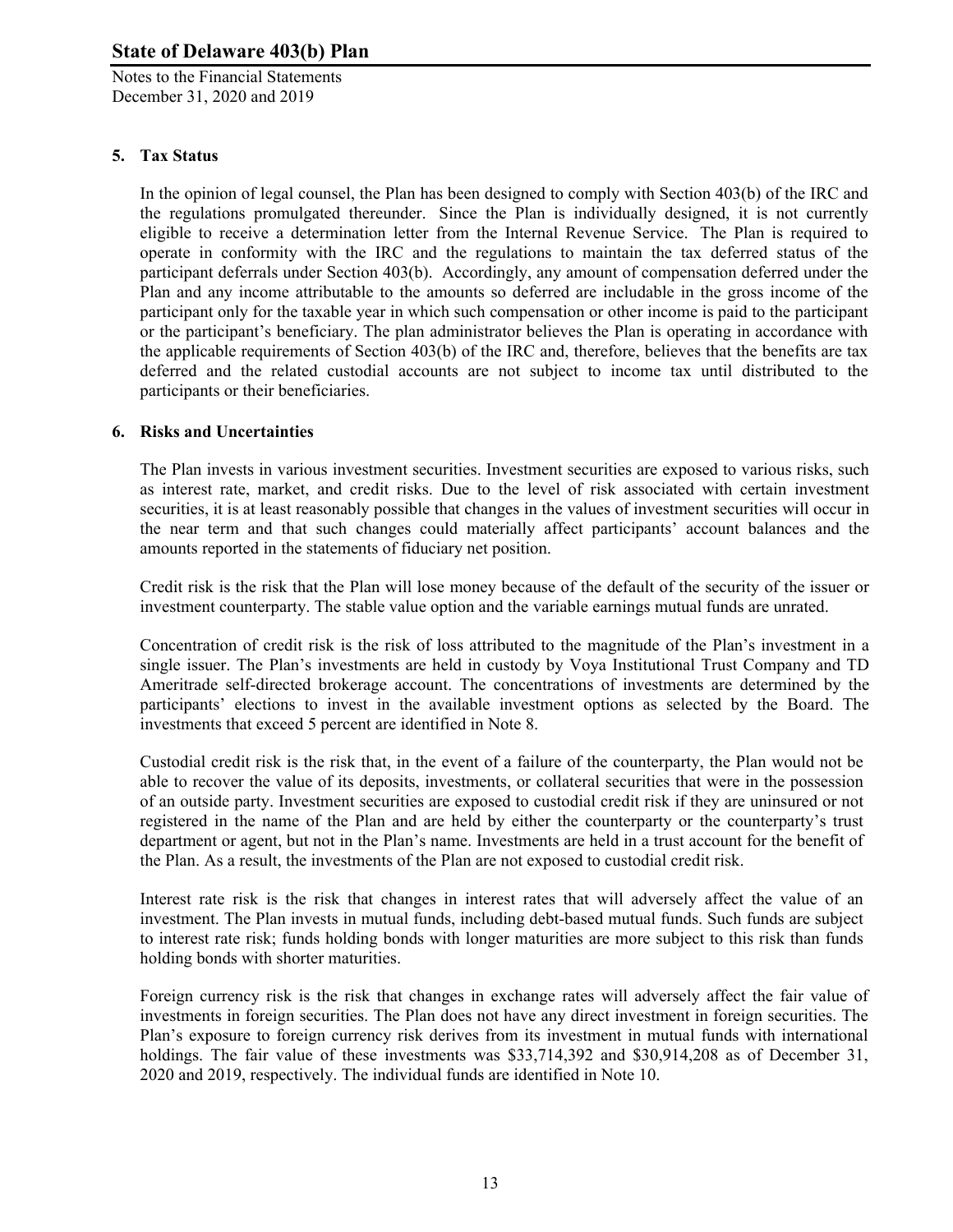Notes to the Financial Statements December 31, 2020 and 2019

## **7. Plan Amendments**

Effective January 1, 2019, the Plan was amended to eliminate the six-month suspension of elective deferrals to a participant's 403(b) account after receipt of a hardship withdrawal.

Effective January 1, 2019, the Plan was amended to grandfather certain loans processed by vendors during the period January 1, 2015 through December 31, 2016.

## **8. CARES Act Provisions**

Effective April 23, 2020, the Plan adopted coronavirus-related distribution provisions up to the \$100,000 maximum of the Coronavirus Aid, Relief, and Economic Security (CARES) Act. The Plan will be amended as required.

### **9. SECURE Act Provisions**

On December 20, 2019, the Further Consolidated Appropriations Act (Act) was passed. Within this Act is the Setting Every Community Up for Retirement Enhancement Act of 2019 (SECURE). The Act changed the required minimum distribution age from 70½ to 72. This change is effective for persons born after June 30, 1949. This provision is effective for plan years beginning after December 31, 2019. The Plan will be amended as required.

#### **10. Investments**

Delaware Code Title 29 Section 6057 outlines the types of allowable investments of the Plan. The Plans Management Board has overall responsibility for ensuring the assets of the Plan are in compliance with all applicable laws governing the operation of the Plan and establishing the related investment guidelines and policies. These investments include the following:

- 1. Savings accounts in federally insured banking institutions.
- 2. United States government bonds or debt instruments.
- 3. Life insurance and annuity contracts, provided the companies offering such contracts are subject to regulation by the Insurance Commissioner of the State.
- 4. Investment funds registered under the Investment Company Act of 1940.
- 5. Securities that are traded on the New York Stock Exchange, National Association of Securities Dealers Automated Quotations ("NASDAQ"), and American Stock Exchange.

The Plans Management Board has overall responsibility for ensuring the assets of the Plan are in compliance with applicable laws governing the operation of the Plan and establishing the related investment guidelines and policies.

Effective September 5, 2018, the Plans Management Board approved an Investment Policy Statement to guide decision-making related to the selection, monitoring and removal of investment options and other matters.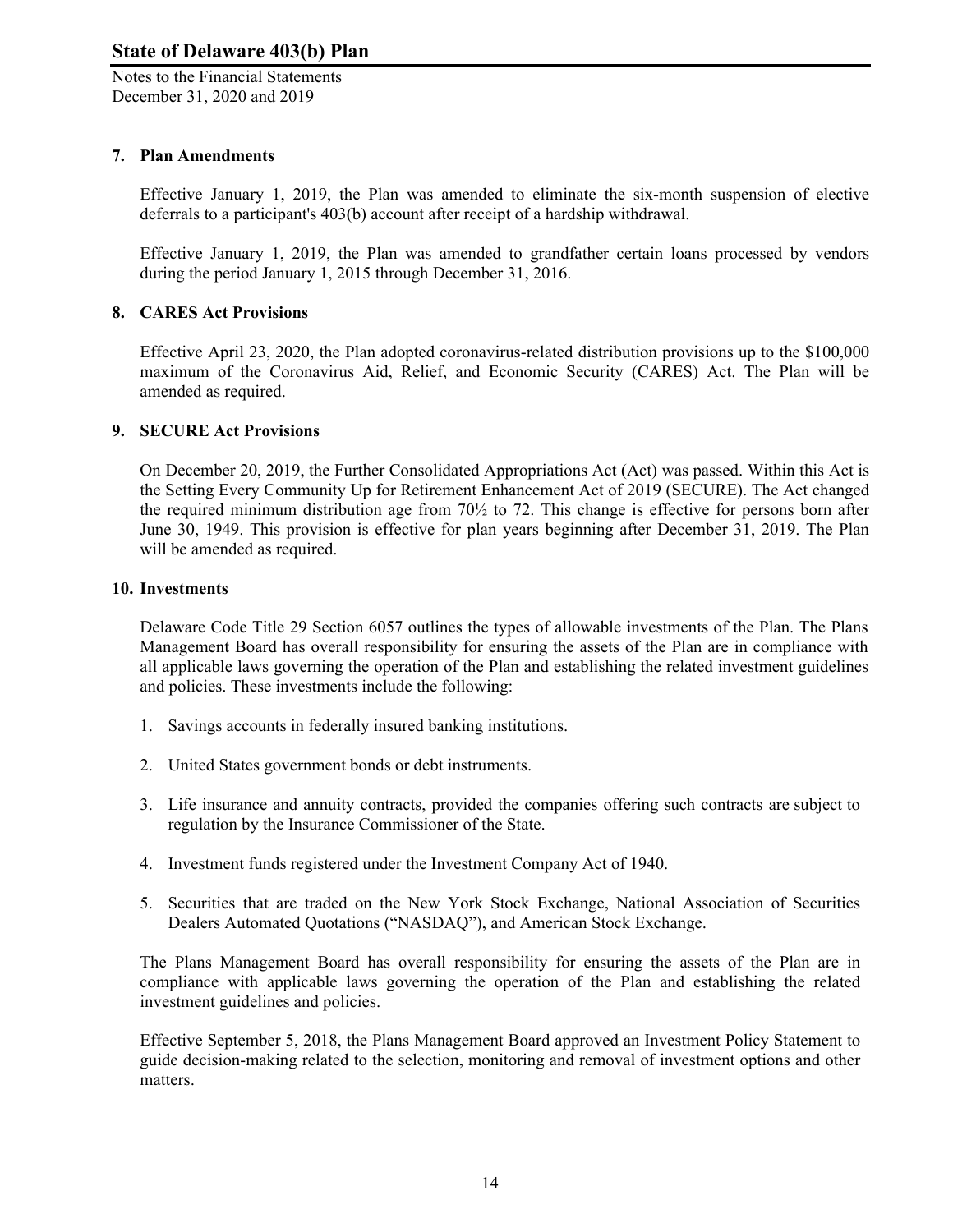Notes to the Financial Statements December 31, 2020 and 2019

## **10. Investments - Continued**

#### **Fair Value Measurements**

The Plan categorizes its fair value measurements within the fair value hierarchy established by generally accepted accounting principles. The hierarchy is based on the valuation inputs used to measure the fair value of the asset and give the highest priority to unadjusted quoted prices in active markets for identical assets or liabilities (level 1 measurements) and the lowest priority to unobservable inputs (level 3 measurements.)

*Level 1* - Unadjusted quoted prices for identical instruments in active markets.

*Level 2* - Quoted prices for similar instruments in active markets; quoted prices for identical or similar instruments in markets that are not active; and model-derived valuations in which all significant inputs are observable.

*Level 3* - Valuations derived from valuation techniques in which significant inputs are unobservable.

The categorization of investments within the hierarchy is based upon the pricing transparency of the instrument and should not be perceived as the particular investment's risk.

The following table presents the level of the Plan's investments reported at fair value as of December 31, 2020 and 2019:

|                                  | 2020                 |                |               |           |  |
|----------------------------------|----------------------|----------------|---------------|-----------|--|
|                                  | December 31,<br>2020 | Level 1        | Level 2       | Level 3   |  |
| Interest-Bearing Cash            | 3,478,112<br>S       | 3,478,112<br>S | S<br>-        | -S        |  |
| Registered Investment Companies  | 228,479,508          | 228,479,508    |               |           |  |
| Variable Annuity Contracts       | 197,845,652          |                | 197,845,652   |           |  |
| Whole Life Insurance Policies    | 639,381              |                |               | 639,381   |  |
| Self-Directed Brokerage Accounts | 8,390,027            | 8,390,027      |               |           |  |
| <b>Total Investments</b>         | \$438,832,680        | \$240,347,647  | \$197,845,652 | \$639,381 |  |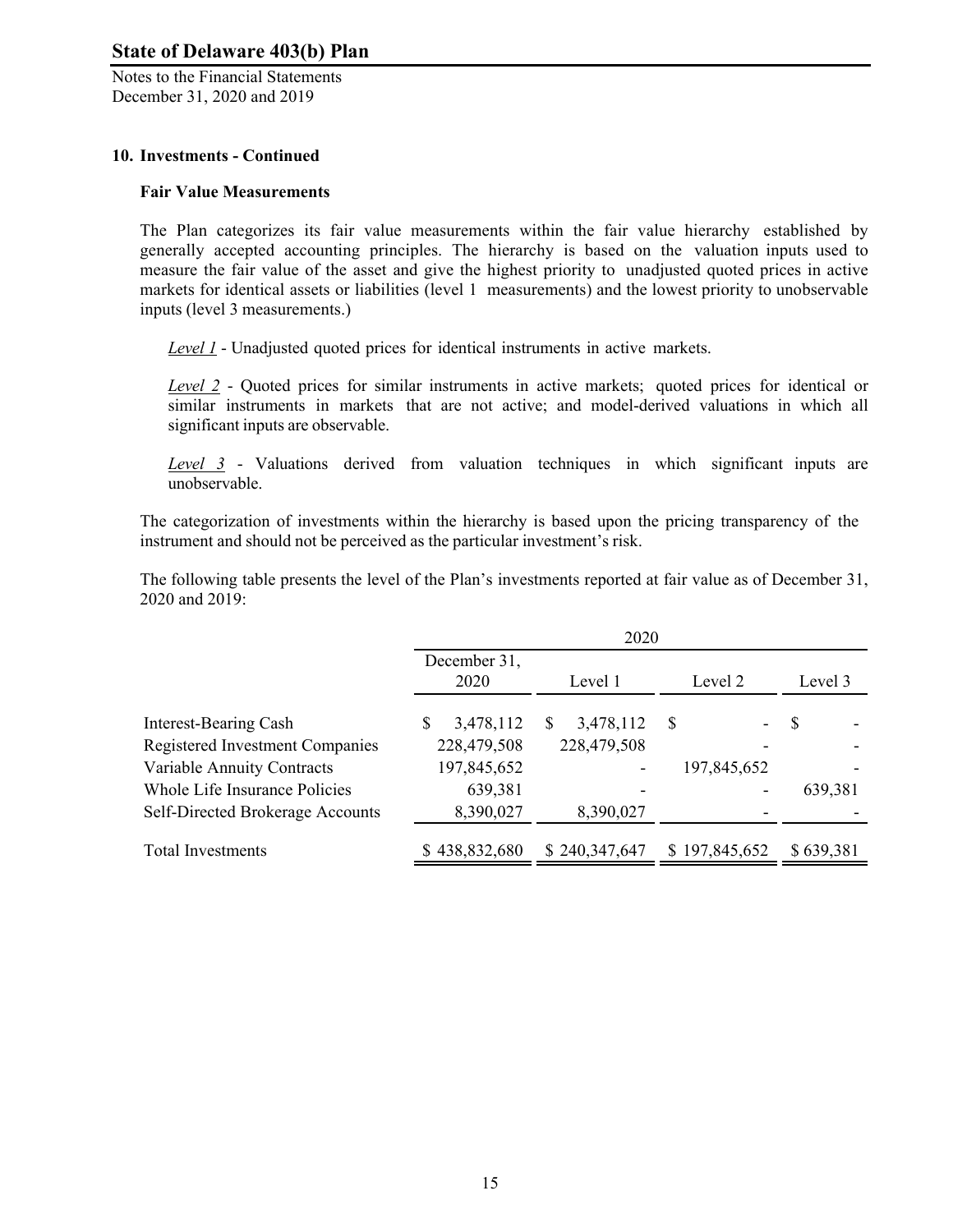Notes to the Financial Statements December 31, 2020 and 2019

## **10. Investments - Continued**

### **Fair Value Measurements - Continued**

|                                  | $2019*$        |                       |               |           |
|----------------------------------|----------------|-----------------------|---------------|-----------|
|                                  | December 31,   |                       |               |           |
|                                  | 2019           | Level 1               | Level 2       | Level 3   |
| Interest-Bearing Cash            | 2,273,515<br>S | 2,273,515<br><b>S</b> | S<br>-        | S         |
| Registered Investment Companies  | 182,452,808    | 182,452,808           |               |           |
| Variable Annuity Contracts       | 187,781,575    |                       | 187,781,575   |           |
| Whole Life Insurance Policies    | 596,109        |                       |               | 596,109   |
| Self-Directed Brokerage Accounts | 4,810,215      | 4,810,215             |               |           |
| <b>Total Investments</b>         | \$377,914,222  | \$189,536,538         | \$187,781,575 | \$596,109 |

\*Certain amounts have been reclassified to conform with current year presentation.

There were no significant transfers between levels 1 and 2 and no transfers in or out of level 3 for the years ended December 31, 2020 and 2019. The following table sets forth a summary of changes in the fair value of the Plan's level 3 assets for the year ended December 31, 2020:

|                                                            | 2020    |
|------------------------------------------------------------|---------|
| Balance - Beginning of Year                                | 596,109 |
| Net Investment Income                                      | 9,515   |
| Purchases, Issuances, Sales, and Settlements               |         |
| Contributions, Rollovers, and Transfers In                 | 35,841  |
| Withdrawals, Distributions, Settlements, and Transfers Out | (2,084) |
| Total Purchases, Issuances, Sales, and Settlements, Net    | 33,757  |
| Balance - End of Year                                      | 639,381 |

#### **Investments at Contract Value**

The Plan holds investment contracts with the various vendors approved by the State of Delaware. The vendors maintain the contributions in a general account. The account is credited with earnings on the underlying investments and charged for participant withdrawals and administrative expenses. The investment contracts are presented on the face of the statements of fiduciary net position at contract value. Contract value, as reported by the vendors, represents contributions made under the contract, plus earnings, less participant withdrawals and administrative expenses. Participants may ordinarily direct the withdrawal or transfer of all or a portion of their investments at contract value.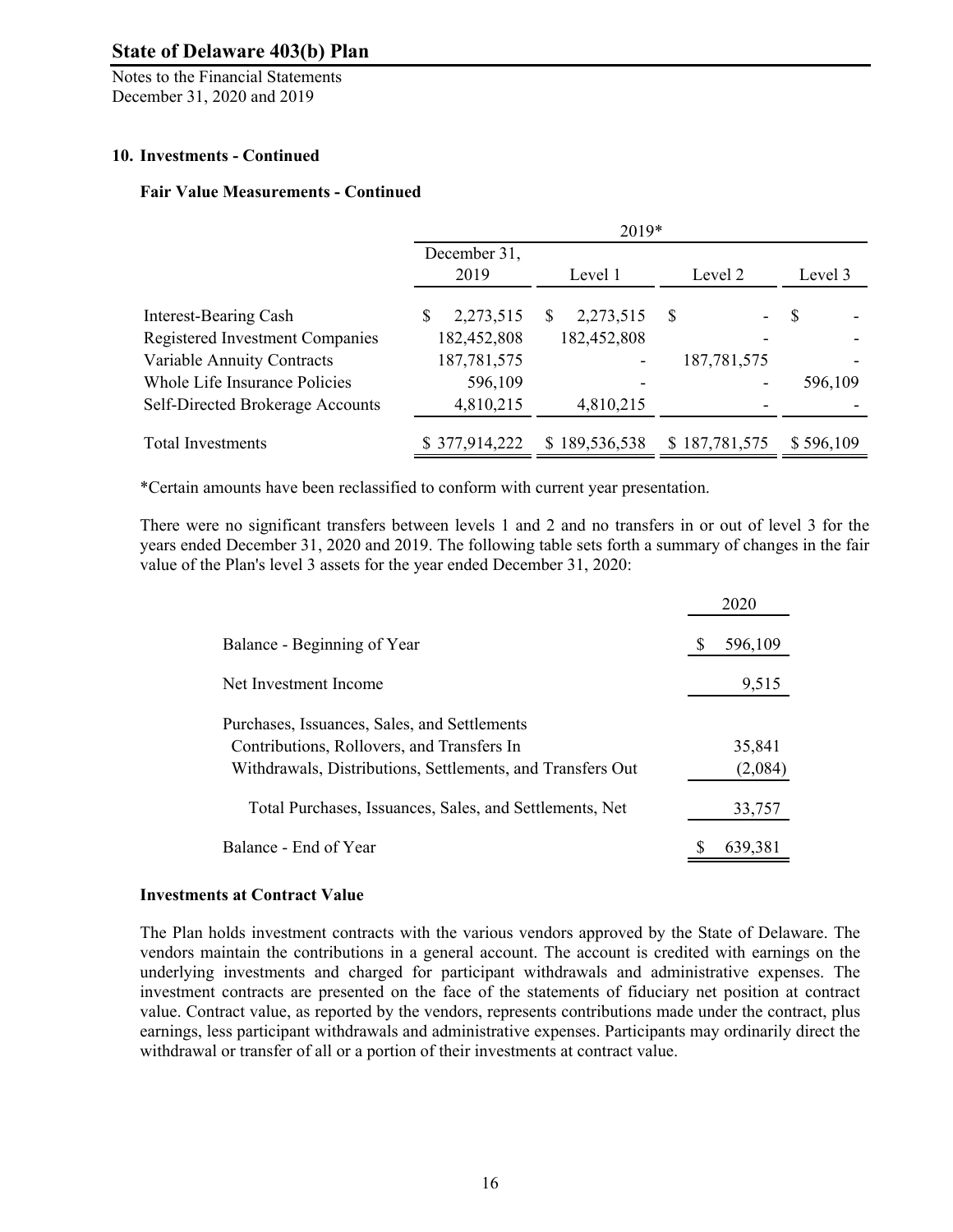Notes to the Financial Statements December 31, 2020 and 2019

## **10. Investments - Continued**

#### **Investments at Contract Value - Continued**

The contract value of the investment contract, as of December 31, 2020 and 2019, was \$66,851,588 and \$68,006,258, respectively. The investment contract issuer is contractually obligated to repay the principal and a specified interest rate that is guaranteed to the Plan. The crediting interest rate is based on a formula established by the contract issuer.

Certain events limit the Plan's ability to transact at contract value with the issuer. Such events include the following: (a) amendments to the plan documents (including complete or partial plan termination or merger with another plan), (b) changes to the Plan's prohibition on competing investment options or deletion of equity wash provisions, or (c) bankruptcy of the plan sponsor or other plan sponsor events (for example, divestitures or spin-offs of a subsidiary) that cause a significant withdrawal from the Plan.

Furthermore, certain events would allow the issuer to terminate the contract with the Plan and settle at an amount different from contract value. Examples of such events include (a) an uncured breach of the Plan's investment guidelines, (b) a material amendment to the contract without the issuer's consent, (c) a violation of a material obligation under the contract, or (d) a material misrepresentation.

The State does not believe that any events that would limit the Plan's ability to transact at contract value with the plan participants or the issuer are probable.

#### **Value of Investments**

The Plan's investments (including gains and losses on investments bought, sold, as well as held during the year) appreciated in value by \$52,939,767 and \$64,339,246 during 2020 and 2019, respectively.

The value of investments held by the Plan at December 31, 2020 and 2019, were as follows. Investments marked with an asterisk (\*) represent individual investment options that exceed 5% of fiduciary net position as of December 31, 2020 or 2019. Investments marked with two asterisks (\*\*) represent international funds.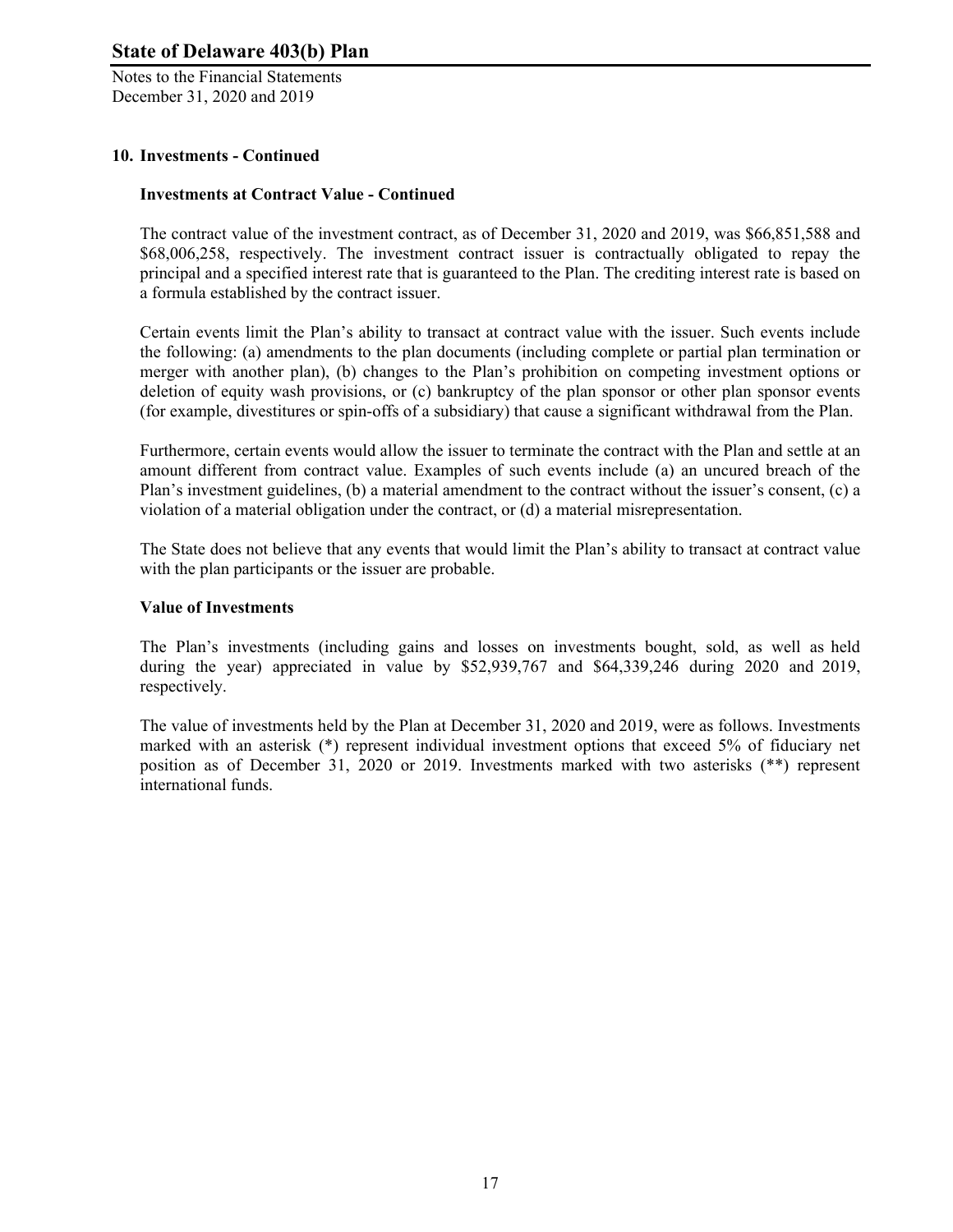|                                                           | <b>Fair Value/Contract Value</b> |              |  |
|-----------------------------------------------------------|----------------------------------|--------------|--|
|                                                           | 2020                             | 2019         |  |
| <b>Fixed Earnings Investments:</b>                        |                                  |              |  |
| Alternate Fixed Account                                   | \$                               | \$<br>25,154 |  |
| <b>AUL Fixed Account</b>                                  | 14,026                           | 26,881       |  |
| <b>AXA Guaranteed Interest Account</b>                    | 12,624,331                       | 12,898,987   |  |
| Delaware Government Cash Management - A (First Investors) |                                  | 105,921      |  |
| EQ/Money Market                                           | 53,667                           | 55,379       |  |
| Great American EquiLink Plus                              | 33,889                           | 32,900       |  |
| Great American GreatFlex 6                                | 979,986                          | 969,216      |  |
| Great American FlexMax Q                                  | 99,467                           | 101,914      |  |
| Great American FlexMax Q 2011                             | 28,518                           | 27,760       |  |
| Great American FlexMax 14                                 |                                  | 46,440       |  |
| Hartford General Account                                  | 165,797                          | 163,060      |  |
| Horace Mann 10 Year Guaranteed Period Account             | 7,729                            | 240,237      |  |
| Horace Mann 5 Year Guaranteed Period Account              | 5,744                            | 38,395       |  |
| Horace Mann 7 Year Guaranteed Period Account              | 26,484                           | 25,992       |  |
| Horace Mann Fixed Account                                 | 14,517,640                       | 14,576,238   |  |
| Horace Mann Loan Account                                  | 68,606                           |              |  |
| Invesco Government Money Market (Security Benefit)        | 118,035                          | 95,107       |  |
| JPMorgan US Government Money Market (Security Benefit)    | 114,012                          | 47,013       |  |
| Lincoln Stable Value (Kades Margolis)                     | 29,824                           |              |  |
| MetLife Fixed Account                                     | 11,103,292                       | 11,568,773   |  |
| MetLife Fixed Rider                                       | 2,857,582                        | 2,801,243    |  |
| MetLife Fund 16B                                          | 23,275                           | 22,507       |  |
| MetLife Fund 16C                                          | 33,063                           | 36,002       |  |
| MetLife Fund 16D                                          | 102,868                          | 104,294      |  |
| MetLife T-Flex                                            | 3,737,066                        | 3,698,920    |  |
| New York Life Fixed Annuities                             | 917,984                          | 877,222      |  |
| NVIT Money Market (Security Benefit)                      |                                  | 12,018       |  |
| Preference FP                                             | 50,040                           | 111,578      |  |
| Prime Cash Obligations Fund R (Kades Margolis)            | 10                               | 10           |  |
| <b>QPA</b> Series III                                     | 2,675,359                        | 2,732,003    |  |
| QPA Series III Plus                                       | 476,402                          | 510,307      |  |
| Security Benefit Fixed Account                            | 2,768,141                        | 2,716,279    |  |
| Spinnaker Fixed Annuity Account                           | 518,027                          | 516,298      |  |
| T. Rowe Price Government Money Market (PenServ)           | 53,025                           |              |  |
| <b>VALIC Fixed Account Plus</b>                           | 6,599,933                        | 6,652,427    |  |
| VALIC Fixed Income (Kades Margolis)                       |                                  | 318,513      |  |
| VALIC Money Market I Fund                                 | 59,862                           | 60,431       |  |
| VALIC Money Market II Fund                                | 3,415                            | 3,330        |  |
| VALIC Short Term Fixed                                    | 167,159                          | 210,705      |  |
| Vanguard Federal Money Market                             | 3,048,562                        | 1,865,306    |  |
| Voya Fixed Account                                        | 2,288,848                        | 2,397,168    |  |
| Voya Fixed Plus Account                                   | 297,691                          | 295,998      |  |
| Voya Fixed Plus Account III                               | 3,632,817                        | 3,262,846    |  |
| Voya Money Market Portfolio - Class I                     | 27,524                           | 29,001       |  |
| <b>Total Fixed Earnings Investments</b>                   | 70,329,700                       | 70,279,773   |  |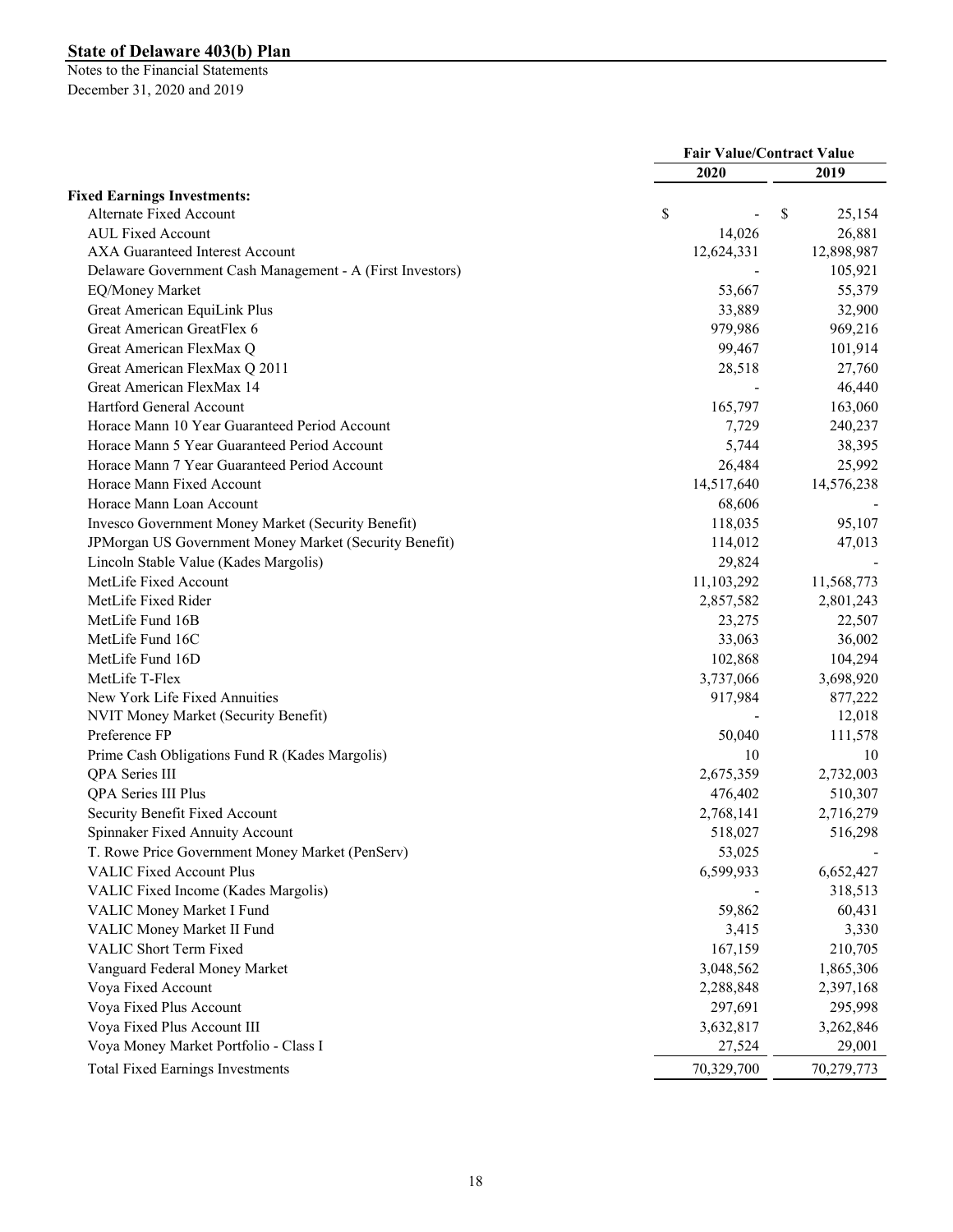|                                                     | <b>Fair Value/Contract Value</b> |              |           |
|-----------------------------------------------------|----------------------------------|--------------|-----------|
|                                                     | 2020                             |              | 2019      |
| <b>Variable Earnings Investments:</b>               |                                  |              |           |
| <b>AXA</b>                                          |                                  |              |           |
| 1290 VT DoubleLine Dynamic Allocation               | \$                               | \$<br>61,005 | 15,991    |
| 1290 VT Equity Income                               |                                  | 121,340      | 137,174   |
| 1290 VT GAMCO Mergers & Acquisitions                |                                  | 58,150       | 61,169    |
| 1290 VT GAMCO Small Company Value                   |                                  | 1,902,583    | 1,898,818 |
| 1290 VT High Yield Bond                             |                                  | 2,677        | 2,550     |
| 1290 VT Small Cap Value                             |                                  | 629,548      | 639,693   |
| 1290 VT SmartBeta Equity                            |                                  | 753,398      | 809,125   |
| 1290 VT Socially Responsible                        |                                  | 55,486       | 46,921    |
| American Funds Insurance Series Bond                |                                  | 15,177       | 14,530    |
| AXA Large Cap Core Managed Volatility               |                                  | 166,667      | 147,536   |
| AXA Large Cap Growth Managed Volatility             |                                  | 2,561,735    | 2,087,023 |
| AXA Large Cap Value Managed Volatility              |                                  | 2,743,638    | 2,834,809 |
| AXA Mid Cap Value Managed Volatility                |                                  | 2,170,128    | 2,287,446 |
| Charter Multi-Sector Bond                           |                                  |              | 101,105   |
| Charter Small Cap Growth                            |                                  |              | 168,305   |
| EQ/2000 Managed Vol                                 |                                  | 377          | 322       |
| EQ/400 Mangaed Vol                                  |                                  | 24,302       | 20,933    |
| EQ/500 Managed Vol                                  |                                  | 32,782       | 31,434    |
| EQ/Aggressive Allocation                            |                                  | 851,456      | 835,887   |
| EQ/Aggressive Growth Strategy                       |                                  | 6,584        |           |
| EQ/All Asset Growth Allocation                      |                                  | 216,609      | 195,707   |
| EQ/AllianceBernstein Small Cap Growth               |                                  | 2,185,125    | 1,755,478 |
| EQ/American Century Mid Cap Value                   |                                  | 88,098       | 66,785    |
| EQ/BlackRock Basic Value Equity                     |                                  | 1,974,323    | 2,050,580 |
| EQ/Capital Group Research                           |                                  | 3,354,546    | 2,976,050 |
| EQ/ClearBridge Large Cap Growth                     |                                  | 423,839      | 352,064   |
| EQ/ClearBridge Select Equity Managed Volatility     |                                  | 518,107      | 459,416   |
| EQ/Com Stock Index                                  |                                  | 2,432,659    | 2,195,705 |
| EQ/Conservative Allocation                          |                                  | 100,891      | 5,481     |
| EQ/Conservative Growth Strategy                     |                                  | 7,512        | 99,006    |
| EQ/Conservative Strategy                            |                                  | 522          | 493       |
| EQ/Conservative-Plus Allocation                     |                                  | 47,088       | 44,567    |
| EQ/Core Bond Index                                  |                                  | 388,173      | 389,484   |
| EQ/Core Plus Bond                                   |                                  | 113,959      |           |
| EQ/Emerging Markets Equity Plus                     |                                  | 3,669        | 3,265     |
| EQ/Equity 500 Index                                 |                                  | 1,166,626    | 1,166,670 |
| EQ/Fidelity Institutional AM Large Cap              |                                  | 947,233      | 854,896   |
| EQ/Franklin Balanced Managed Volatility             |                                  | 164,605      | 183,021   |
| EQ/Franklin Small Cap Value Managed Volatility      |                                  | 484,542      | 516,691   |
| EQ/Franklin Templeton Allocation Managed Volatility |                                  |              | 6,097     |
| EQ/Global Bond Plus                                 |                                  | 42,101       | 41,115    |
| EQ/Global Equity Managed Volatility                 |                                  | 2,013,762    | 1,930,158 |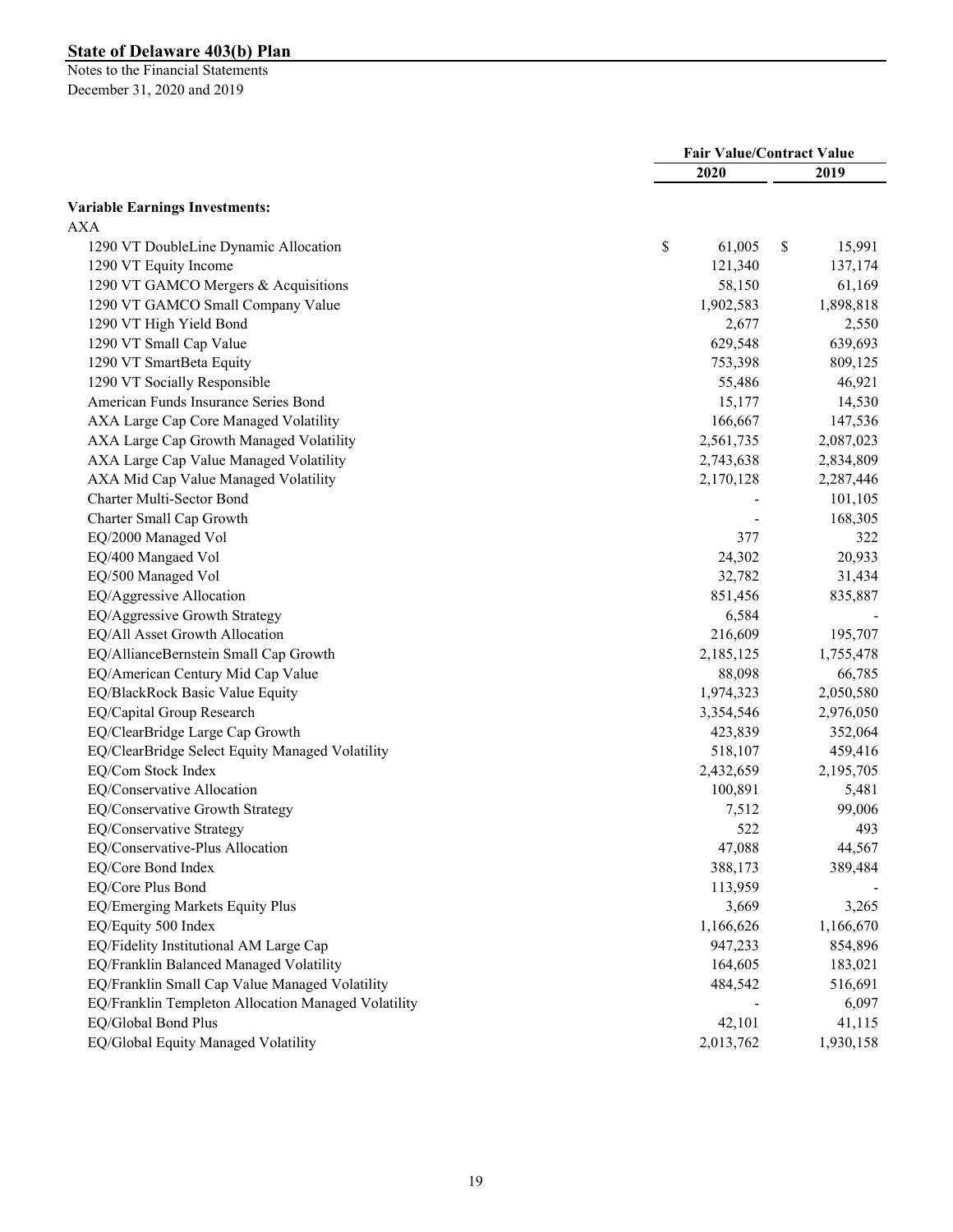|                                                   | <b>Fair Value/Contract Value</b> |           |    |           |
|---------------------------------------------------|----------------------------------|-----------|----|-----------|
|                                                   |                                  | 2020      |    | 2019      |
| <b>Variable Earnings Investments - Continued:</b> |                                  |           |    |           |
| AXA - Continued                                   |                                  |           |    |           |
| EQ/Goldman Sachs Mid Cap Value                    | \$                               | 55,841    | \$ | 61,453    |
| EQ/Intermediate Government Bond                   |                                  | 283,922   |    | 291,343   |
| EQ/International Core Managed Volatility          |                                  | 672,019   |    | 664,121   |
| EQ/International Equity Index                     |                                  | 712,147   |    | 713,085   |
| EQ/International Managed Volatility               |                                  | 14,050    |    | 13,348    |
| EQ/International Value Managed Volatility         |                                  | 1,171,023 |    | 1,248,500 |
| EQ/Invesco Comstock                               |                                  | 176,182   |    | 200,425   |
| EQ/Invesco Global                                 |                                  | 476,098   |    | 410,477   |
| EQ/Invesco Global Real Estate                     |                                  | 50,574    |    | 74,870    |
| EQ/Invesco International Growth                   |                                  | 207,297   |    | 204,134   |
| EQ/Ivy Energy                                     |                                  |           |    | 13,026    |
| EQ/Ivy Mid Cap Growth                             |                                  |           |    | 547,505   |
| EQ/Janus Enterprise                               |                                  | 683,415   |    | 518,915   |
| EQ/JPMorgan Value Opportunities                   |                                  | 563,766   |    | 552,250   |
| EQ/Large Cap Growth Index                         |                                  | 884,929   |    | 733,003   |
| EQ/Large Cap Value Index                          |                                  | 433,046   |    | 445,630   |
| EQ/Lazard Emerging Markets Equity                 |                                  | 148,056   |    | 178,506   |
| EQ/Loomis Sayles Growth                           |                                  | 351,924   |    | 272,517   |
| EQ/MFS International Growth                       |                                  | 270,073   |    | 272,157   |
| EQ/MFS International Intrinsic Value              |                                  | 861,928   |    | 836,487   |
| EQ/MFS Mid Cap Focused Growth                     |                                  | 619,561   |    |           |
| EQ/MFS Technology                                 |                                  | 478,570   |    | 368,564   |
| EQ/MFS Utilities Series                           |                                  | 59,893    |    | 65,716    |
| EQ/Mid Cap Index                                  |                                  | 1,360,356 |    | 1,332,758 |
| EQ/Moderate Allocation                            |                                  | 1,562,748 |    | 1,480,473 |
| EQ/Moderate Growth Strategy                       |                                  | 10,837    |    | 9,843     |
| EQ/Moderate-Plus Allocation                       |                                  | 1,006,204 |    | 916,679   |
| EQ/Morgan Stanley Small Cap Growth                |                                  | 292,976   |    |           |
| EQ/PIMCO Global Real Return                       |                                  | 4,040     |    | 3,715     |
| EQ/PIMCO Ultra Short Bond                         |                                  | 143,761   |    | 147,433   |
| EQ/Quality Bond Plus                              |                                  | 366,551   |    | 372,662   |
| EQ/Small Company Index                            |                                  | 561,301   |    | 540,780   |
| EQ/T. Rowe Price Growth Stock                     |                                  | 3,128,127 |    | 2,562,096 |
| EQ/UBS Growth and Income                          |                                  |           |    | 115,292   |
| EQ/Wellington Energy                              |                                  | 6,901     |    |           |
| Fidelity VIP Equity Income                        |                                  | 31,917    |    | 30,374    |
| Fidelity VIP Mid Cap                              |                                  | 167,433   |    | 152,656   |
| Invesco Oppenheimer V.I. Main Street Fund         |                                  | 1,268     |    | 1,134     |
| Invesco V.I. Diversified Dividend                 |                                  | 7,113     |    | 7,219     |
| Invesco V.I. High Yield                           |                                  | 34,062    |    | 35,798    |
| Invesco V.I. Mid Cap                              |                                  | 13,185    |    | 14,035    |
| Invesco V.I. Small Cap Equity                     |                                  | 19,246    |    | 18,740    |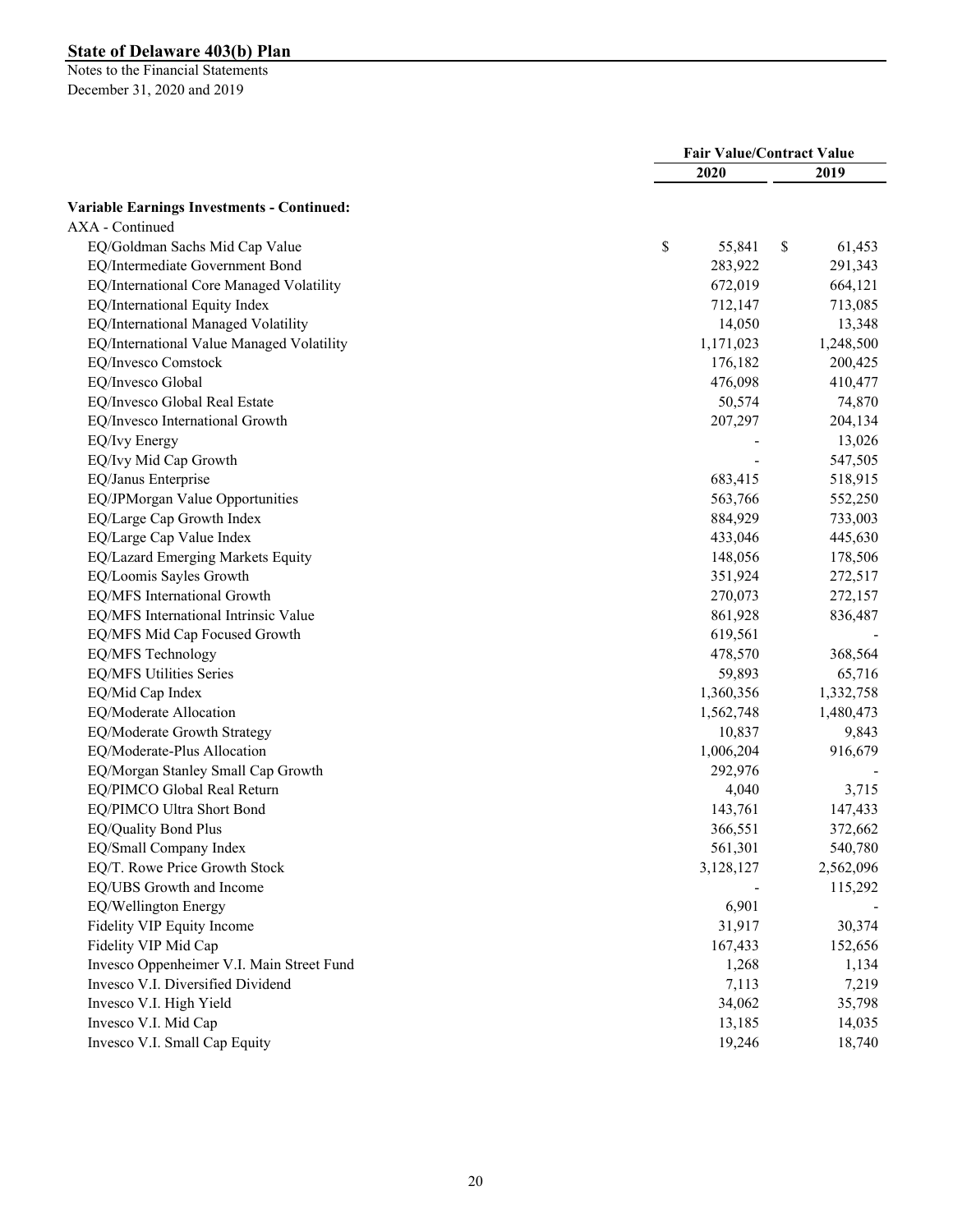|                                                              | <b>Fair Value/Contract Value</b> |            |    |            |
|--------------------------------------------------------------|----------------------------------|------------|----|------------|
|                                                              |                                  | 2020       |    | 2019       |
| <b>Variable Earnings Investments - Continued:</b>            |                                  |            |    |            |
| AXA - Continued                                              |                                  |            |    |            |
| Ivy VIP High Income                                          | \$                               | 180,296    | \$ | 183,365    |
| Ivy VIP Small Cap Growth                                     |                                  | 34,621     |    | 34,576     |
| MFS Investors Trust                                          |                                  | 43,110     |    | 42,239     |
| MFS Mass Investors Growth Stock                              |                                  | 20,510     |    | 24,191     |
| MSCI EAFE 1yr - 10% Buffer                                   |                                  | 4,410      |    | 1,251      |
| Multimanager Aggressive Equity                               |                                  | 511,015    |    | 432,327    |
| Multimanager Core Bond                                       |                                  | 135,906    |    | 139,888    |
| Multimanager Mid Cap Growth                                  |                                  |            |    | 107,023    |
| Multimanager Mid Cap Value                                   |                                  |            |    | 30,122     |
| Multimanager Technology                                      |                                  | 2,062,877  |    | 1,585,731  |
| PIMCO VIT Commodity Real Return Strategy                     |                                  | 4,491      |    | 4,504      |
| Russell 2000 1yr - 10% Buffer                                |                                  | 2,367      |    |            |
| Russell 2000 3yr - 20% Buffer                                |                                  | 12,416     |    | 11,652     |
| S&P 500 Index 1yr - 10% Buffer                               |                                  | 97,424     |    | 81,547     |
| S&P 500 Index 3yr - 20% Buffer                               |                                  | 25,700     |    | 24,235     |
| S&P 500 Index 5yr - 20% Buffer                               |                                  | 8,947      |    | 8,708      |
| Target 2015 Allocation                                       |                                  | 10,994     |    | 10,116     |
| Target 2025 Allocation                                       |                                  | 5,232      |    | 7,725      |
| Target 2035 Allocation                                       |                                  | 34,566     |    | 30,845     |
| Target 2045 Allocation                                       |                                  | 14,270     |    | 14,068     |
| Target 2055 Allocation                                       |                                  |            |    | 51,725     |
| Templeton Global Bond VIP                                    |                                  | 60,769     |    | 74,087     |
| Van ECK VIP Global Hard Assets                               |                                  | 9,536      |    | 7,211      |
| Total Variable Earnings Investments at AXA                   |                                  | 50,002,819 |    | 46,768,355 |
| Voya                                                         |                                  |            |    |            |
| American Funds EuroPacific Growth Fund - Class R-4           |                                  | 6,187      |    | 1,607      |
| American Funds The Growth Fund of America - Class R-4        |                                  | 61,426     |    | 45,587     |
| American Funds Washington Mutual Investors Fund - Class R-4  |                                  | 14         |    | 420        |
| Ariel Fund - Investor Class                                  |                                  | 4,392      |    |            |
| Delaware Small Cap Value Fund - A                            |                                  | 4,319      |    |            |
| Fidelity VIP Contrafund Portfolio - Initial Class            |                                  | 84,056     |    | 65,765     |
| Fidelity VIP Equity-Income Portfolio - Initial Class         |                                  | 32,824     |    | 33,466     |
| Fidelity VIP Growth Portfolio - Initial Class                |                                  | 10,067     |    | 2,939      |
| Invesco Developing Markets Fund - A                          |                                  | 11,695     |    | 10,104     |
| Templeton Global Bond Fund - A                               |                                  | 3,271      |    | 3,468      |
| Voya Balanced Portfolio - Class I                            |                                  | 108,124    |    | 98,778     |
| Voya Baron Growth Portfolio - Service Class                  |                                  | 4,168      |    | 3,170      |
| Voya Columbia Contrarian Core Portfolio - Service Class      |                                  | 30,472     |    | 27,434     |
| Voya Global High Dividend Low Volatility Portfolio - Class I |                                  | 1,720      |    | 1,758      |
| Voya Growth and Income Portfolio - Class I                   |                                  | 644,366    |    | 804,846    |
| Voya Index Plus Large Cap Portfolio - Class I                |                                  | 7,804      |    | 6,819      |
| Voya Index Plus Mid Cap Portfolio - Class I                  |                                  | 6,619      |    | 6,192      |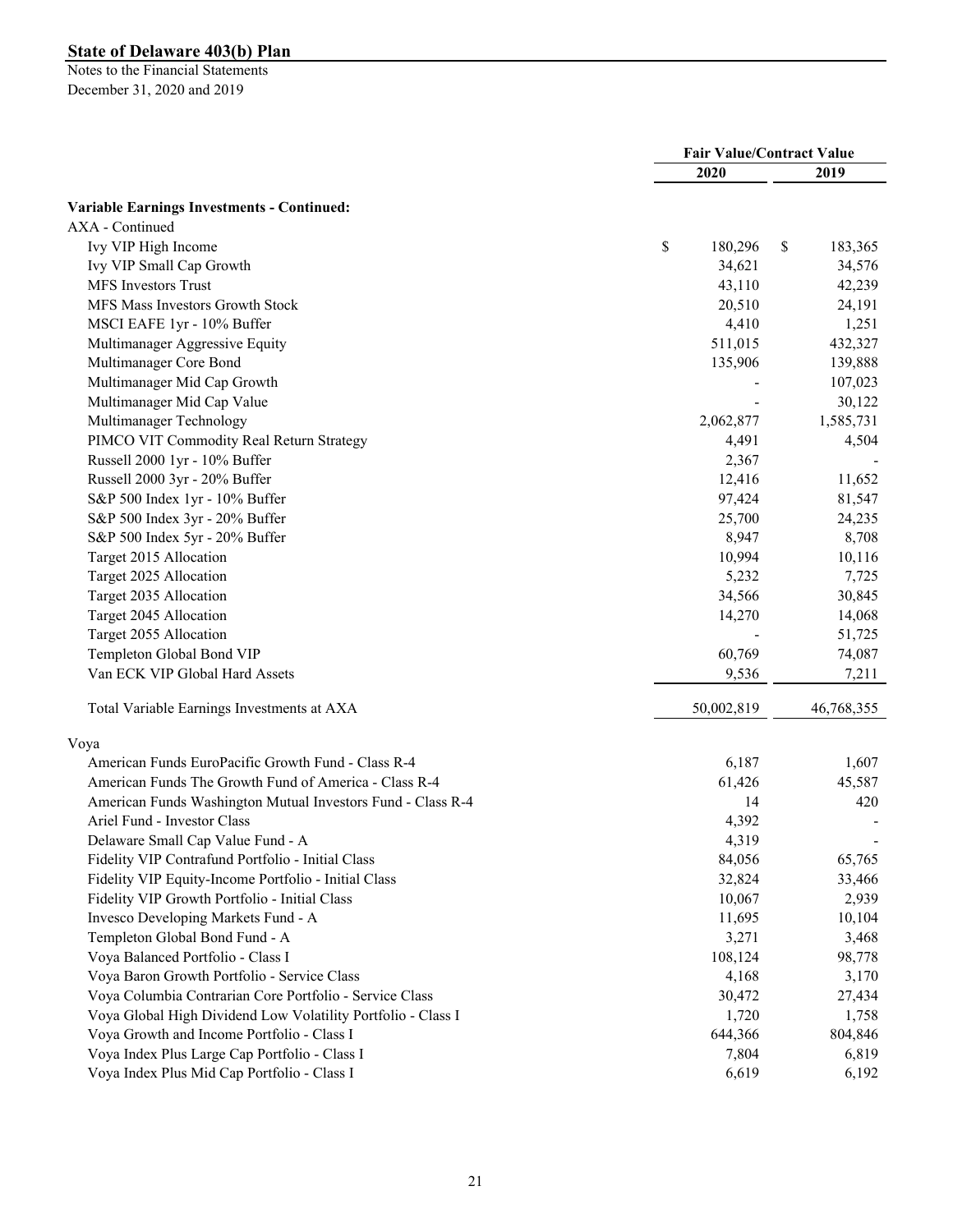|                                                                   | <b>Fair Value/Contract Value</b> |           |    |           |
|-------------------------------------------------------------------|----------------------------------|-----------|----|-----------|
|                                                                   |                                  | 2020      |    | 2019      |
| <b>Variable Earnings Investments - Continued:</b>                 |                                  |           |    |           |
| Voya - Continued                                                  |                                  |           |    |           |
| Voya Index Plus Small Cap Portfolio - Class I                     | \$                               | 5,884     | \$ | 5,653     |
| Voya Index Solution 2025 Portfolio - Service Class                |                                  | 12,581    |    | 37,476    |
| Voya Index Solution 2035 Portfolio - Service Class                |                                  | 20,266    |    | 17,758    |
| Voya Index Solution 2045 Portfolio - Service Class                |                                  | 169,857   |    | 190,512   |
| Voya Index Solution 2055 Portfolio - Service Class                |                                  | 65,440    |    | 160,029   |
| Voya Index Solution Income Portfolio - Service Class              |                                  | 133,758   |    | 94,902    |
| Voya Intermediate Bond Portfolio - Class I                        |                                  | 34,802    |    | 33,507    |
| Voya Invesco Growth and Income Portfolio - Service Class          |                                  | 5,848     |    | 5,757     |
| Voya JPMorgan Emerging Markets Equity Portfolio - Service Class   |                                  | 3,129     |    | 2,396     |
| Voya Large Cap Growth Portfolio - Institutional Class             |                                  | 7,166     |    | 5,544     |
| Voya Large Cap Value Portfolio - Institutional Class              |                                  | 59,534    |    | 54,538    |
| Voya Oppenheimer Global Portfolio - Initial Class                 |                                  | 15,644    |    | 12,398    |
| Voya Russell Large Cap Value Index Portfolio - Class S            |                                  | 36,381    |    | 39,309    |
| Voya Solution 2025 Portfolio - Service Class                      |                                  | 365,416   |    | 184,488   |
| Voya Solution 2035 Portfolio - Service Class                      |                                  | 304,989   |    | 268,670   |
| Voya Solution 2045 Portfolio - Service Class                      |                                  | 105,350   |    | 91,429    |
| Voya Solution Income Portfolio - Service Class                    |                                  | 396,686   |    | 356,758   |
| Voya T. Rowe Price Capital Appreciation Portfolio - Service Class |                                  | 20,247    |    | 18,635    |
| Voya T. Rowe Price Diversified Mid Cap Growth - Initial Class     |                                  | 8,531     |    | 6,552     |
| Voya T. Rowe Price Growth Equity Portfolio - Initial Class        |                                  | 3,491     |    | 2,592     |
| Wanger Select                                                     |                                  | 9,574     |    | 7,656     |
| Wanger USA                                                        |                                  | 4,670     |    | 3,810     |
| Wells Fargo Adv Special Small Cap Value Fund - Class A            |                                  | 2,379     |    | 2,382     |
| Total Variable Earnings Investments at Voya                       |                                  | 2,813,147 |    | 2,715,104 |
| Lincoln Investments                                               |                                  |           |    |           |
| AIM - Active - Conservative Growth & Income                       |                                  | 19,920    |    | 18,431    |
| AIM - Active - Total Return                                       |                                  | 93,809    |    | 82,086    |
| Alger Capital Appreciation Fund - A                               |                                  | 3,513     |    | 34,774    |
| Alger Capital Appreciation Fund - Z                               |                                  | 34,837    |    |           |
| Alger Growth & Income Fund - A                                    |                                  |           |    | 2,182     |
| Alger Growth & Income Fund - Z                                    |                                  | 2,516     |    |           |
| Alger Spectra Fund - A                                            |                                  | 14,616    |    | 10,238    |
| AllianceBernstein Sustainable International Thematic Fund - A     |                                  |           |    | 5,852     |
| AllianceBernstein Sustainable International Thematic Fund - Adv   |                                  | 7,581     |    |           |
| American Century Heritage Fund - I                                |                                  | 41,204    |    |           |
| American Century Heritage Fund - Inv                              |                                  |           |    | 28,918    |
| American Funds AMCAP Fund - A                                     |                                  | 31,310    |    | 25,918    |
| American Funds AMCAP Fund - F1                                    |                                  | 21,444    |    | 17,672    |
| American Funds American Balanced Fund - A                         |                                  | 2,188     |    | 1,974     |
| American Funds American Balanced Fund - F1                        |                                  | 1,774     |    | 1,648     |
| American Funds Capital World Growth and Income Fund - A           |                                  | 14,725    |    | 12,830    |
| American Funds Capital World Growth and Income Fund - F1          |                                  | 39,386    |    | 34,504    |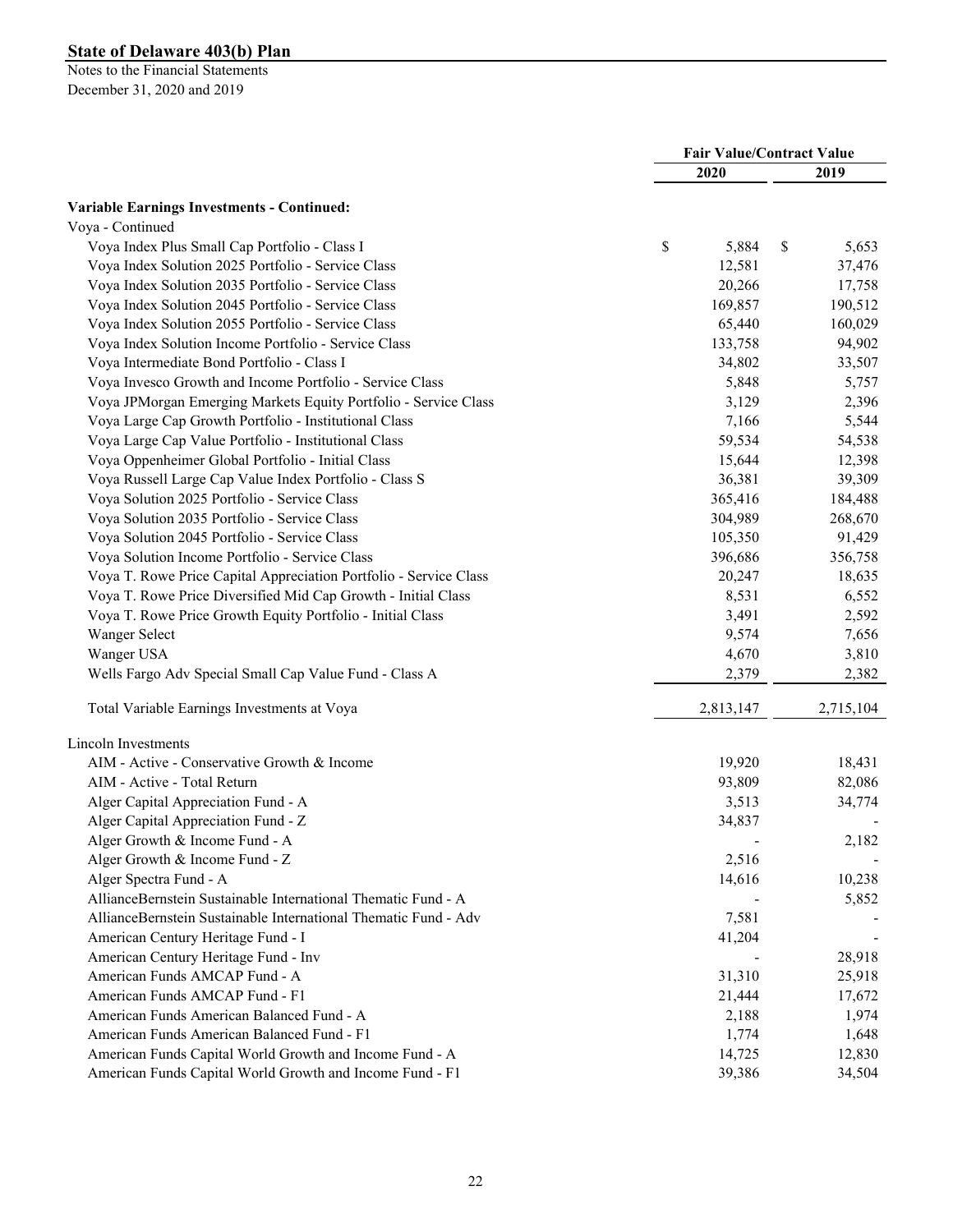|                                                    | <b>Fair Value/Contract Value</b> |         |    |         |
|----------------------------------------------------|----------------------------------|---------|----|---------|
|                                                    |                                  | 2020    |    | 2019    |
| <b>Variable Earnings Investments - Continued:</b>  |                                  |         |    |         |
| Lincoln Investments - Continued                    |                                  |         |    |         |
| American Funds EuroPacific Growth Fund - A         | \$                               | 666     | \$ | 601     |
| American Funds EuroPacific Growth Fund - F1        |                                  | 8,087   |    | 6,481   |
| American Funds Growth Fund of America - F1         |                                  |         |    | 22,201  |
| American Funds Investment Company of America - A   |                                  | 6,674   |    | 5,895   |
| American Funds Investment Company of America - F1  |                                  | 21,736  |    | 19,150  |
| American Funds New Perspective Fund - A            |                                  | 62      |    | 46      |
| American Funds Small Cap World Fund - A            |                                  | 70      |    | 51      |
| BlackRock Equity Dividend Fund - A                 |                                  | 21,900  |    | 53,516  |
| BlackRock Equity Dividend Fund - I                 |                                  | 20,506  |    |         |
| BlackRock Global Allocation Fund - A               |                                  | 3,708   |    | 3,070   |
| Calvert Bond Portfolio - A                         |                                  |         |    |         |
| Calvert Bond Portfolio - I                         |                                  |         |    | 18,761  |
|                                                    |                                  | 20,162  |    |         |
| CLS American Hybrid Strategy - Moderate Aggressive |                                  | 29,534  |    | 26,849  |
| Dividend Portfolios - Income (403B)                |                                  | 90,739  |    | 87,610  |
| Dodge & Cox Balanced Fund                          |                                  | 5,971   |    | 5,577   |
| DoubleLine Total Return Bond Fund - I              |                                  | 3,529   |    |         |
| DoubleLine Total Return Bond Fund - N              |                                  |         |    | 3,400   |
| Eaton Vance Large Cap Value Fund - A               |                                  |         |    | 21,452  |
| Eaton Vance Large Cap Value Fund - I               |                                  | 21,940  |    |         |
| Federated Clover Small Value Fund                  |                                  |         |    | 7,172   |
| Federated International Leaders Fund               |                                  |         |    | 3,023   |
| FederatedHermes Clover Small Value - IS            |                                  | 7,827   |    |         |
| FederatedHermes International Leaders - IS         |                                  | 3,491   |    |         |
| FederatedHermes Kaufmann Small Cap Fund - A        |                                  | 15,594  |    | 10,935  |
| FederatedHermes Kaufmann Small Cap Fund - IS       |                                  | 1,278   |    | 948     |
| FederatedHermes Prime Cash Obligations Fund - AS   |                                  | 5,059   |    | 5,253   |
| Fidelity Advisor Emerging Markets Fund - A         |                                  |         |    | 3,176   |
| Fidelity Advisor Focus Emerging Markets Fund - I   |                                  | 4,133   |    |         |
| First Eagle Global Fund - A                        |                                  | 1,301   |    | 29,264  |
| First Eagle Global Fund - I                        |                                  | 30,323  |    |         |
| Franklin Gold and Precious Metals Fund - A         |                                  | 283     |    | 197     |
| Franklin Income Fund - A1                          |                                  | 42,878  |    | 71,415  |
| Franklin Income Fund - Adv                         |                                  | 22,739  |    |         |
| Franklin Mutual Global Discovery Fund - A          |                                  | 37,726  |    | 54,845  |
| Franklin Mutual Global Discovery Fund - Z          |                                  | 4,080   |    |         |
| Franklin Natural Resources Fund - A                |                                  | 185     |    | 236     |
| Franklin Rising Dividends Fund - A                 |                                  | 118,938 |    | 138,581 |
| Franklin Rising Dividends Fund - Adv               |                                  | 17,901  |    |         |
| Franklin Small Cap Value Fund - A                  |                                  | 12      |    | 1,777   |
| Franklin Small Cap Value Fund - Adv                |                                  | 1,822   |    |         |
| Franklin Utilities Fund                            |                                  | 1,746   |    | 1,781   |
| Goldman Sachs Short Duration Government Fund - A   |                                  | 22,001  |    | 21,244  |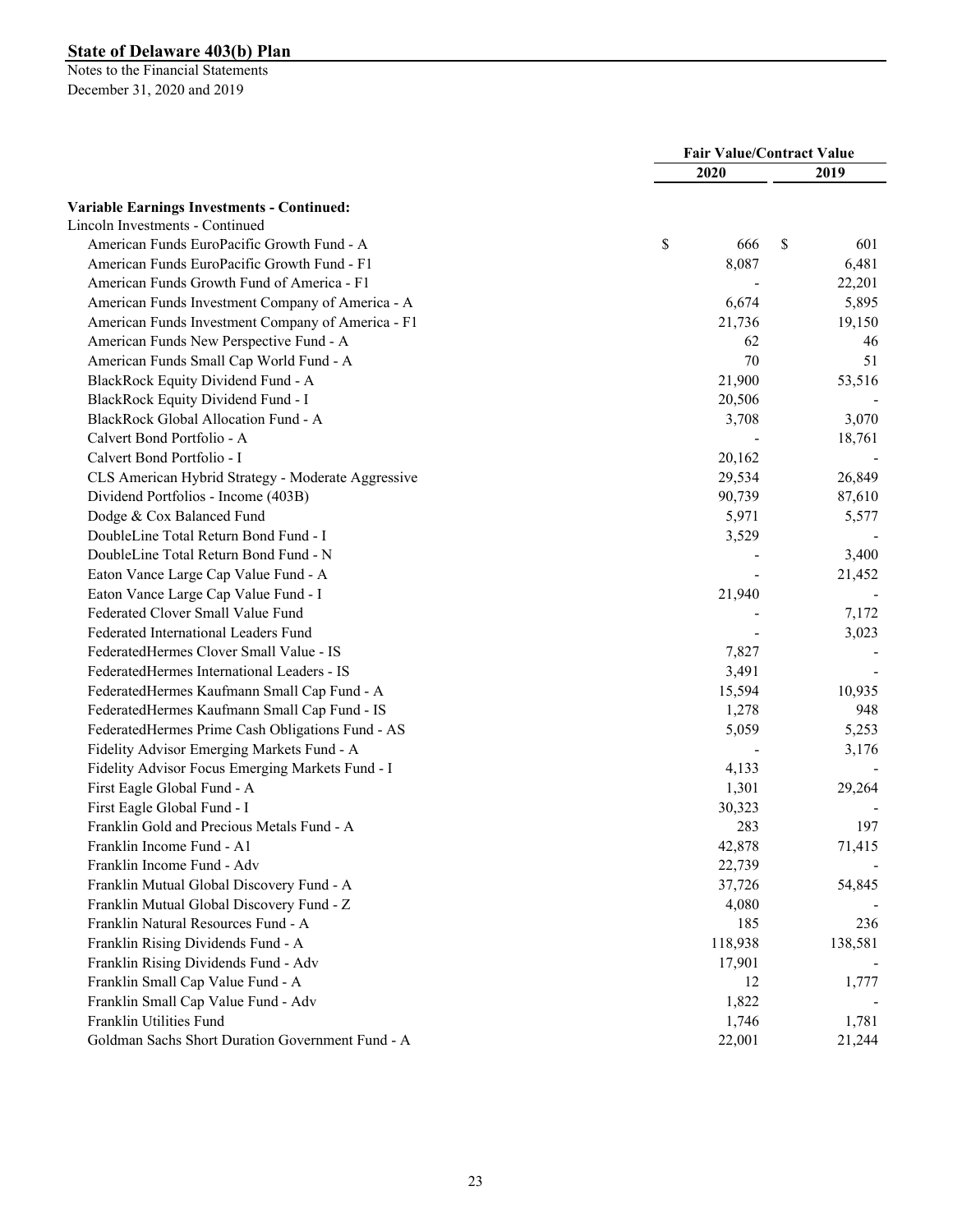|                                                   | <b>Fair Value/Contract Value</b> |         |    |        |
|---------------------------------------------------|----------------------------------|---------|----|--------|
|                                                   |                                  | 2020    |    | 2019   |
| <b>Variable Earnings Investments - Continued:</b> |                                  |         |    |        |
| Lincoln Investments - Continued                   |                                  |         |    |        |
| Invesco Charter Fund - A                          | \$                               | 12,097  | \$ | 10,658 |
| Invesco Developing Markets Fund - A               |                                  | 18,891  |    | 20,234 |
| Invesco Developing Markets Fund - A               |                                  | 6,218   |    | 58,806 |
| Invesco Developing Markets Fund - Y               |                                  | 58,451  |    |        |
| Invesco Discovery Mid Cap Growth Fund - Y         |                                  | 4,524   |    |        |
| Invesco Diversified Dividend Fund - A             |                                  | 2,085   |    | 12,260 |
| Invesco Diversified Dividend Fund - Y             |                                  | 753     |    |        |
| Invesco Emerging Markets All Cap Fund - Y         |                                  | 4,812   |    |        |
| Invesco Endeavor Fund - A                         |                                  |         |    | 2,590  |
| Invesco Endeavor Fund - Y                         |                                  | 2,582   |    |        |
| Invesco Global Growth Fund - A                    |                                  | 1,237   |    |        |
| Invesco Global Small & Mid Cap Growth Fund - A    |                                  |         |    | 1,109  |
| Invesco International Diversified Fund - A        |                                  | 7,299   |    | 8,316  |
| Invesco International Diversified Fund - Y        |                                  | 2,670   |    |        |
| Invesco MainStreet Mid Cap Fund - Y               |                                  | 12,128  |    |        |
| Invesco Mid Cap Core Equity Fund - A              |                                  |         |    | 11,074 |
| Invesco Mid Cap Growth Fund - A                   |                                  |         |    | 3,379  |
| Invesco Rising Dividends Fund - A                 |                                  | 1,830   |    | 2,633  |
| Invesco Small Cap Discovery Fund - A              |                                  |         |    | 25,650 |
| Invesco Small Cap Growth Fund - A                 |                                  | 954     |    |        |
| Invesco Small Cap Growth Fund - Y                 |                                  | 37,122  |    |        |
| Ivy Asset Strategy Fund - A                       |                                  | 3,676   |    | 3,307  |
| Ivy Asset Strategy Fund - N                       |                                  | 7,880   |    |        |
| Ivy Asset Strategy Fund - Y                       |                                  |         |    | 7,140  |
| Ivy Energy Fund - Y                               |                                  |         |    | 565    |
| Janus Henderson Triton Fund - A                   |                                  | 4,947   |    | 3,863  |
| Janus Henderson Triton Fund - T                   |                                  |         |    | 75,860 |
| JanusHenderson Triton - I                         |                                  | 96,266  |    |        |
| JPMorgan Global Multi Asset - Moderate Growth     |                                  | 104,620 |    | 90,282 |
| JPMorgan Small Cap Value Fund - A                 |                                  |         |    | 2,176  |
| JPMorgan Small Cap Value Fund - I                 |                                  | 2,303   |    |        |
| Meeder - Master Program - Moderate Growth         |                                  | 36,336  |    | 35,139 |
| MFS Growth - I                                    |                                  | 8,111   |    |        |
| MFS Growth Fund - A                               |                                  |         |    | 6,317  |
| PIMCO Investment Grade Credit Bond Fund - A       |                                  |         |    | 6,031  |
| PIMCO Investment Grade Credit Bond Fund - I       |                                  | 6,459   |    |        |
| PIMCO Real Return Fund - A                        |                                  |         |    | 11,158 |
| PIMCO Total Return Fund - A                       |                                  | 24,014  |    | 41,431 |
| PIMCO Total Return Fund - I                       |                                  | 19,731  |    |        |
| PRIMECAP Odyssey Growth Fund                      |                                  | 6,415   |    | 5,585  |
| Progressive Asset Management - Conservative 5     |                                  | 2,244   |    | 2,150  |
| Progressive Asset Management - Moderate 12        |                                  | 100,026 |    | 89,635 |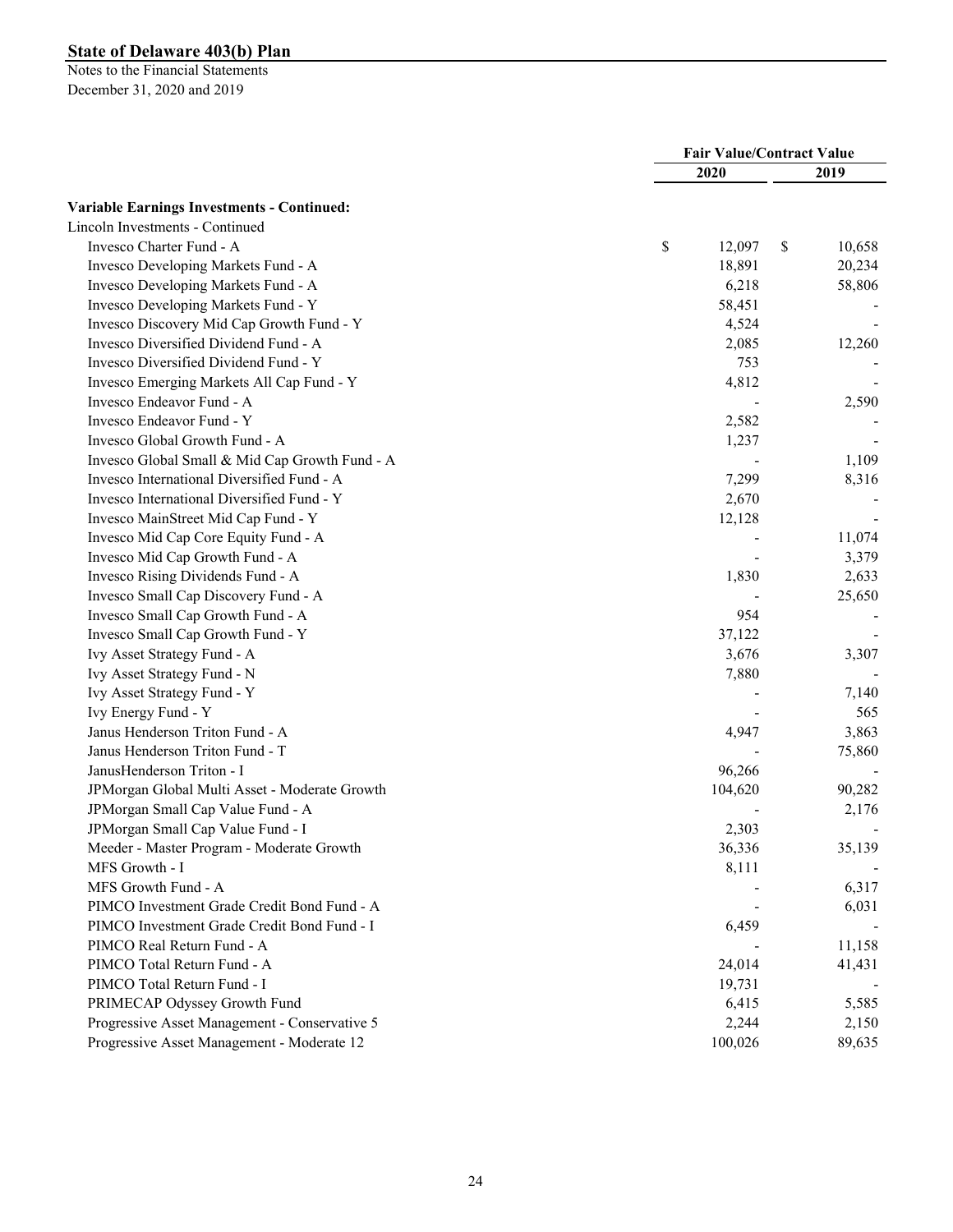|                                                            | <b>Fair Value/Contract Value</b> |           |    |           |
|------------------------------------------------------------|----------------------------------|-----------|----|-----------|
|                                                            |                                  | 2020      |    | 2019      |
| <b>Variable Earnings Investments - Continued:</b>          |                                  |           |    |           |
| Lincoln Investments - Continued                            |                                  |           |    |           |
| Progressive Asset Management - Moderate 14                 | \$                               | 203,695   | \$ | 182,758   |
| Progressive Asset Management - Moderate 5                  |                                  | 31,881    |    | 48,826    |
| Progressive Asset Management - Moderate 8                  |                                  | 76,371    |    | 117,069   |
| Progressive Asset Management - Moderate Aggressive 12      |                                  | 56,477    |    |           |
| Progressive Asset Management - Moderate Aggressive 8       |                                  | 29,515    |    | 75,768    |
| Putnam Dynamic Asset Allocation Growth Fund - A            |                                  |           |    | 325       |
| Putnam Multi Cap Core Fund - A                             |                                  |           |    | 316       |
| T. Rowe Price Blue Chip Growth Fund - I                    |                                  | 25,190    |    |           |
| T. Rowe Price Blue Chip Growth Fund - Inv                  |                                  |           |    | 19,255    |
| T. Rowe Price Retirement 2025 Fund - Inv                   |                                  | 563       |    | 522       |
| T. Rowe Price Retirement 2030 Fund - I                     |                                  | 1,554     |    |           |
| T. Rowe Price Retirement 2030 Fund - Inv                   |                                  |           |    | 1,457     |
| Templeton Emerging Markets Small Cap Fund - A              |                                  | 2,665     |    | 2,429     |
| Vanguard Balanced Index Fund - Admiral                     |                                  | 14,368    |    | 12,482    |
| Vanguard Dividend Growth Fund - Inv                        |                                  | 21,224    |    | 19,073    |
| Vanguard Energy Fund - Admiral                             |                                  | 2,031     |    | 2,934     |
| Vanguard Equity Income Fund - Admiral                      |                                  | 1,709     |    | 1,674     |
| Vanguard Growth and Income Fund - Admiral                  |                                  | 6,715     |    | 5,687     |
| Vanguard Small Cap Growth Index Fund - Admiral             |                                  | 3,696     |    | 2,765     |
| Vanguard Target Retirement Fund 2020                       |                                  | 21,608    |    | 20,079    |
| Vanguard Target Retirement Fund 2030                       |                                  | 294,640   |    | 260,589   |
| Vanguard Wellesley Income Fund - Admiral                   |                                  | 353       |    | 325       |
| Wells Fargo Large Cap Core - I                             |                                  | 14,102    |    |           |
| Wells Fargo Large Cap Core Fud - Adm                       |                                  |           |    | 13,178    |
| Wells Fargo Premier Large Company Growth - Adm             |                                  |           |    | 18,435    |
| Wells Fargo Premier Large Company Growth - I               |                                  | 25,050    |    |           |
| Wells Fargo Special Small Cap Value Fund - Adm             |                                  |           |    | 559       |
| Wells Fargo Special Small Cap Value Fund - I               |                                  | 566       |    |           |
|                                                            |                                  |           |    |           |
| Total Variable Earnings Investments at Lincoln Investments |                                  | 2,354,078 |    | 2,245,387 |
| MetLife                                                    |                                  |           |    |           |
| 1919 Variable Socially Responsible Balanced                |                                  | 131,676   |    | 108,666   |
| American Funds Balanced Allocation                         |                                  | 314,426   |    | 298,808   |
| American Funds Bond Fund                                   |                                  | 665,068   |    | 661,439   |
| American Funds Global Small Cap Fund                       |                                  | 2,941,988 |    | 2,835,178 |
| American Funds Growth Allocation                           |                                  | 35,397    |    | 30,624    |
| American Funds Growth and Income Fund                      |                                  | 638,054   |    | 625,002   |
| American Funds Growth Fund                                 |                                  | 5,010,614 |    | 4,424,205 |
| American Funds Moderate Allocation                         |                                  | 573,429   |    | 548,903   |
| <b>Baillie International Stock</b>                         |                                  | 420,422   |    | 344,531   |
| <b>BlackRock Bond Income</b>                               |                                  | 118,589   |    | 172,929   |
| BlackRock Bond Income - Class A                            |                                  | 14,961    |    | 13,939    |
| <b>BlackRock Capital Appreciation</b>                      |                                  | 362,377   |    | 218,019   |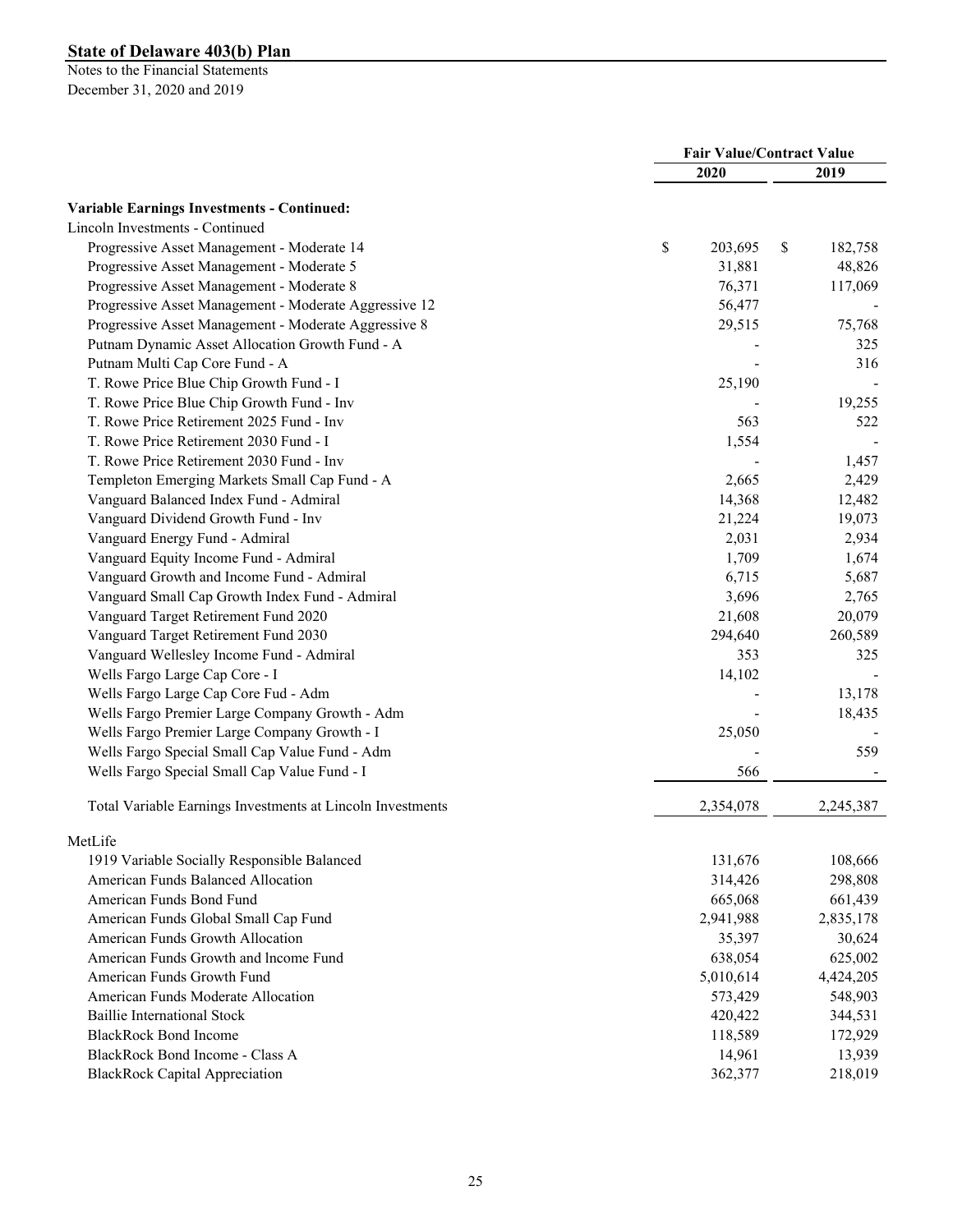|                                                   | <b>Fair Value/Contract Value</b> |              |            |
|---------------------------------------------------|----------------------------------|--------------|------------|
|                                                   | 2020                             |              | 2019       |
| <b>Variable Earnings Investments - Continued:</b> |                                  |              |            |
| MetLife - Continued                               |                                  |              |            |
| BlackRock High Yield                              | \$<br>148,242                    | $\mathbb{S}$ | 140,156    |
| Brighthouse Asset All 100                         | 2,502,794                        |              | 2,332,538  |
| Brighthouse Asset All 20                          | 218,541                          |              | 204,387    |
| Brighthouse Asset All 40                          | 1,309,521                        |              | 1,236,820  |
| Brighthouse Asset All 60                          | 8,883,887                        |              | 8,503,617  |
| Brighthouse Asset All 80                          | 17,145,145                       |              | 16,450,123 |
| Brighthouse Small Cap Value                       | 121,748                          |              | 123,572    |
| Brighthouse/Artisan Mid Cap Value                 | 40,995                           |              | 59,077     |
| Brighthouse/Franklin Low Duration Total Return    | 60,843                           |              | 60,269     |
| Brighthouse/Wellington Balanced Portfolio         | 801,012                          |              | 792,280    |
| Brighthouse/Wellington Core Equity Opportunities  | 240,092                          |              | 253,263    |
| Brighthouse/Wellington Large Cap Research         | 1,211,134                        |              | 1,078,011  |
| Calvert VP SRI Balanced                           | 215,538                          |              | 189,114    |
| Clarion Global Real Estate                        | 138,462                          |              | 180,987    |
| ClearBridge Aggressive II                         | 1,542,880                        |              | 1,301,780  |
| ClearBridge Variable Aggressive Growth            | 532,134                          |              | 456,754    |
| ClearBridge Variable Appreciation                 | 38,514                           |              | 33,992     |
| ClearBridge Variable Large Cap Growth             | 473,123                          |              | 372,232    |
| ClearBridge Variable Large Cap Value              | 25,069                           |              | 24,186     |
| ClearBridge Variable Small Cap Growth             | 94,574                           |              | 67,691     |
| Fidelity Contrafund - Service Class 2             | 330,255                          |              | 267,580    |
| <b>Fidelity Growth</b>                            | 16,443                           |              | 12,108     |
| Fidelity High Income Portfolio - Initial Class    | 38,999                           |              | 41,706     |
| Fidelity Investment Growth Bond                   | 6,714                            |              | 6,503      |
| Fidelity VIP Equity Income                        | 64,532                           |              | 69,872     |
| Fidelity VIP Mid Cap Portfolio - Service Class 2  | 155,140                          |              | 133,508    |
| Flex Premium Adjustable Life - Universal Life     | 321,085                          |              | 341,658    |
| Franklin Small Cap Value VIP                      | 11,598                           |              | 7,575      |
| Frontier Mid Cap Growth Portfolio                 | 1,362,262                        |              | 1,062,011  |
| Harris Oakmark International                      | 2,647,692                        |              | 2,555,788  |
| Invesco Comstock Portfolio                        | 4,719                            |              | 4,813      |
| Invesco Mid Cap Value                             | 191,066                          |              | 227,911    |
| Invesco Small Cap Growth                          | 410,592                          |              | 281,915    |
| Janus Henderson Overseas Portfolio                | 63,977                           |              | 61,494     |
| Jennison Growth                                   | 972,592                          |              | 589,586    |
| JPMorgan Small Cap Value                          | 1,049                            |              | 1,001      |
| Loomis Sayles Global Markets                      | 873,056                          |              | 738,909    |
| Loomis Sayles Small Cap Growth                    | 345,239                          |              | 243,022    |
| MetLife Aggregate Bond Index                      | 650,683                          |              | 652,869    |
| MetLife Mid Cap Stock Index                       | 475,840                          |              | 436,520    |
| MetLife MSCI EAFE Index                           | 667,560                          |              | 660,012    |
| MetLife Russell 2000 Index                        | 860,814                          |              | 925,547    |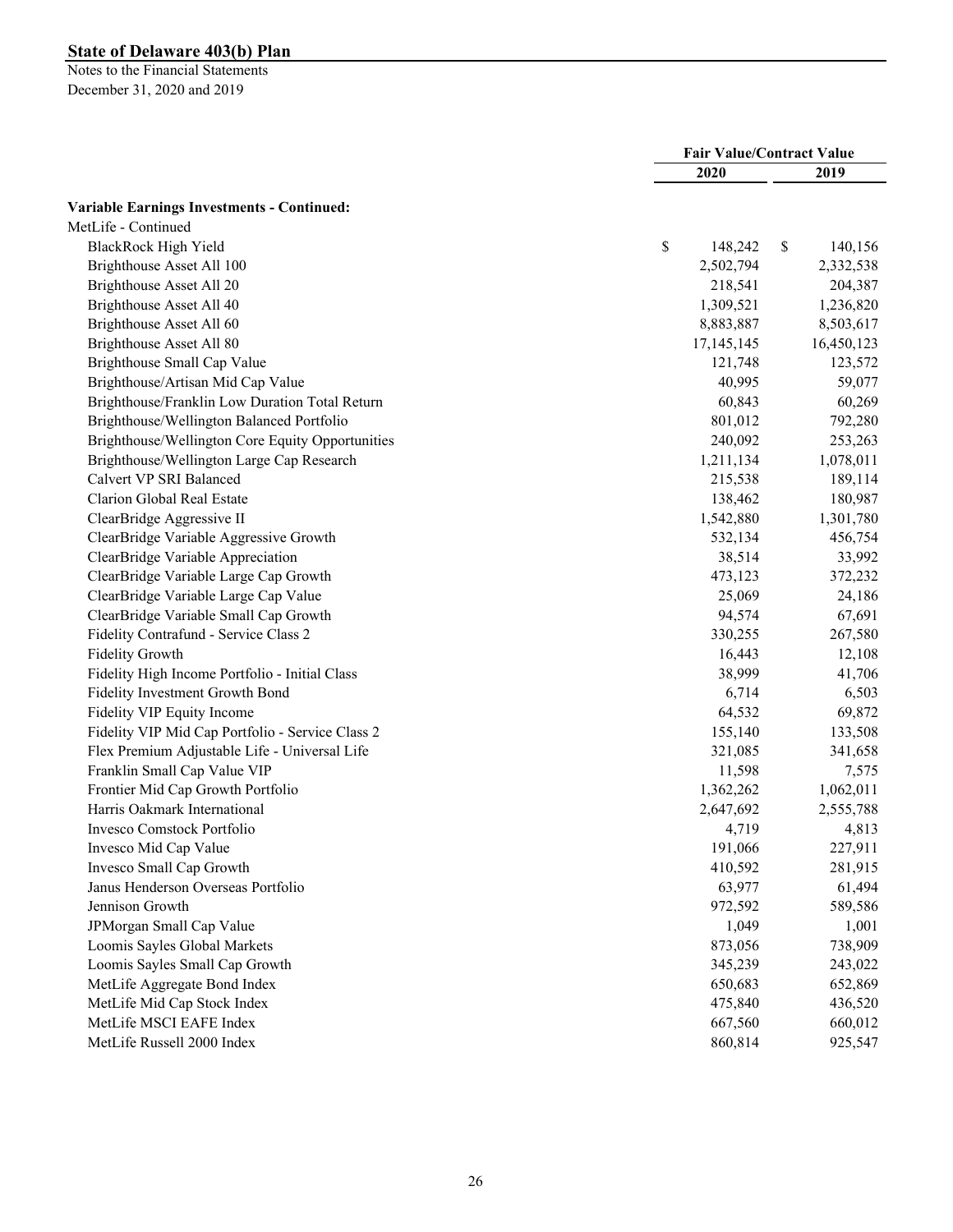|                                                      |                 | <b>Fair Value/Contract Value</b> |
|------------------------------------------------------|-----------------|----------------------------------|
|                                                      | 2020            | 2019                             |
| <b>Variable Earnings Investments - Continued:</b>    |                 |                                  |
| MetLife - Continued                                  |                 |                                  |
| MetLife Stock Index Portfolio                        | \$<br>3,602,373 | \$<br>3,290,446                  |
| MFS Research International                           | 193,931         | 162,148                          |
| <b>MFS</b> Total Return                              | 90,491          | 92,292                           |
| MFS Value Portfolio                                  | 427,951         | 470,947                          |
| Morgan Stanley Mid Cap Growth                        | 1,476,014       | 655,846                          |
| Neuberger Berman Genesis                             | 110,530         | 120,304                          |
| Oppenheimer Global Equity                            | 787,547         | 770,581                          |
| PIMCO Inflation Protected Bond                       | 197,526         | 384,444                          |
| PIMCO Total Return                                   | 772,117         | 828,440                          |
| SSgA Growth and Income ETF                           | 834,102         | 876,065                          |
| SSgA Growth ETF Portfolio                            | 830,700         | 853,007                          |
| <b>Stock Index</b>                                   | 2,995,644       | 2,735,830                        |
| T. Rowe Price Large Cap Growth                       | 1,325,337       |                                  |
|                                                      |                 | 1,166,522                        |
| T. Rowe Price Large Cap Value                        | 17,119          | 16,605                           |
| T. Rowe Price Mid Cap Growth                         | 1,004,530       | 929,019                          |
| T. Rowe Price Small Cap Growth                       | 1,592,906       | 1,412,318                        |
| Templeton Developing Markets VIP                     | 2,456           | 2,126                            |
| Templeton Foreign VIP                                | 9,052           | 8,342                            |
| Transamerica                                         | 65,864          | 68,241                           |
| Western Asset Management Strategy Bond Opportunities | 473,850         | 546,252                          |
| Western Asset Management US Government               | 138,268         | 330,580                          |
| Total Variable Earnings Investments at MetLife       | 74,391,464      | 69,185,355                       |
| MassMutual                                           |                 |                                  |
| Alger Capital Appreciation Instituional - I          | 118,253         | 63,300                           |
| Alger Mid Cap Growth Institutional - I               | 62,617          | 20,230                           |
| American Century Equity Income - A                   | 86,107          | 167,786                          |
| American Funds Capital World Growth and Income - R3  | 783,249         | 712,229                          |
| American Funds Fundamental Investors - R3            | 873,378         | 857,902                          |
| American Funds Growth Fund - R3                      | 509,447         | 450,930                          |
| BlackRock LifePath 2030 Investors - A                | 195,250         | 169,397                          |
| BlackRock LifePath 2040 Investors - A                | 116,864         | 105,193                          |
| BlackRock LifePath Retirement Investors - A          | 76,114          | 71,125                           |
| BNY Mellon Mid Cap Index - Inv                       | 65,891          | 65,100                           |
| BNY Mellon Small Cap Stock Index - Inv               | 59,310          | 60,411                           |
| Columbia Small Mid Cap Value - Advisor               |                 | 48,262                           |
| Columbia Select Mid Cap Value - Advisor              | 26,749          |                                  |
| Eaton Vance Large Cap Value - A                      | 27,310          | 131,414                          |
| Franklin Growth - A                                  | 69,377          | 52,019                           |
| Franklin Mutual Shares - A                           | 254,057         | 234,103                          |
| Goldman Sachs Small Cap Value - A                    | 101,173         | 93,353                           |
| Invesco Equity and Income - A                        | 238,178         | 270,612                          |
| Janus Overseas - S                                   | 32,539          | 47,483                           |
|                                                      |                 |                                  |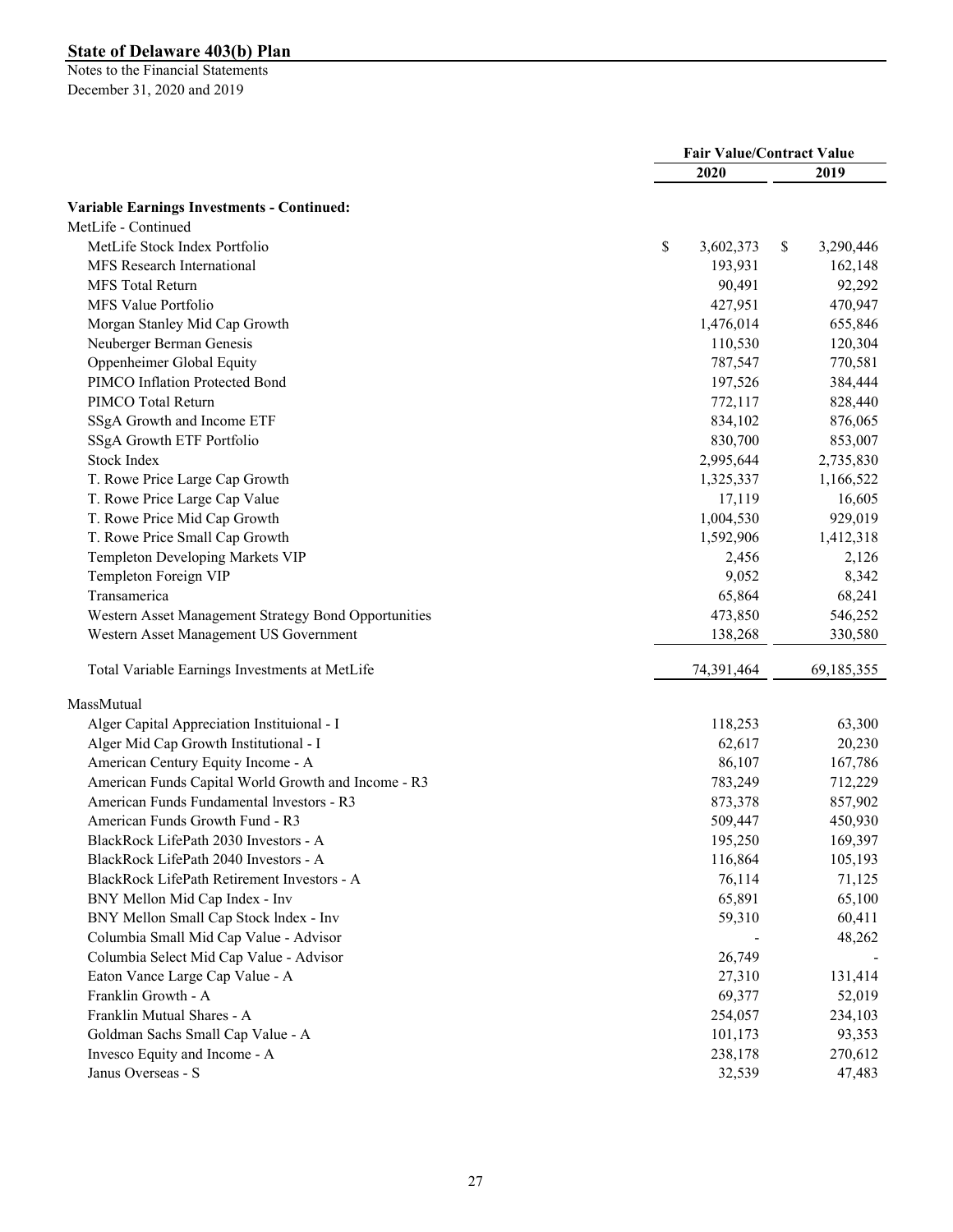|                                                   | <b>Fair Value/Contract Value</b> |           |    |           |
|---------------------------------------------------|----------------------------------|-----------|----|-----------|
|                                                   |                                  | 2020      |    | 2019      |
| <b>Variable Earnings Investments - Continued:</b> |                                  |           |    |           |
| MassMutual - Continued                            |                                  |           |    |           |
| Lord Abbett Value Opportunities - A               | \$                               | 115,949   | \$ | 100,663   |
| PIMCO Real Return - A                             |                                  | 72,890    |    | 62,535    |
| PIMCO Total Return - A                            |                                  | 540,680   |    | 563,319   |
| Pioneer Stategic Income - A                       |                                  | 64,262    |    | 83,844    |
| The Hartford Capital Apppreciation - R5           |                                  | 674,042   |    | 589,214   |
| The Hartford Small Company - R5                   |                                  | 17,626    |    | 11,417    |
|                                                   |                                  |           |    |           |
| Total Variable Earnings Investments at MassMutual |                                  | 5,181,312 |    | 5,031,841 |
| <b>VALIC</b>                                      |                                  |           |    |           |
| Aggressive Growth Lifestyle                       |                                  | 176,500   |    | 469,695   |
| Ariel Appreciation Fund                           |                                  | 5,888     |    | 4,657     |
| Ariel Fund                                        |                                  | 58        |    | 53        |
| Blue Chip Growth Fund                             |                                  | 160,167   |    | 226,169   |
| Systematic Value                                  |                                  | 44        |    | 45        |
| Capital Conservation                              |                                  | 8,011     |    | 7,862     |
| Conservative Growth Lifestyle                     |                                  | 459       |    | 417       |
| Core Bond Fund                                    |                                  | 309,617   |    | 310,952   |
| Core Equity Fund                                  |                                  | 184,196   |    | 179,828   |
| Dividend Value                                    |                                  | 290,594   |    | 295,352   |
| <b>Emerging Economies</b>                         |                                  | 676,823   |    | 650,686   |
| International Value Fund                          |                                  | 371,793   |    | 360,865   |
| Global Real Estate Fund                           |                                  | 203,693   |    | 221,727   |
| International Socially Responsible Fund           |                                  | 146,309   |    | 136,619   |
| Global Strategy                                   |                                  | 45,763    |    | 44,191    |
| Government Securities Fund                        |                                  | 9,696     |    | 9,184     |
| Systematic Core Fund                              |                                  | 92,853    |    | 76,974    |
| Growth Fund                                       |                                  | 265,685   |    | 192,218   |
| Health Sciences Fund                              |                                  | 27        |    | 124       |
| High Yield Bond Fund                              |                                  | 201,466   |    | 215,285   |
| <b>Inflation Protected Fund</b>                   |                                  | 216,534   |    | 213,682   |
| International Equities Index Fund                 |                                  | 772,268   |    | 694,485   |
| International Growth Fund                         |                                  | 54,411    |    | 40,971    |
| <b>International Government Bond</b>              |                                  | 18,863    |    | 17,631    |
| <b>International Opportunities</b>                |                                  | 496,561   |    | 502,295   |
| Invesco Balanced Risk Commodity Strategy Fund     |                                  | 209,924   |    | 179,194   |
| Large Cap Core                                    |                                  | 19,964    |    | 20,806    |
| Large Cap Value Fund                              |                                  | 39,684    |    | 53,621    |
| Large Capital Growth                              |                                  | 190,807   |    | 157,398   |
| Mid Cap Growth Fund                               |                                  | 19,539    |    | 19,996    |
| Mid Cap Index Fund                                |                                  | 982,839   |    | 991,334   |
| Mid Cap Strategic Growth                          |                                  | 8,418     |    | 6,334     |
| Mid Cap Value Fund                                |                                  | 487,345   |    | 486,193   |
| Moderate Growth Lifestyle                         |                                  | 57,001    |    | 51,170    |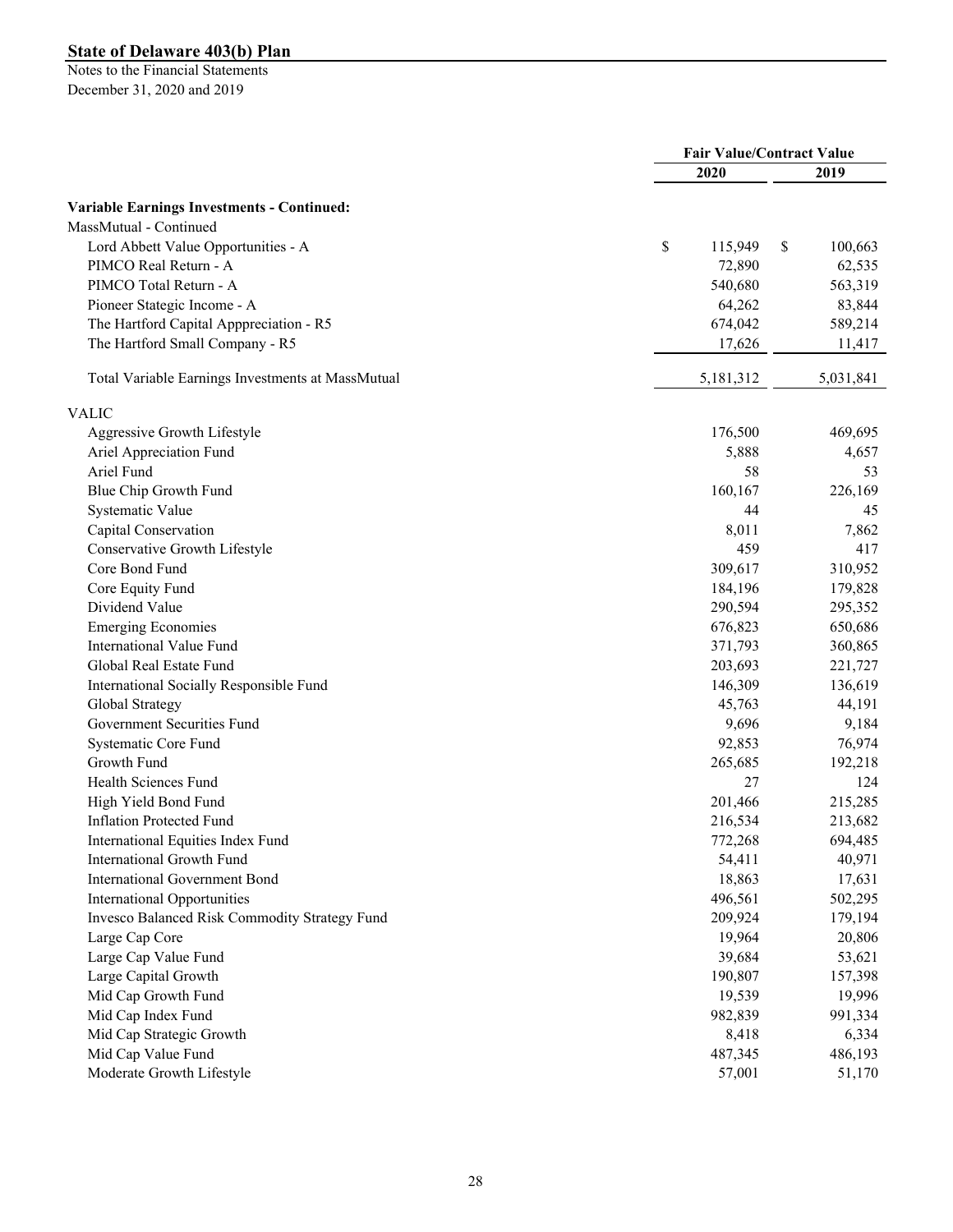|                                                      | <b>Fair Value/Contract Value</b> |            |    |                      |
|------------------------------------------------------|----------------------------------|------------|----|----------------------|
|                                                      |                                  | 2020       |    | 2019                 |
| <b>Variable Earnings Investments - Continued:</b>    |                                  |            |    |                      |
| VALIC - Continued                                    |                                  |            |    |                      |
| NASDAQ-100 (R) Index Fund                            | \$                               | 4,067      | \$ | 2,902                |
| Science & Technology Fund                            |                                  | 387,938    |    | 267,275              |
| Small Cap Aggressive Growth                          |                                  | 6,441      |    | 4,799                |
| Small Cap Fund                                       |                                  | 193,703    |    | 161,221              |
| Small Cap Growth Fund                                |                                  | 10,020     |    | 5,845                |
| Small Cap Index Fund                                 |                                  | 308,715    |    | 293,098              |
| Small Cap Special Value Fund                         |                                  | 34         |    | 186                  |
| Small Cap Value Fund                                 |                                  | 233,395    |    | 203,589              |
| US Socially Responsible Fund                         |                                  | 632,621    |    | 670,065              |
| Stock Index Fund                                     |                                  | 2,528,469  |    | 2,566,586            |
| Strategic Bond Fund                                  |                                  | 819        |    | 761                  |
| Value Fund                                           |                                  | 50,327     |    | 51,727               |
| Vanguard LifeStrategy Conservative                   |                                  | 6,629      |    | 6,020                |
| Vanguard LifeStrategy Growth                         |                                  | 223,121    |    | 195,685              |
| Vanguard LifeStrategy Moderate                       |                                  | 1,612      |    | 14,733               |
| Vanguard Long-Term Investment-Grade Fund             |                                  | 1,175      |    | 1,029                |
| Vanguard Long-Term Treasury                          |                                  |            |    | 43                   |
| Vanguard Wellington Fund                             |                                  | 224,749    |    | 206,909              |
| Vanguard Windsor II                                  |                                  | 618,236    |    | 586,292              |
|                                                      |                                  |            |    |                      |
| Total Variable Earnings Investments at VALIC         |                                  | 12,155,871 |    | 12,076,778           |
| Horace Mann                                          |                                  |            |    |                      |
| American Funds Blue Chip Income & Growth             |                                  | 177,068    |    | 166,368              |
| American Funds Insurance Series Growth               |                                  | 201,130    |    | 245,522              |
| American Funds Insurance Series Managed Risk         |                                  | 69,615     |    | 62,539               |
| American Funds Insurance Series New World            |                                  | 168,411    |    | 148,599              |
| Calvert S&P Mid Cap 400 Index                        |                                  | 1,590,724  |    | 1,479,943            |
| ClearBridge Variable Small Cap Growth                |                                  | 556        |    | 385                  |
| Dreyfus Small Cap Stock Index                        |                                  | 916,185    |    | 847,010              |
| Fidelity Freedom 2015                                |                                  | 2,216      |    | 1,995                |
| Fidelity Freedom 2025                                |                                  | 84,538     |    | 69,597               |
| Fidelity Freedom 2035                                |                                  | 10,644     |    | 7,571                |
| Fidelity Freedom 2045                                |                                  | 37,298     |    | 31,945               |
| Fidelity Funds Manager 20%                           |                                  | 12,714     |    | 11,877               |
| Fidelity Funds Manager 50%                           |                                  | 84,144     |    | 76,041               |
| Fidelity Funds Manager 60%                           |                                  | 406,429    |    | 347,078              |
| Fidelity Funds Manager 70%                           |                                  | 1,498,437  |    | 1,353,393            |
| Fidelity Funds Manager 85%                           |                                  | 226,173    |    | 195,078              |
| Fidelity Real Estate Portfolio - Service Class 2     |                                  |            |    |                      |
| Fidelity VIP Index 500 - Service Class 2             |                                  | 211,229    |    | 233,568<br>5,443,220 |
|                                                      |                                  | 5,939,532  |    |                      |
| Fidelity VIP Investment Grade Bond - Service Class 2 |                                  | 153,884    |    | 155,884              |
| Fidelity VIP Overseas - Service Class 2              |                                  | 608,640    |    | 560,621              |
| <b>JPM US Equity</b>                                 |                                  | 129,088    |    | 117,888              |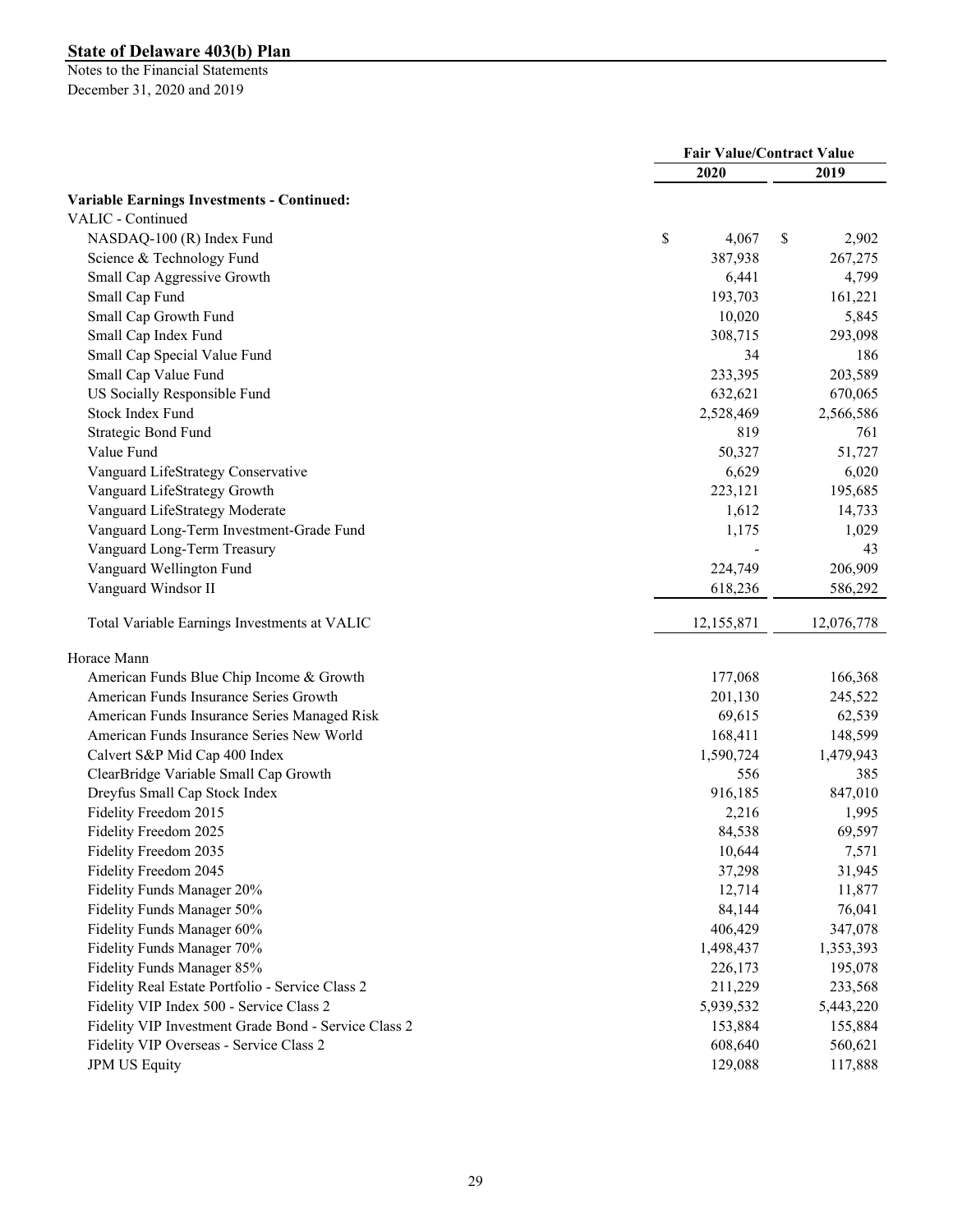| 2020<br>2019<br><b>Variable Earnings Investments - Continued:</b><br>Horace Mann - Continued<br>\$<br>\$<br>JPMorgan Small Cap Value<br>Lord Abbett Developing Growth<br>51,173<br>MFS Mid Cap Value Portfolio<br>18,284<br>MFS VIT International Growth Service<br>1,479<br>T. Rowe Price Prime Reserve<br>90,250<br>Templeton Global Bond Securities Fund<br>18,805<br>Wells Fargo Advantage Discovery<br>154,801<br>Wilshire Vi Balanced HM Shares<br>4,607,793<br>17,471,240<br>Total Variable Earnings Investments at Horace Mann<br>PenServ<br>Delaware Equity Income - A<br>24,566<br>Delaware Fund for Income - A<br>9,465<br>Delaware Global - A<br>3,326<br>Delaware Growth and Income - A<br>124,686<br>Delaware Growth Equity - A<br>36,605<br>Delaware International - A<br>12,564<br>Delaware Investment Grade - A<br>27,883<br>Delaware Opportunity - A<br>42,804 |                                 | <b>Fair Value/Contract Value</b> |        |  |            |
|----------------------------------------------------------------------------------------------------------------------------------------------------------------------------------------------------------------------------------------------------------------------------------------------------------------------------------------------------------------------------------------------------------------------------------------------------------------------------------------------------------------------------------------------------------------------------------------------------------------------------------------------------------------------------------------------------------------------------------------------------------------------------------------------------------------------------------------------------------------------------------|---------------------------------|----------------------------------|--------|--|------------|
|                                                                                                                                                                                                                                                                                                                                                                                                                                                                                                                                                                                                                                                                                                                                                                                                                                                                                  |                                 |                                  |        |  |            |
|                                                                                                                                                                                                                                                                                                                                                                                                                                                                                                                                                                                                                                                                                                                                                                                                                                                                                  |                                 |                                  |        |  |            |
|                                                                                                                                                                                                                                                                                                                                                                                                                                                                                                                                                                                                                                                                                                                                                                                                                                                                                  |                                 |                                  |        |  |            |
|                                                                                                                                                                                                                                                                                                                                                                                                                                                                                                                                                                                                                                                                                                                                                                                                                                                                                  |                                 |                                  |        |  | 1,240      |
|                                                                                                                                                                                                                                                                                                                                                                                                                                                                                                                                                                                                                                                                                                                                                                                                                                                                                  |                                 |                                  |        |  | 32,668     |
|                                                                                                                                                                                                                                                                                                                                                                                                                                                                                                                                                                                                                                                                                                                                                                                                                                                                                  |                                 |                                  |        |  | 17,777     |
|                                                                                                                                                                                                                                                                                                                                                                                                                                                                                                                                                                                                                                                                                                                                                                                                                                                                                  |                                 |                                  |        |  | 1,207      |
|                                                                                                                                                                                                                                                                                                                                                                                                                                                                                                                                                                                                                                                                                                                                                                                                                                                                                  |                                 |                                  |        |  | 86,314     |
|                                                                                                                                                                                                                                                                                                                                                                                                                                                                                                                                                                                                                                                                                                                                                                                                                                                                                  |                                 |                                  |        |  | 23,319     |
|                                                                                                                                                                                                                                                                                                                                                                                                                                                                                                                                                                                                                                                                                                                                                                                                                                                                                  |                                 |                                  |        |  | 118,539    |
|                                                                                                                                                                                                                                                                                                                                                                                                                                                                                                                                                                                                                                                                                                                                                                                                                                                                                  |                                 |                                  |        |  | 4,492,930  |
|                                                                                                                                                                                                                                                                                                                                                                                                                                                                                                                                                                                                                                                                                                                                                                                                                                                                                  |                                 |                                  |        |  | 16,330,116 |
|                                                                                                                                                                                                                                                                                                                                                                                                                                                                                                                                                                                                                                                                                                                                                                                                                                                                                  |                                 |                                  |        |  |            |
|                                                                                                                                                                                                                                                                                                                                                                                                                                                                                                                                                                                                                                                                                                                                                                                                                                                                                  |                                 |                                  |        |  | 24,679     |
|                                                                                                                                                                                                                                                                                                                                                                                                                                                                                                                                                                                                                                                                                                                                                                                                                                                                                  |                                 |                                  |        |  | 8,896      |
|                                                                                                                                                                                                                                                                                                                                                                                                                                                                                                                                                                                                                                                                                                                                                                                                                                                                                  |                                 |                                  |        |  | 3,089      |
|                                                                                                                                                                                                                                                                                                                                                                                                                                                                                                                                                                                                                                                                                                                                                                                                                                                                                  |                                 |                                  |        |  | 125,042    |
|                                                                                                                                                                                                                                                                                                                                                                                                                                                                                                                                                                                                                                                                                                                                                                                                                                                                                  |                                 |                                  |        |  | 28,561     |
|                                                                                                                                                                                                                                                                                                                                                                                                                                                                                                                                                                                                                                                                                                                                                                                                                                                                                  |                                 |                                  |        |  | 11,820     |
|                                                                                                                                                                                                                                                                                                                                                                                                                                                                                                                                                                                                                                                                                                                                                                                                                                                                                  |                                 |                                  |        |  | 25,036     |
|                                                                                                                                                                                                                                                                                                                                                                                                                                                                                                                                                                                                                                                                                                                                                                                                                                                                                  |                                 |                                  |        |  | 42,852     |
|                                                                                                                                                                                                                                                                                                                                                                                                                                                                                                                                                                                                                                                                                                                                                                                                                                                                                  | Delaware Special Situations - A |                                  | 20,180 |  | 20,727     |
| Delaware Total Return - A<br>415,505                                                                                                                                                                                                                                                                                                                                                                                                                                                                                                                                                                                                                                                                                                                                                                                                                                             |                                 |                                  |        |  | 406,613    |
| 717,584<br>Total Variable Earnings Investments at PenServ                                                                                                                                                                                                                                                                                                                                                                                                                                                                                                                                                                                                                                                                                                                                                                                                                        |                                 |                                  |        |  | 697,315    |
| Symetra                                                                                                                                                                                                                                                                                                                                                                                                                                                                                                                                                                                                                                                                                                                                                                                                                                                                          |                                 |                                  |        |  |            |
| Resource B Deu International<br>31,072                                                                                                                                                                                                                                                                                                                                                                                                                                                                                                                                                                                                                                                                                                                                                                                                                                           |                                 |                                  |        |  | 30,801     |
| Resource B DWS Global Income Builder VIP<br>6,174                                                                                                                                                                                                                                                                                                                                                                                                                                                                                                                                                                                                                                                                                                                                                                                                                                |                                 |                                  |        |  | 5,873      |
| Resource B Pioneer Bond - I<br>3,994                                                                                                                                                                                                                                                                                                                                                                                                                                                                                                                                                                                                                                                                                                                                                                                                                                             |                                 |                                  |        |  | 3,749      |
| <b>Resource B Pioneer Funds</b><br>584,583                                                                                                                                                                                                                                                                                                                                                                                                                                                                                                                                                                                                                                                                                                                                                                                                                                       |                                 |                                  |        |  | 698,024    |
| Resource B Pioneer Mid Cap Value<br>55,714                                                                                                                                                                                                                                                                                                                                                                                                                                                                                                                                                                                                                                                                                                                                                                                                                                       |                                 |                                  |        |  | 56,620     |
| Resource B Pioneer Select Mid Cap Growth - I<br>719,798                                                                                                                                                                                                                                                                                                                                                                                                                                                                                                                                                                                                                                                                                                                                                                                                                          |                                 |                                  |        |  | 788,136    |
| Spinnaker American Century VP Balanced<br>91,057                                                                                                                                                                                                                                                                                                                                                                                                                                                                                                                                                                                                                                                                                                                                                                                                                                 |                                 |                                  |        |  | 83,261     |
| Spinnaker American Century VP Large Company Value - II<br>3,628                                                                                                                                                                                                                                                                                                                                                                                                                                                                                                                                                                                                                                                                                                                                                                                                                  |                                 |                                  |        |  | 5,519      |
| Spinnaker American Century VP International<br>18,216                                                                                                                                                                                                                                                                                                                                                                                                                                                                                                                                                                                                                                                                                                                                                                                                                            |                                 |                                  |        |  | 14,737     |
| Spinnaker American Century VP Value<br>2,407                                                                                                                                                                                                                                                                                                                                                                                                                                                                                                                                                                                                                                                                                                                                                                                                                                     |                                 |                                  |        |  | 2,510      |
| Spinnaker Dreyfus IP Mid Cap Stock<br>74,563                                                                                                                                                                                                                                                                                                                                                                                                                                                                                                                                                                                                                                                                                                                                                                                                                                     |                                 |                                  |        |  | 70,533     |
| Spinnaker Dreyfus IP Technology Growth<br>82,055                                                                                                                                                                                                                                                                                                                                                                                                                                                                                                                                                                                                                                                                                                                                                                                                                                 |                                 |                                  |        |  | 48,997     |
| Spinnaker Dreyfus Stock Index<br>41,856                                                                                                                                                                                                                                                                                                                                                                                                                                                                                                                                                                                                                                                                                                                                                                                                                                          |                                 |                                  |        |  | 36,059     |
| Spinnaker Dreyfus VIF Appreciaton<br>11,437                                                                                                                                                                                                                                                                                                                                                                                                                                                                                                                                                                                                                                                                                                                                                                                                                                      |                                 |                                  |        |  | 9,643      |
| Spinnaker DWS Global Income Builder VIP<br>49,437                                                                                                                                                                                                                                                                                                                                                                                                                                                                                                                                                                                                                                                                                                                                                                                                                                |                                 |                                  |        |  | 46,388     |
| Spinnaker DWS International<br>15,402                                                                                                                                                                                                                                                                                                                                                                                                                                                                                                                                                                                                                                                                                                                                                                                                                                            |                                 |                                  |        |  | 15,396     |
| Spinnaker Federated High Income Bond - II<br>2,626                                                                                                                                                                                                                                                                                                                                                                                                                                                                                                                                                                                                                                                                                                                                                                                                                               |                                 |                                  |        |  | 2,522      |
| Spinnaker Fidelity Income<br>27,269                                                                                                                                                                                                                                                                                                                                                                                                                                                                                                                                                                                                                                                                                                                                                                                                                                              |                                 |                                  |        |  | 25,074     |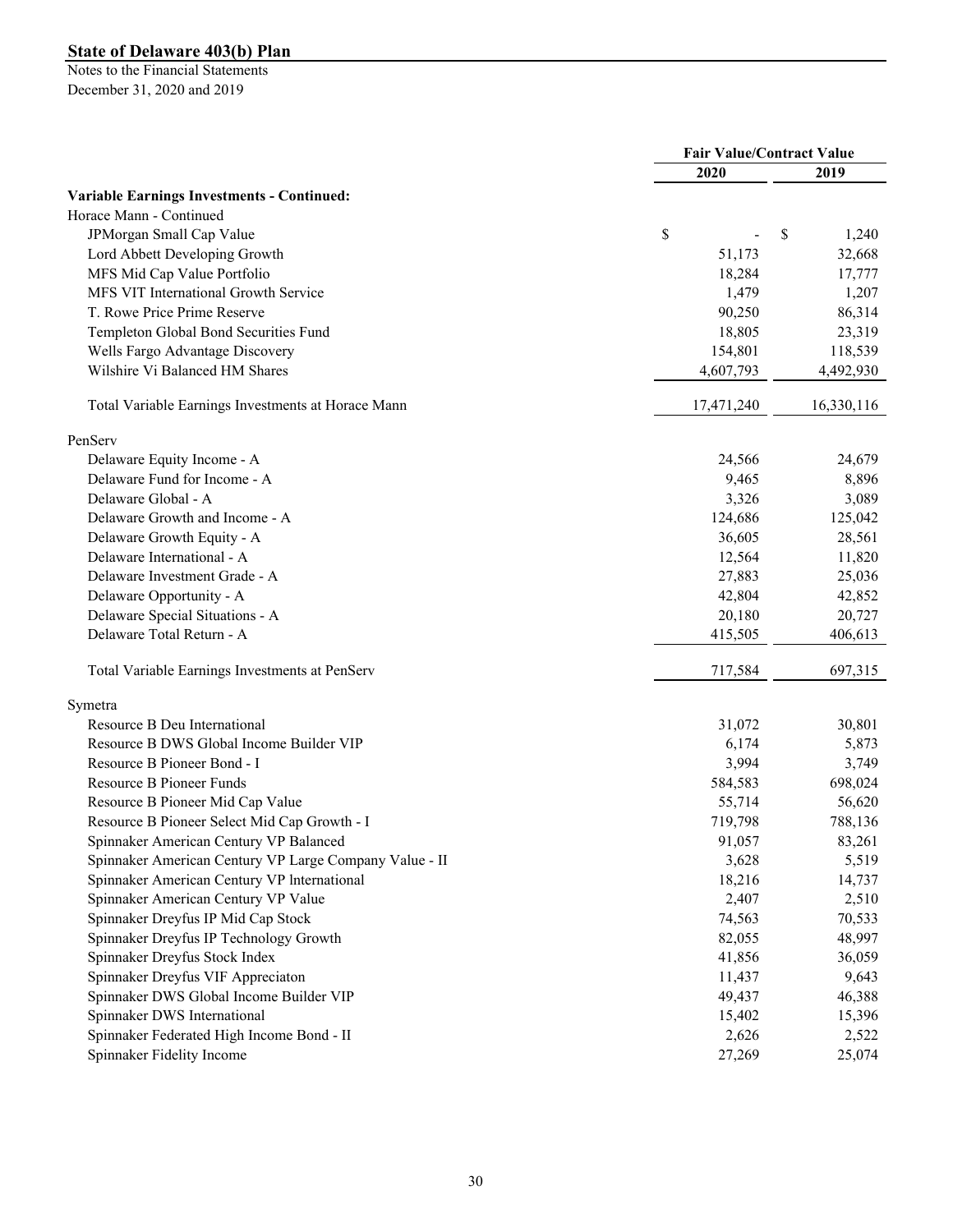|                                                      |             | <b>Fair Value/Contract Value</b> |
|------------------------------------------------------|-------------|----------------------------------|
|                                                      | 2020        | 2019                             |
| <b>Variable Earnings Investments - Continued:</b>    |             |                                  |
| Symetra - Continued                                  |             |                                  |
| Spinnaker Fidelity VIP - II                          | \$<br>2,619 | \$<br>2,680                      |
| Spinnaker Fidelity VIP Contrafund                    | 185,753     | 148,842                          |
| Spinnaker Fidelity VIP Equity Income                 | 36,307      | 36,006                           |
| Spinnaker Fidelity VIP Growth                        | 94,983      | 66,967                           |
| Spinnaker Fidelity VIP Growth & Income               | 43,169      | 41,120                           |
| Spinnaker Fidelity VIP Mid Cap                       | 12,503      | 10,843                           |
| Spinnaker Franklin Flex Cap                          | 16,369      | 11,478                           |
| Spinnaker Franklin Mutual Shares Securities          | 23,431      | 25,123                           |
| Spinnaker Franklin Small Cap Value                   | 15,970      | 17,108                           |
| Spinnaker Franklin Small Mid Class                   | 43,985      | 30,039                           |
| Spinnaker Franklin US Government                     | 3,760       | 3,842                            |
| Spinnaker Invesco VI American Franchise - I          | 11,942      | 8,536                            |
| Spinnaker Invesco VI Discovery Mid Cap Growth - II   | 5,480       |                                  |
| Spinnaker Invesco VI Global Real Estate              | 39,567      | 46,344                           |
| Spinnaker Invesco VI International Growth - II       | 10,312      | 10,336                           |
| Spinnaker Invesco VI Mid Cap Growth - II             |             | 6,044                            |
| Spinnaker JPMorgan Mid Cap Value                     | 52,744      | 53,290                           |
| Spinnaker JPMorgan US Equity                         | 30,441      | 24,675                           |
| Spinnaker PIMCO VIT All Asset - Adv                  | 2,040       | 1,917                            |
| Spinnaker PIMCO VIT Commodity Real Return - Adm      | 376         | 390                              |
| Spinnaker Pioneer Equity Income - II                 | 32,069      | 32,607                           |
| Spinnaker Pioneer Fund                               | 507,851     | 437,552                          |
| Spinnaker Pioneer High Yield                         | 1,901       | 1,964                            |
| Spinnaker Pioneer Mid Cap Value                      | 6,838       | 6,789                            |
| Spinnaker Pioneer Select Mid Cap Growth              | 910,354     | 691,368                          |
| Spinnaker Pioneer Strategic Income - II              | 24,805      | 23,490                           |
| Spinnaker Plus Pioneer Funds                         | 2,319       | 1,890                            |
| Spinnaker Templeton Developing Markets               | 3,740       | 3,288                            |
| Spinnaker Templeton Global Bond                      | 1,351       | 1,447                            |
| Spinnaker Templeton Growth Securities                | 27,012      | 25,891                           |
| Total Variable Earnings Investments at Symetra       | 3,971,279   | 3,715,708                        |
| New York Life                                        |             |                                  |
| New York Life Variable Annuities                     | 1,182,522   | 1,293,695                        |
| Whole Life Insurance Policies                        | 639,381     | 596,109                          |
| Total Variable Earnings Investments at New York Life | 1,821,903   | 1,889,804                        |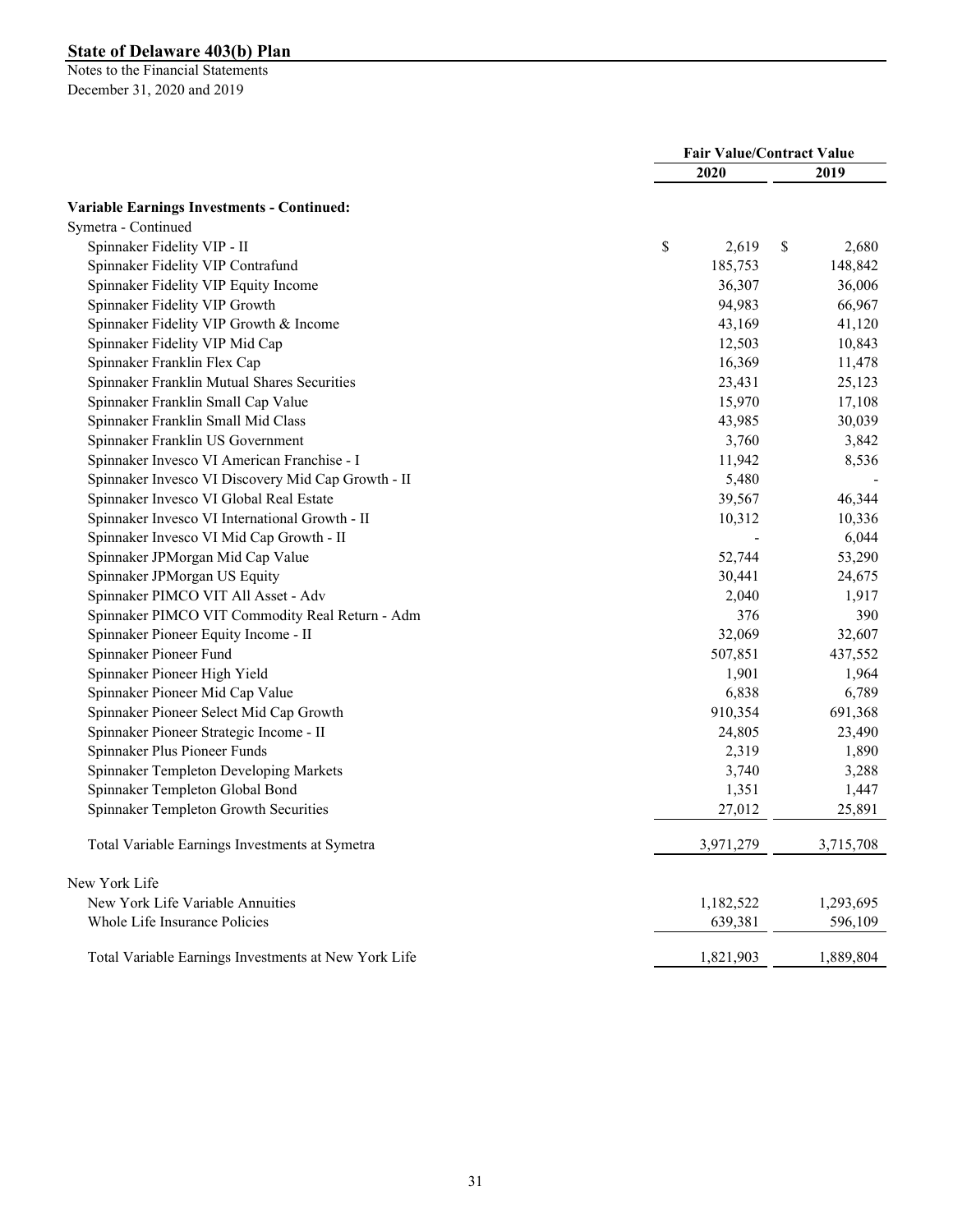|                                                    | <b>Fair Value/Contract Value</b> |    |         |
|----------------------------------------------------|----------------------------------|----|---------|
|                                                    | 2020                             |    | 2019    |
| <b>Variable Earnings Investments - Continued:</b>  |                                  |    |         |
| Kades Margolis                                     |                                  |    |         |
| AIG Focused Dividend Strategy - A                  | \$<br>42,632                     | \$ | 34,958  |
| AllianceBernstein Global Bond - A                  | 32,899                           |    | 31,682  |
| AllianceBernstein Large Cap Growth - A             | 35,842                           |    | 9,386   |
| AlphaSimplex Managed Futures Strategy - A          | 11,052                           |    | 12,142  |
| American Century Equity Income - A                 | 58,009                           |    | 60,239  |
| American Century Heritage Fund - A                 | 6,552                            |    | 4,609   |
| American Funds 2030 Target Date Retirement - R-4   | 46,904                           |    | 40,885  |
| American Funds 2045 Target Date Retirement - R-4   | 191                              |    | 161     |
| American Funds AMCAP - R-4                         | 86,159                           |    | 74,317  |
| American Funds American Balanced - R-4             | 178,362                          |    | 293,997 |
| American Funds Capital Income Builder - R-4        | 73,832                           |    | 71,512  |
| American Funds Capital World Growth & Income - R-4 | 177,566                          |    | 139,831 |
| American Funds EuroPacific Growth - R-4            | 17,017                           |    | 13,635  |
| American Funds Fundamental Investor - R-4          | 14,179                           |    | 12,343  |
| American Funds Growth Fund of America - R-4        | 27,794                           |    | 20,180  |
| American Funds Income Fund of America - R-4        | 87,580                           |    | 83,500  |
| American Funds Investment Co of America - R-4      | 27,558                           |    | 24,074  |
| American Funds New Economy - R-4                   | 86,679                           |    | 65,109  |
| American Funds New World - F-2                     | 11,390                           |    | 7,083   |
| American Funds New World - R-4                     | 31,170                           |    | 25,174  |
| American Funds US Government Securities - F-2      | 6,767                            |    | 3,719   |
| Calvert Equity - A                                 | 6,746                            |    | 5,436   |
| CCM Core Impact Equity Fund Advisor                | 43,406                           |    | 36,566  |
| Davenport Small Cap Focus                          | 19,628                           |    | 20,617  |
| Delaware Diversified Income - A                    | 4,817                            |    | 4,360   |
| Delaware Limited-Term Diversified Income           | 9,577                            |    | 9,187   |
| Delaware Smid Cap Growth - A                       | 64,283                           |    | 33,152  |
| DoubleLine Core Fixed Income - N                   | 13,990                           |    | 12,320  |
| Fidelity Advisor Freedom 2040 - A                  | 8,752                            |    | 7,491   |
| Fidelity Advisor Small Cap - A                     | 6,740                            |    | 5,755   |
| Fidelity Advisor Strategic Income - A              | 44,335                           |    | 43,295  |
| Franklin Income - A-1                              | 24,074                           |    | 23,293  |
| Franklin Rising Dividends - A                      | 95,639                           |    | 82,236  |
| Franklin Total Return - A                          | 14,571                           |    | 13,595  |
| Franklin Utilities - A-1                           | 24,751                           |    | 25,242  |
| Harbor Capital Appreciation - Inv                  | 26,645                           |    | 26,716  |
| Hartford Balanced Income - A                       | 77,028                           |    | 53,051  |
| Invesco American Value - A                         | 26,930                           |    |         |
| Invesco Diversified Dividend - A                   | 17,678                           |    |         |
| Invesco Energy - A                                 | 4,029                            |    | 5,941   |
| Invesco Equity and Income - A                      | 5,980                            |    | 5,441   |
| Invesco Global - A                                 | 18,045                           |    |         |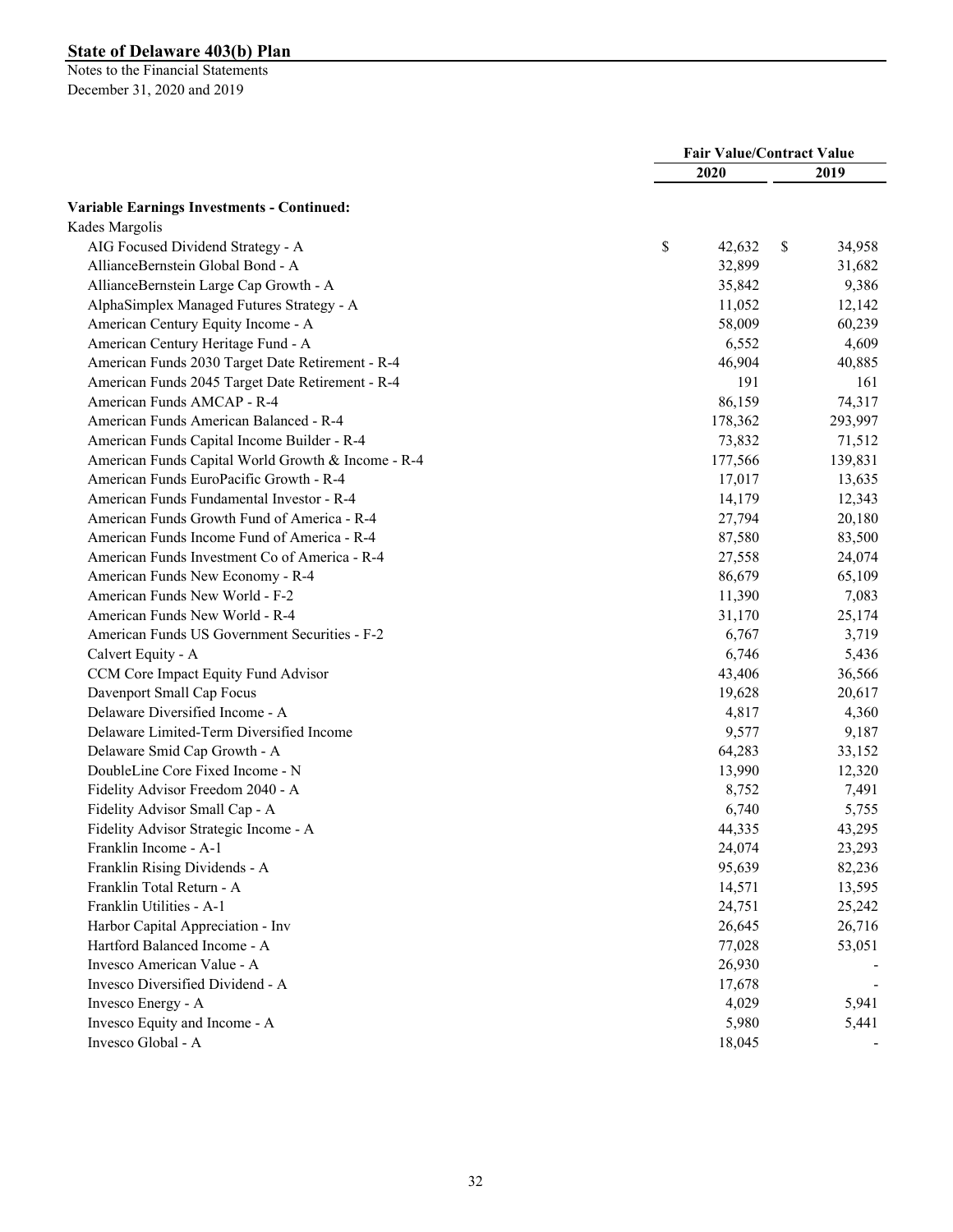|                                                       | <b>Fair Value/Contract Value</b> |           |    |           |
|-------------------------------------------------------|----------------------------------|-----------|----|-----------|
|                                                       |                                  | 2020      |    | 2019      |
| <b>Variable Earnings Investments - Continued:</b>     |                                  |           |    |           |
| Kades Margolis - Continued                            |                                  |           |    |           |
| Invesco Global Opportunities - A                      | \$                               | 33,105    | \$ | 23,716    |
| Invesco Health Care - A                               |                                  | 2,625     |    | 2,295     |
| Invesco Main Street Mid Cap - A                       |                                  | 6,155     |    |           |
| Invesco Mid Cap Core Equity - A                       |                                  |           |    | 5,632     |
| Invesco Oppenheimer International Growth - A          |                                  | 24,049    |    | 19,729    |
| Invesco Small Cap Discovery - A                       |                                  |           |    | 30,854    |
| Invesco Small Cap Growth - A                          |                                  | 47,745    |    |           |
| Invesco Value Opportunities - A                       |                                  | 4,367     |    | 4,148     |
| Janus Henderson Balanced Fund - A                     |                                  | 12,296    |    | 10,782    |
| Janus Henderson Growth and Income Fund - A            |                                  | 26,055    |    | 23,679    |
| Janus Henderson Triton - A                            |                                  | 28,256    |    | 6,876     |
| John Hancock Disciplined Value - A                    |                                  | 33,369    |    | 32,915    |
| John Hancock Disciplined Value Mid Cap - A            |                                  | 34,137    |    | 22,725    |
| John Hancock International Growth - R-2               |                                  | 23,094    |    | 20,213    |
| JP Morgan Government Bond                             |                                  | 12,838    |    | 12,048    |
| JP Morgan Small Cap Equity - A                        |                                  | 19,654    |    | 16,775    |
| JPMorgan US Equity - A                                |                                  | 32,225    |    | 25,774    |
| Oppenheimer Global - A                                |                                  |           |    | 4,717     |
| Oppenheimer Mid Cap Value - A                         |                                  |           |    | 26,627    |
| Parnassus Core Equity Investor                        |                                  | 44,858    |    | 40,971    |
| PIMCO All Asset - A                                   |                                  | 12,035    |    | 11,148    |
| PIMCO Income - A                                      |                                  | 87,477    |    | 73,373    |
| Pioneer Balanced ESG - A                              |                                  | 16,829    |    | 14,971    |
| Pioneer Fundamental Growth Fund - A                   |                                  | 41,596    |    | 32,748    |
| Pioneer Solutions Balanced - A                        |                                  | 10,151    |    | 9,258     |
| Victory Munder Multi-Cap - A                          |                                  | 21,539    |    | 19,372    |
| Total Variable Earnings Investments at Kades Margolis |                                  | 2,192,233 |    | 1,933,576 |
| Security Benefit: Annuities                           |                                  |           |    |           |
| AllianceBernstein Small/Mid Cap Value                 |                                  | 10        |    | 9         |
| American Century VP Disciplined Core Value            |                                  | 51,347    |    |           |
| American Century Heritage                             |                                  | 48,293    |    | 34,274    |
| American Century International Growth                 |                                  | 3,288     |    | 2,650     |
| American Century VP Balanced                          |                                  | 78,145    |    | 79,231    |
| American Century VP Income & Growth                   |                                  |           |    | 63,640    |
| American Century VP Mid Cap Value                     |                                  | 79,534    |    | 39,978    |
| American Century VP Ultra                             |                                  | 986,444   |    | 783,914   |
| American Century VP Value                             |                                  | 7,682,027 |    | 7,293,951 |
| American Funds Growth and Income                      |                                  | 539,818   |    | 590,765   |
| American Funds Insurance Series Asset Allocation      |                                  | 464,167   |    | 446,863   |
| American Funds Insurance Series CapWorld Bond         |                                  | 1,624,356 |    | 1,532,846 |
| American Funds Insurance Series Global Growth         |                                  | 165,715   |    | 111,417   |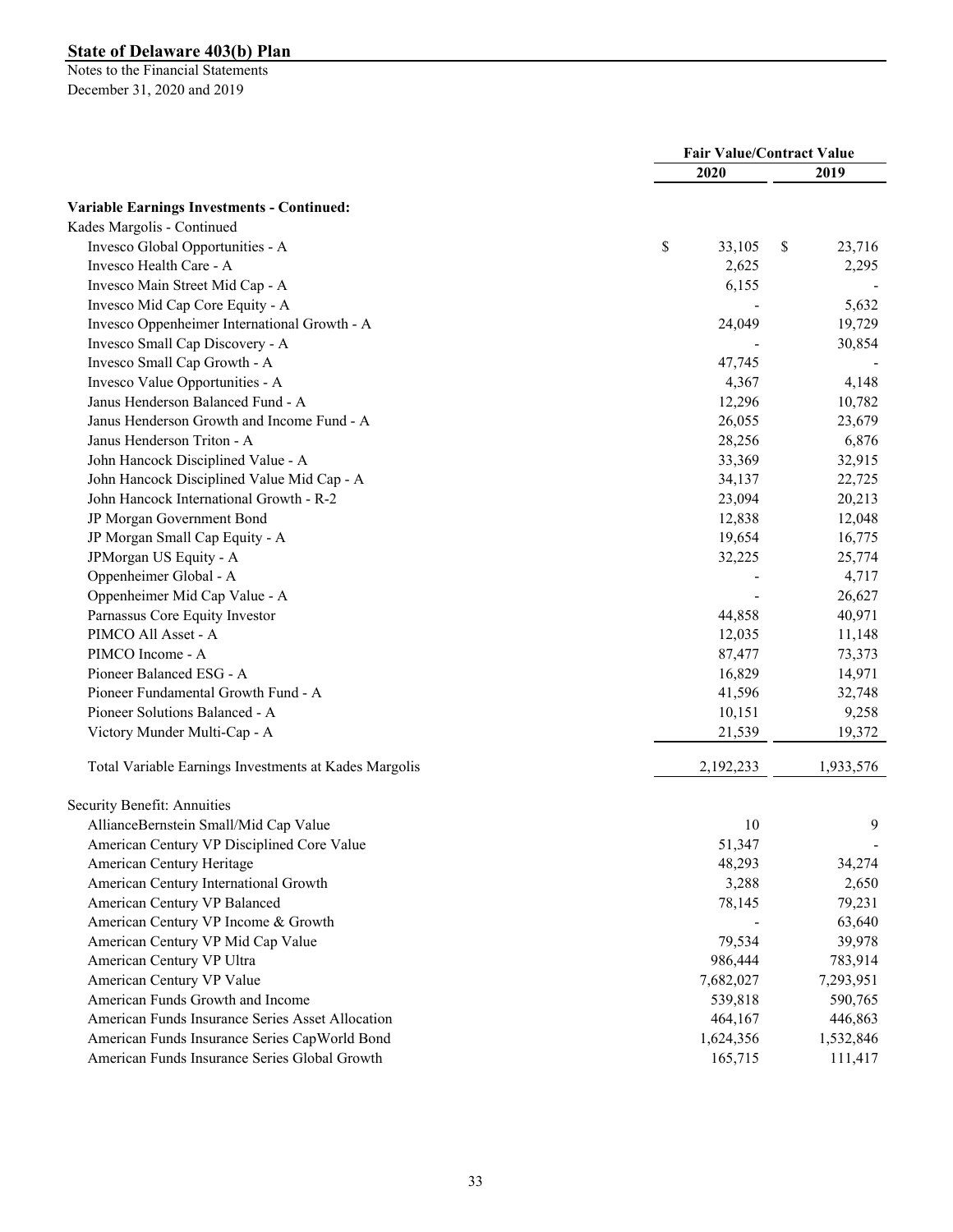|                                                   |              | <b>Fair Value/Contract Value</b> |           |
|---------------------------------------------------|--------------|----------------------------------|-----------|
|                                                   | 2020         |                                  | 2019      |
| <b>Variable Earnings Investments - Continued:</b> |              |                                  |           |
| Security Benefit: Annuities - Continued           |              |                                  |           |
| American Funds Insurance Series Growth-Income     | \$<br>31,272 | \$                               | 60,326    |
| American Funds International                      | 27,380       |                                  | 32,795    |
| American Funds New World                          | 200,071      |                                  | 135,972   |
| Ariel Fund                                        |              | 6,870                            | 6,313     |
| <b>Baron Asset</b>                                |              | 1,826                            | 1,617     |
| BlackRock Equity Dividend V.I.                    | 57,434       |                                  | 76,237    |
| BlackRock Global Allocation V.I.                  | 98,259       |                                  | 50,589    |
| BlackRock High Yield V.I.                         | 632,211      |                                  | 642,045   |
| <b>BNY Mellon Appreciation</b>                    | 38,994       |                                  | 31,754    |
| BNY Mellon IP Mid Cap Stock                       | 97,702       |                                  | 69,615    |
| BNY Mellon IP Small Cap Stock                     | 65,730       |                                  | 63,975    |
| BNY Mellon IP Tech Growth                         | 1,419,719    |                                  | 1,013,704 |
| BNY Mellon Opportunistic Mid Cap Value            | 23,410       |                                  | 19,913    |
| <b>BNY Mellon Stock</b>                           | 207,485      |                                  | 179,897   |
| BNY Mellon Sustainable U.S. Equity Portfolio      | 257,773      |                                  | 246,535   |
| <b>BNY Mellon VIF Appreciation</b>                | 2,468,976    |                                  | 30,667    |
| BNY Mellon VIF Appreciation Portfolio             | 39,024       |                                  | 31,941    |
| BNY Mellon VIF International Value                |              |                                  | 28,050    |
| BNY Mellon VIF Opportunistic Small Cap            | 179,917      |                                  | 168,834   |
| BNY Mellon VIF Quality Bond Portfolio             |              |                                  | 32,781    |
| Calamos Growth                                    |              |                                  | 29,054    |
| Calamos Growth & Income                           | 38,251       |                                  |           |
|                                                   | 44,688       |                                  | 37,196    |
| ClearBridge Variable Aggressive Growth            | 241,242      |                                  | 3,729,101 |
| ClearBridge Variable Small Cap Growth             | 195,445      |                                  | 101,574   |
| Federated Hermes Corporate Bond                   | 14,387       |                                  | 13,633    |
| Federated Hermes Quality Bond Fund - II           | 1,921        |                                  | 1,797     |
| Federated NVIT High Income Bond                   | 14,737       |                                  | 14,084    |
| Fidelity Advisor Value Strategies                 |              | 5,498                            | 5,195     |
| <b>Fidelity Contrafund</b>                        | 127,876      |                                  | 139,722   |
| Fidelity VIP Equity Income Portfolio              | 269,961      |                                  | 305,853   |
| Fidelity VIP Growth & Income Portfolio            | 339,396      |                                  | 330,702   |
| Fidelity VIP Growth Opportunities Portfolio       | 5,416,967    |                                  | 394,320   |
| Fidelity VIP Growth Portfolio                     | 44,263       |                                  | 33,593    |
| Fidelity VIP High Income Portfolio                | 79,813       |                                  | 88,181    |
| Fidelity VIP Overseas                             |              | 554                              |           |
| Franklin Income VIP Securities                    | 262,790      |                                  | 317,624   |
| Franklin Mutual Global Discovery VIP              | 39,800       |                                  | 42,504    |
| Franklin Strategic Income VIP                     | 3,770,558    |                                  | 3,079,154 |
| Guggenheim High Yield                             | 12,154       |                                  | 11,582    |
| Guggenheim Large Cap Value                        | 30,770       |                                  | 30,300    |
| Guggenheim SMid Cap Value                         | 40,578       |                                  | 39,618    |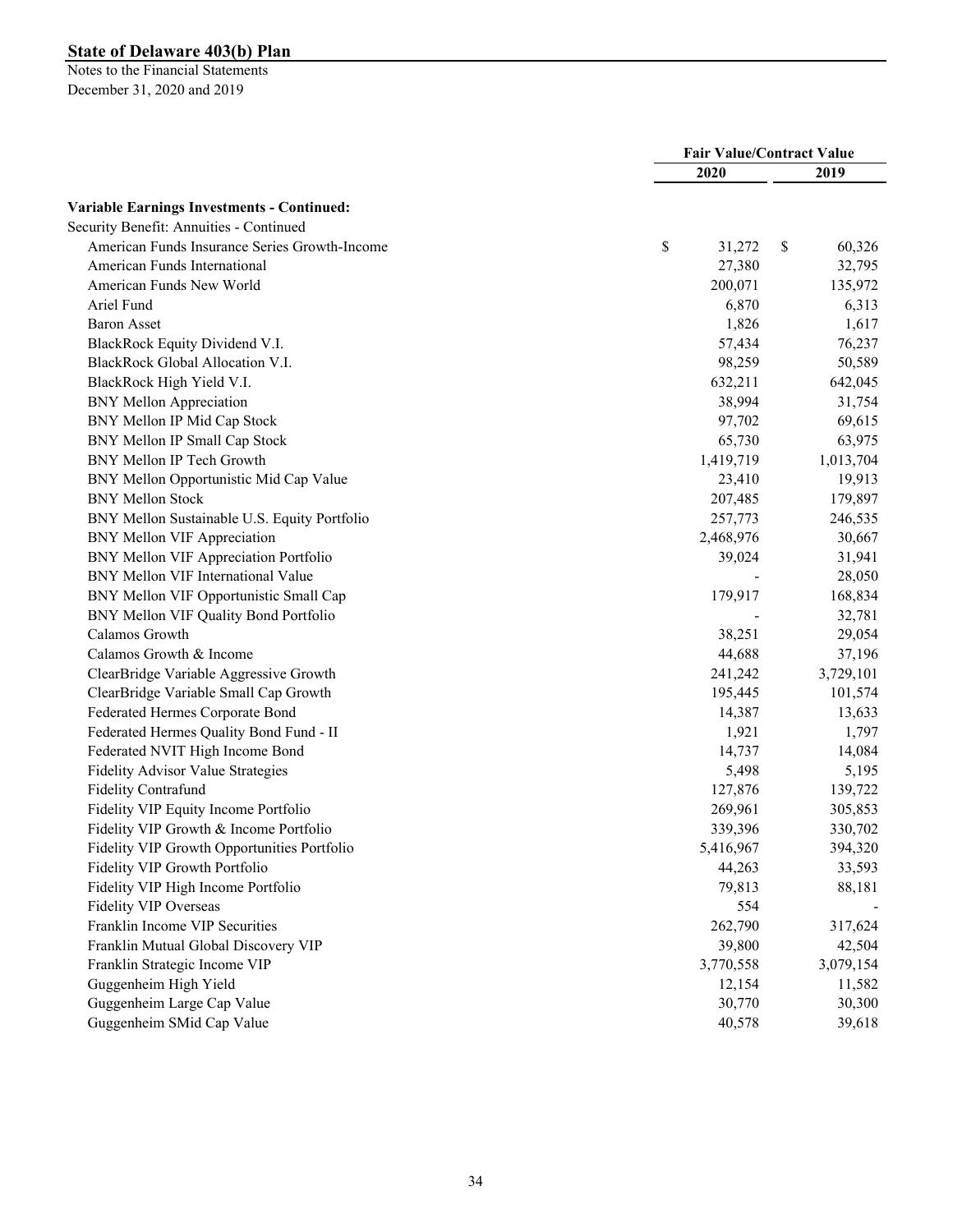|                                                     | <b>Fair Value/Contract Value</b> |           |              |
|-----------------------------------------------------|----------------------------------|-----------|--------------|
|                                                     |                                  | 2020      | 2019         |
| <b>Variable Earnings Investments - Continued:</b>   |                                  |           |              |
| Security Benefit: Annuities - Continued             |                                  |           |              |
| Guggenheim StylePlus Mid Growth                     | \$                               | 30,724    | \$<br>23,557 |
| Guggenheim US Investment Grade Bond                 |                                  | 2,378     | 2,095        |
| Guggenheim VIF All Cap Value                        |                                  | 28,912    | 33,917       |
| Guggenheim VIF Alpha Opportunity                    |                                  | 2,641     | 2,666        |
| Guggenheim VIF Global Managed Futures Strategy Fund |                                  | 2,318     | 2,280        |
| Guggenheim VIF High Yield                           |                                  | 8,747     | 8,422        |
| Guggenheim VIF Large Cap Value                      |                                  | 7,749     | 7,673        |
| Guggenheim VIF Long Short Equity Fund               |                                  | 261       | 255          |
| Guggenheim VIF Managed Asset Allocation             |                                  | 7,801     | 7,013        |
| Guggenheim VIF Mid Cap Value                        |                                  |           | 40,657       |
| Guggenheim VIF Small Cap Value                      |                                  | 39,428    | 47,406       |
| Guggenheim VIF SMid Cap Value                       |                                  | 1,453,770 | 2,425,550    |
| Guggenheim VIF StylePlus Large Cap Growth           |                                  | 12,742    | 9,357        |
| Guggenheim VIF StylePlus Mid Cap Growth             |                                  | 42,317    | 37,513       |
| Guggenheim VIF Total Return Bond                    |                                  | 67,480    | 45,904       |
| Guggenheim VT All Cap Value                         |                                  | 1,298,433 | 1,452,772    |
| Guggenheim VT High Yield                            |                                  | 168,821   | 180,326      |
| Guggenheim VT Large Cap Value                       |                                  | 1,183,604 | 1,258,204    |
| Guggenheim VT Managed Asset Allocation              |                                  | 868,520   | 843,133      |
| Guggenheim VT Small Cap Value                       |                                  | 3,545,406 | 4,289,852    |
| Guggenheim VT StylePlus Large Core                  |                                  | 243,732   | 206,140      |
| Guggenheim VT StylePlus Large Growth                |                                  | 148,928   | 169,529      |
| Guggenheim VT StylePlus Mid Cap Growth              |                                  | 754,370   | 654,198      |
| Guggenheim VT StylePlus Small Cap Growth            |                                  | 29,412    | 22,535       |
| Guggenheim VT Total Return Bd                       |                                  | 1,961,460 | 140,428      |
| Guggenheim VT World Equity Inc                      |                                  | 74,220    | 70,397       |
| Invesco American Franchise                          |                                  | 1,600     | 1,144        |
| <b>Invesco Comstock</b>                             |                                  | 21,435    | 21,796       |
| Invesco Equity and Income                           |                                  | 18,653    | 16,672       |
| Invesco Technology                                  |                                  | 5,436     | 3,763        |
| Invesco Oppenheimer V.I. Capital Appreciation       |                                  | 24,697    | 27,075       |
| Invesco Oppenheimer V.I. Discovery Mid Cap Growth   |                                  | 254,452   | 23,420       |
| Invesco Oppenheimer V.I. Global Fund                |                                  | 4,181     | 10,726       |
| Invesco Oppenheimer V.I. Main Street                |                                  | 1,259     | 1,121        |
| Invesco Oppenheimer V.I. Main Street Small Cap      |                                  | 50,865    | 48,274       |
| Invesco Oppenheimer V.I. Total Return Bond          |                                  | 223,577   | 1,477,875    |
| Invesco V.I. American Fran                          |                                  | 5,033     | 4,834        |
| Invesco V.I. Comstock                               |                                  | 592,174   | 5,976,894    |
| Invesco V.I. Equity and Income                      |                                  | 414,363   | 402,986      |
| Invesco V.l. Global Real Estate                     |                                  | 109,466   | 140,036      |
| Invesco V.I. Government Securities                  |                                  | 31,396    | 29,929       |
| Invesco V.I. Health Care                            |                                  | 1,000,968 | 1,001,085    |
| Invesco V.I. International Growth                   |                                  | 4,310,105 | 3,722,950    |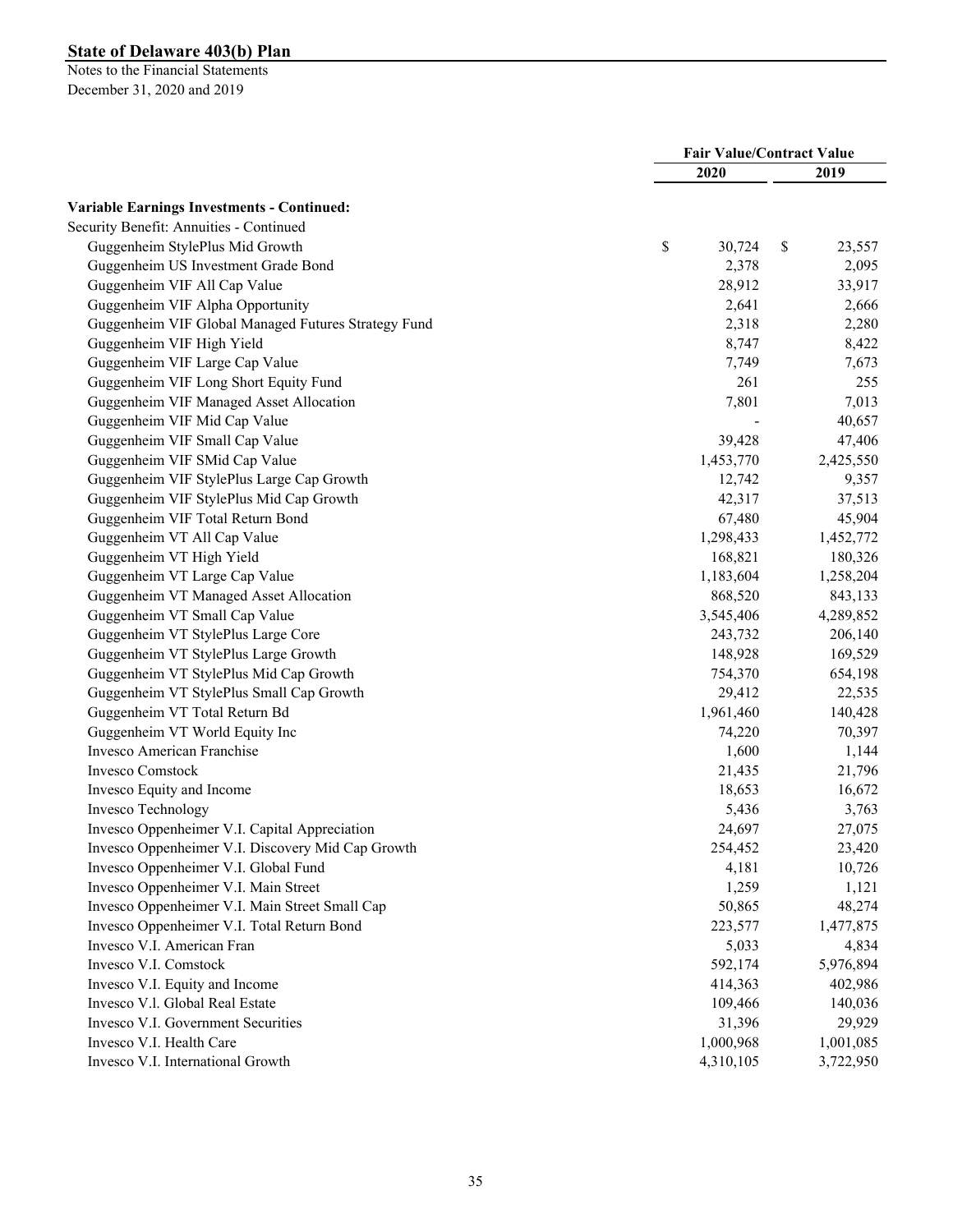|                                                   |               | <b>Fair Value/Contract Value</b> |  |  |
|---------------------------------------------------|---------------|----------------------------------|--|--|
|                                                   | 2020          | 2019                             |  |  |
| <b>Variable Earnings Investments - Continued:</b> |               |                                  |  |  |
| Security Benefit: Annuities - Continued           |               |                                  |  |  |
| Invesco V.I. Mid Cap Core Equity                  | \$<br>978,992 | \$                               |  |  |
| Invesco V.I. Mid Cap Growth Fund                  |               | 208,579                          |  |  |
| Invesco V.I. Value Opportunities                  | 14,297        | 13,677                           |  |  |
| Janus Aspen Series Overseas                       | 10,199        | 18,229                           |  |  |
| Janus Hend VIT Enterprise                         | 1,333,350     | 1,412,458                        |  |  |
| Janus Hend VIT Research                           | 79,766        | 61,096                           |  |  |
| Janus Overseas                                    | 1,667         | 1,448                            |  |  |
| JPMorgan Insurance Trust Core Bond                | 39,344        | 48,362                           |  |  |
| Lord Abbett Series Developing Growth              | 13,687        | 10,085                           |  |  |
| MFS VIT II Research International                 | 34,308        | 21,369                           |  |  |
| MFS VIT Total Return                              | 45,454        | 42,491                           |  |  |
| MFS VIT Utilities                                 | 968,822       | 1,040,206                        |  |  |
| Morgan Stanley VIF Emerging Markets               | 3,642         | 2,898                            |  |  |
| Morningstar Balanced ETF Allocation               | 138,864       | 129,997                          |  |  |
| Morningstar Growth ETF Allocation                 | 16,093        | 14,738                           |  |  |
| Morningstar Income and Growth ETF Allocation      | 4,127         | 3,839                            |  |  |
| Neuberger Berman AMT Mid Cap Growth               | 135,932       | 100,729                          |  |  |
| Neuberger Berman AMT Sustainable Equity           | 1,193,955     | 1,217,257                        |  |  |
| Neuberger Berman Large Cap Value                  | 12,083        | 10,691                           |  |  |
| Neuberger Berman NVIT Soc Resp                    |               | 36,337                           |  |  |
| Neuberger Berman Sustainable Equity               | 12,547        | 10,625                           |  |  |
| NVIT Dynamic US Growth                            | 29,486        | 25,105                           |  |  |
| <b>NVIT Government Bond</b>                       |               | 31,762                           |  |  |
| NVIT Jacobs Levy Large Cap Growth                 |               | 96                               |  |  |
| NVIT Mid Cap Index                                | 21,678        | 19,377                           |  |  |
| NVIT Multi Sector Bond                            |               | 20,826                           |  |  |
| NVIT Multi-Manager Large Cap Growth               |               | 75                               |  |  |
| NVIT Multi-Manager Mid Cap Growth                 |               | 74,449                           |  |  |
| NVIT Multi-Manager Mid Cap Value                  | 168,555       | 183,706                          |  |  |
| NVIT Multi-Manager Small Cap Value                | 5,123         | 4,930                            |  |  |
| NVIT Multi-Manager Small Company                  | 26,470        | 21,871                           |  |  |
| NVIT Nationwide                                   | 102,243       | 101,797                          |  |  |
| NVIT Newton Sustainable US Equity                 | 38,932        |                                  |  |  |
| NVIT Wells Fargo Discovery                        | 109,857       |                                  |  |  |
| PIMCO Emerging Markets Bond Portfolio             | 9,699         | 9,172                            |  |  |
| PIMCO International Bond-Hedged                   | 7,974         | 7,641                            |  |  |
| PIMCO Real Return                                 | 8,048         | 7,739                            |  |  |
| PIMCO Total Return                                | 23,935        | 22,940                           |  |  |
| PIMCO Total Return Portfolio                      | 71,815        | 49,238                           |  |  |
| PIMCO VIT All Asset                               | 45,274        | 43,398                           |  |  |
| PIMCO VIT Commodity Real Return                   | 17,146        | 16,043                           |  |  |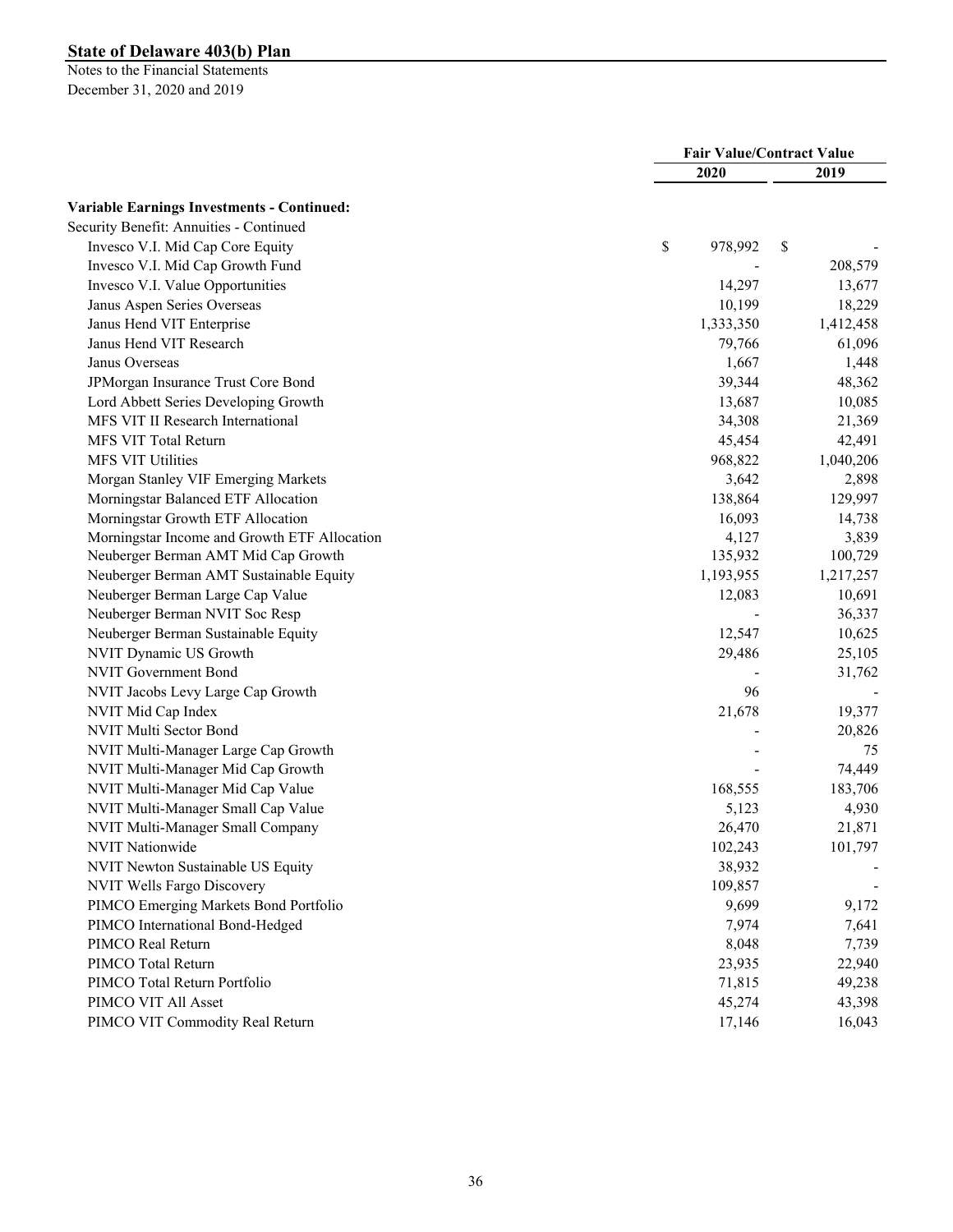|                                                                                              | <b>Fair Value/Contract Value</b> |            |    |            |
|----------------------------------------------------------------------------------------------|----------------------------------|------------|----|------------|
|                                                                                              |                                  | 2020       |    | 2019       |
|                                                                                              |                                  |            |    |            |
| <b>Variable Earnings Investments - Continued:</b><br>Security Benefit: Annuities - Continued |                                  |            |    |            |
| PIMCO VIT International Bond-Hedged                                                          | \$                               | 10,512     |    | 12,850     |
| PIMCO VIT Low Duration                                                                       |                                  | 12,236     | \$ | 12,023     |
| PIMCO VIT Real Return Portfolio                                                              |                                  | 205,837    |    |            |
|                                                                                              |                                  | 225,352    |    | 215,530    |
| Royce Micro-Cap                                                                              |                                  | 2,037      |    | 216,659    |
| Templeton Developing Markets VIP<br>Templeton Foreign VIP                                    |                                  | 42,907     |    | 43,931     |
| Templeton Global Bond VIP                                                                    |                                  |            |    |            |
| TRP Health Sciences                                                                          |                                  | 16,451     |    | 17,484     |
|                                                                                              |                                  | 309,947    |    | 339,398    |
| Van Eck VIP Global Hard Assets                                                               |                                  |            |    | 2,747      |
| Victory RS Science and Technology                                                            |                                  | 52,798     |    | 32,286     |
| Victory RS Value                                                                             |                                  | 9,521      |    | 8,039      |
| Wells Fargo Small Company Value                                                              |                                  | 11,371     |    | 11,256     |
| Western Asset Variable Global High Yield Bond                                                |                                  | 78,825     |    | 87,114     |
| Total Variable Earnings Investments at Security Benefit: Annuities                           |                                  | 54,323,934 |    | 53,584,741 |
| Security Benefit: Mutual Funds                                                               |                                  |            |    |            |
| American Beacon Small Cap Value                                                              |                                  | 28,391     |    | 26,859     |
| American Century Dividend Bond                                                               |                                  | 277        |    | 262        |
| American Century Heritage                                                                    |                                  | 52,779     |    | 37,434     |
| American Century International Bond                                                          |                                  |            |    | 70         |
| American Century International Growth                                                        |                                  | 589        |    | 479        |
| American Century Select                                                                      |                                  | 12,172     |    | 9,187      |
| American Century Sustainable Equity                                                          |                                  | 4,330      |    |            |
| American Century Ultra                                                                       |                                  | 26,069     |    | 22,260     |
| American Century Value                                                                       |                                  | 85,780     |    | 77,380     |
| American Funds American Mutual                                                               |                                  | 1,125      |    |            |
| American Funds EuroPacific Growth                                                            |                                  | 171,496    |    | 207,179    |
| American Funds New World                                                                     |                                  | 95,770     |    | 52,079     |
| American Funds Washington Mutual                                                             |                                  | 402,129    |    | 471,356    |
| Ariel Fund                                                                                   |                                  | 40,932     |    | 37,523     |
| Baron Asset                                                                                  |                                  | 166        |    | 127        |
| <b>BlackRock Global Allocation</b>                                                           |                                  | 157        |    | 133        |
| BlackRock High Yield Bond                                                                    |                                  | 7,268      |    | 25,828     |
| <b>BlackRock International Dividend</b>                                                      |                                  |            |    | 356        |
| BlackRock Mid Cap Dividend                                                                   |                                  | 3          |    | 3          |
| <b>BNY Mellon Appreciation</b>                                                               |                                  | 11,262     |    | 9,160      |
| BNY Mellon Dynamic Value                                                                     |                                  | 10,232     |    | 9,956      |
| BNY Mellon Mid Cap                                                                           |                                  | 67,157     |    | 174,001    |
| <b>BNY Mellon Natural Resources</b>                                                          |                                  | 1,803      |    | 9,036      |
| BNY Mellon Opportunistic Mid Cap Value                                                       |                                  | 12,049     |    | 10,228     |
| BNY Mellon S&P 500                                                                           |                                  | 2,061,274  |    | 2,371,495  |
| Calamos Global Equity                                                                        |                                  | 1          |    | 1          |
| Calamos Growth                                                                               |                                  | 40,134     |    | 30,452     |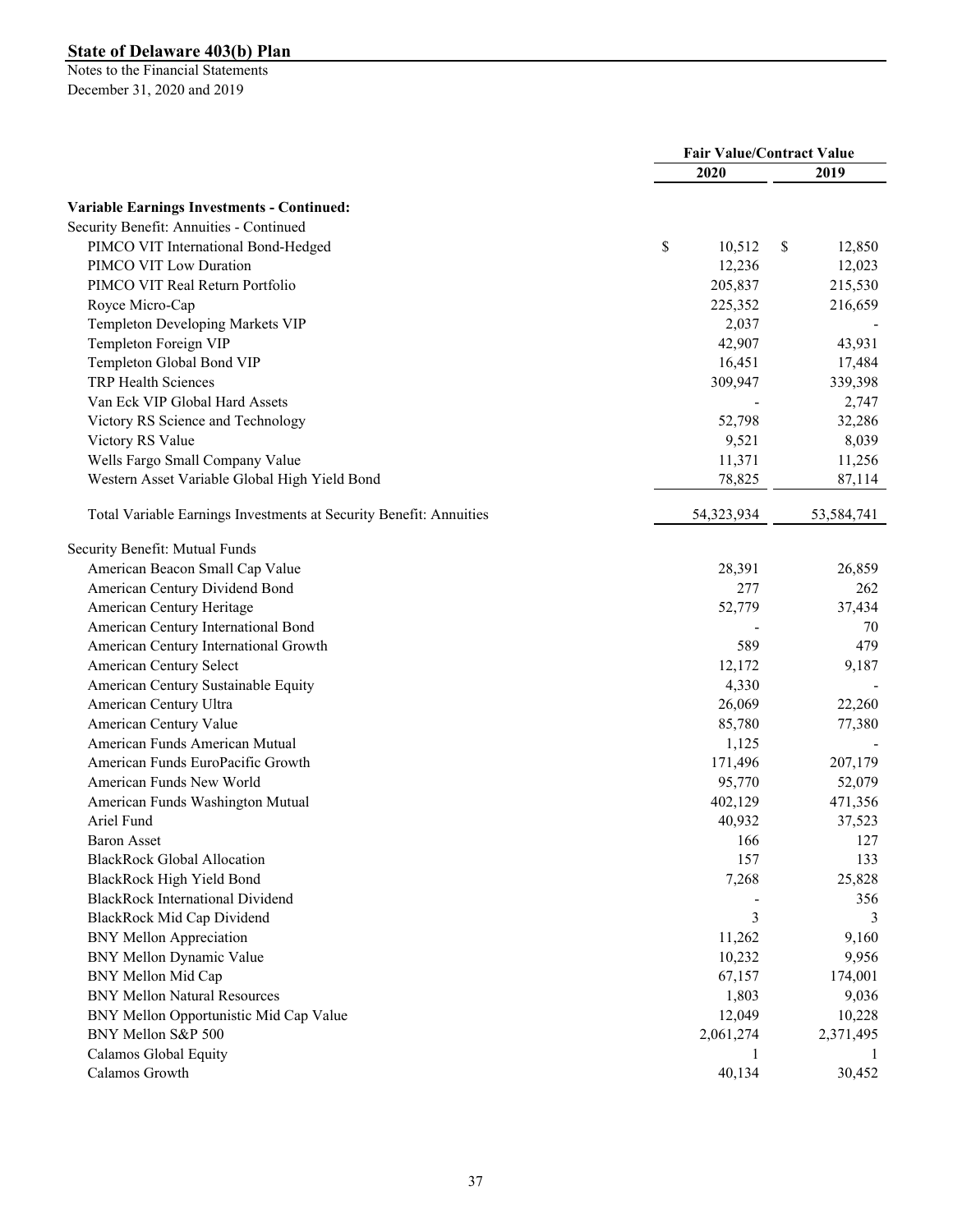|                                                   | <b>Fair Value/Contract Value</b> |              |
|---------------------------------------------------|----------------------------------|--------------|
|                                                   | 2020                             | 2019         |
| <b>Variable Earnings Investments - Continued:</b> |                                  |              |
| Security Benefit: Mutual Funds - Continued        |                                  |              |
| Calamos Growth & Income                           | \$<br>30,787                     | \$<br>25,362 |
| Calamos High Income                               | 11,759                           | 11,319       |
| Federated Hermes Corporate Bond                   | 505,142                          | 393,592      |
| Fidelity Advisor Mid Cap Value                    |                                  | 143          |
| Fidelity Advisor New Insights                     | 10,673                           | 8,728        |
| Fidelity Advisor Real Estate                      | 7,508                            | 8,272        |
| Fidelity Advisor Value Strategies                 | 8,725                            | 8,269        |
| Franklin Growth Opportunities                     | 12,991                           | 9,011        |
| Franklin Strategic Income Securities              | 41,767                           | 42,854       |
| Goldman Sachs Emerging Markets Equity             | 11,698                           | 44,471       |
| Guggenheim High Yield                             | 12,959                           | 12,448       |
| Guggenheim Large Cap Value                        | 16,584                           | 17,074       |
| Guggenheim Risk Managed Real Estate               | 100,029                          | 142,162      |
| Guggenheim Small Cap Value                        | 7,661                            | 8,010        |
| Guggenheim SMid Cap Value                         | 59,246                           | 57,700       |
| Guggenheim StylePlus Mid Growth                   | 27,987                           | 21,440       |
| Guggenheim Total Return Bond                      | 1,613,784                        | 1,309,899    |
| Guggenheim World Equity Income                    | 7,223                            | 6,863        |
| <b>Invesco Comstock</b>                           | 16,241                           | 16,510       |
| <b>Invesco Developing Markets</b>                 | 302                              |              |
| Invesco Equity and Income                         | 504,997                          | 476,669      |
| Invesco Global                                    | 643                              | 514          |
| Invesco Global Opportunities                      | 1,243,875                        | 980,222      |
| Invesco Small Cap Growth                          | 134,173                          | 100,243      |
| Invesco Technology                                | 13,145                           | 9,082        |
| Janus Enterprise                                  | 813,859                          | 328,219      |
| Janus Hend US Managed Vol                         | 630                              | 572          |
| Janus Triton                                      | 73,912                           | 562,583      |
| JPMorgan Equity Income                            | 2,470,637                        | 2,168,400    |
| JPMorgan Large Cap Growth                         | 3,191                            | 2,114        |
| JPMorgan Mid Cap Growth                           | 38,949                           | 29,465       |
| JPMorgan US Small Company                         | 2,344                            | 2,011        |
| Loomis Sayles Global Allocation                   | 79,422                           | 69,818       |
| Natixis US Equity Opportunities                   |                                  | 13,038       |
| Neuberger Berman Large Cap Value                  | 29,689                           | 26,241       |
| Neuberger Berman Sustainable Equity               | 21,024                           | 17,787       |
| Northern Large Cap Value                          |                                  | 258          |
| Nuance Mid Cap Value                              | 7,978                            | 6,390        |
| Pax High Yield Bond                               | 17,477                           |              |
| PGIM Global Total Return                          | 74                               |              |
| PIMCO Commodity Real Return Strategy              | 111                              | 113          |
| PIMCO High Yield Spectrum                         | 10,804                           | 8,941        |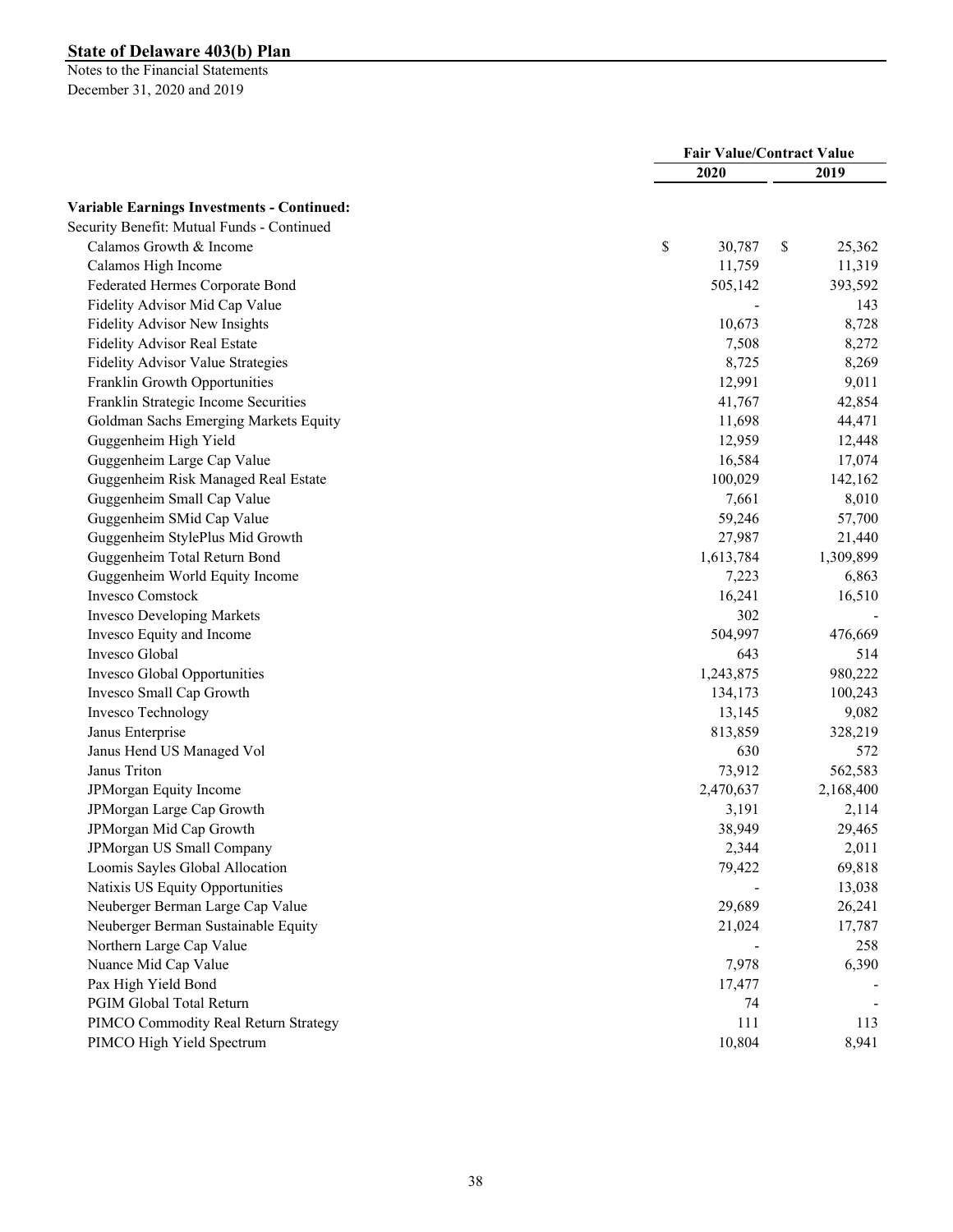|                                                                       | <b>Fair Value/Contract Value</b> |            |    |              |
|-----------------------------------------------------------------------|----------------------------------|------------|----|--------------|
|                                                                       |                                  | 2020       |    | 2019         |
| <b>Variable Earnings Investments - Continued:</b>                     |                                  |            |    |              |
| Security Benefit: Mutual Funds - Continued                            |                                  |            |    |              |
| PIMCO Income                                                          | \$                               | 20,902     | \$ | 36,324       |
| PIMCO RAE Global ex-US                                                |                                  | 27,596     |    | 93,715       |
| PIMCO Real Return                                                     |                                  | 53,682     |    | 49,298       |
| PIMCO Small Cap StocksPLUS AR                                         |                                  | 1,038,952  |    | 1,197,268    |
| Pioneer Bond                                                          |                                  | 30,602     |    | 69,817       |
| Templeton Foreign                                                     |                                  | 464        |    | 363          |
| Templeton Global Bond                                                 |                                  | 423,328    |    | 418,099      |
| TRP Global Stock                                                      |                                  | 615,307    |    | 446,710      |
| <b>TRP Growth Stock</b>                                               |                                  | 1,807,384  |    | 1,762,837    |
| TRP QM US Small Cap Growth Equity                                     |                                  | 36,938     |    | 48,453       |
| TRP Retirement 2020                                                   |                                  | 244,432    |    | 216,856      |
| TRP Retirement 2025                                                   |                                  | 15,520     |    | 13,686       |
| TRP Retirement 2030                                                   |                                  | 192,328    |    | 167,783      |
| TRP Retirement 2035                                                   |                                  | 206,834    |    | 51,233       |
| TRP Retirement 2040                                                   |                                  | 14,809     |    | 12,681       |
| TRP Retirement 2050                                                   |                                  | 5          |    | 254,631      |
| TRP Retirement 2055                                                   |                                  | 9,446      |    | 8,058        |
| Vanguard 500 Index                                                    |                                  | 5,887      |    |              |
| Vanguard Developed Market                                             |                                  | 23,805     |    |              |
| Vanguard Emerging Market                                              |                                  | 20,773     |    |              |
| Vanguard Mid Cap                                                      |                                  | 40,962     |    |              |
| Vanguard Real Estate                                                  |                                  | 38,588     |    |              |
| Vanguard Small Cap                                                    |                                  | 113,932    |    |              |
| Vanguard Total Bond Market                                            |                                  | 99,531     |    |              |
| Vanguard Total International Bond                                     |                                  | 3,699      |    |              |
| Victory RS Global                                                     |                                  | 332,821    |    | 63,376       |
| Wells Fargo Opportunity                                               |                                  | 21,699     |    | 18,095       |
| Wells Fargo Large Cap Core                                            |                                  | 21,540     |    | 44,289       |
| Wells Fargo Small Company Value                                       |                                  | 23,721     |    | 23,225       |
| Wells Fargo Special Mid Cap Value                                     |                                  | 199,092    |    | 194,204      |
| Wells Fargo Special Small Cap Value                                   |                                  | 9,237      |    | 64,107       |
| Total Variable Earnings Investments at Security Benefit: Mutual Funds |                                  | 16,797,161 |    | 15,784,759   |
| Voya-Omni Platform                                                    |                                  |            |    |              |
| American Funds 2010 Target Date - R-6                                 |                                  | 1,281,808  |    | 1,062,376    |
| American Funds 2015 Target Date - R-6                                 |                                  | 2,535,133  |    | 2,347,095    |
| American Funds 2020 Target Date - R-6                                 |                                  | 14,691,953 |    | 13,787,880   |
| American Funds 2025 Target Date - R-6                                 |                                  | 17,812,844 |    | 15,551,329   |
| American Funds 2030 Target Date - R-6                                 |                                  | 21,691,572 |    | 16,528,738   |
| American Funds 2035 Target Date - R-6                                 |                                  | 28,746,598 |    | 22, 145, 123 |
| American Funds 2040 Target Date - R-6                                 |                                  | 21,634,919 |    | 15,204,559   |
| American Funds 2045 Target Date - R-6                                 |                                  | 17,769,303 |    | 12,645,659   |
| American Funds 2050 Target Date - R-6                                 |                                  | 10,084,872 |    | 6,611,694    |
|                                                                       |                                  |            |    |              |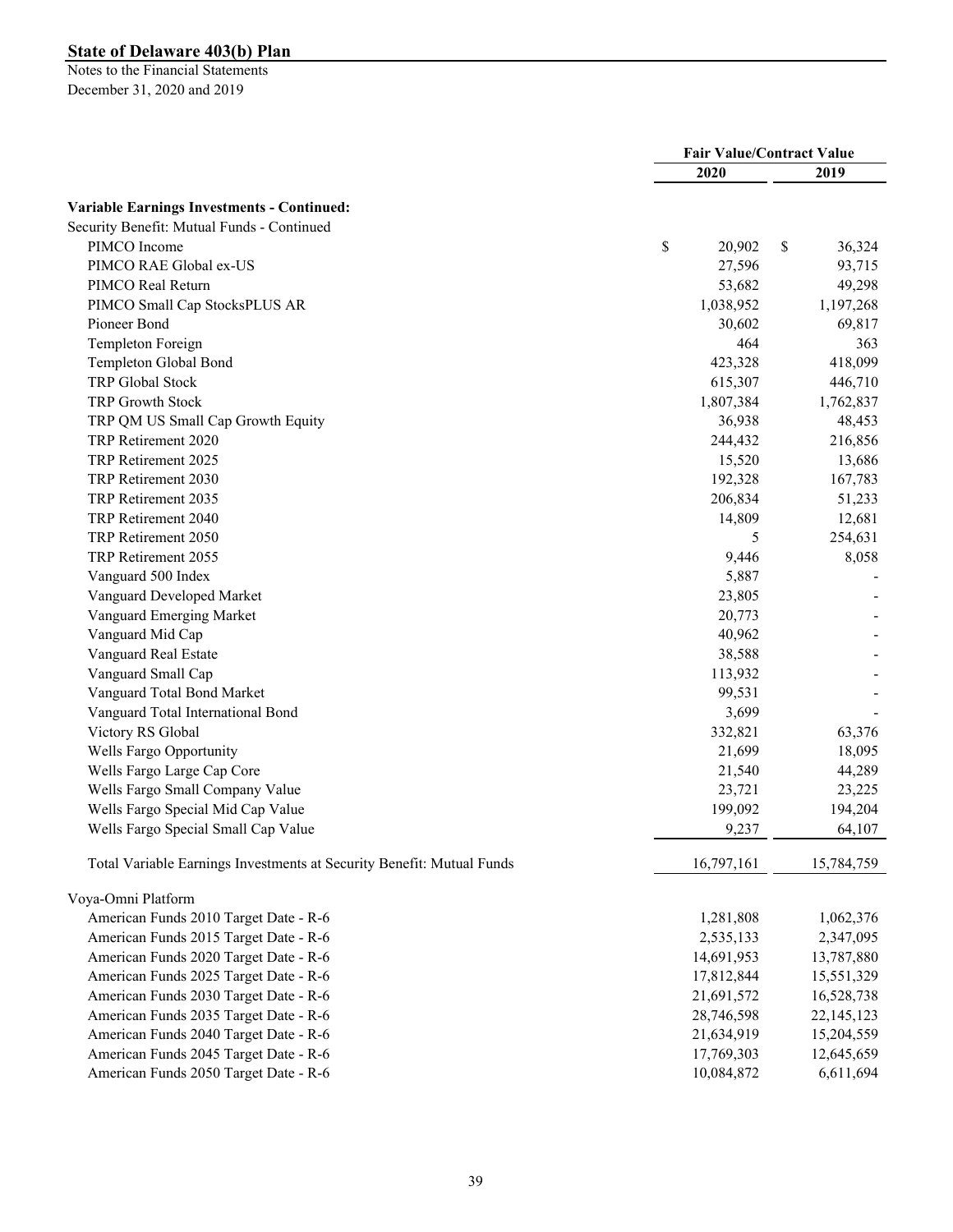Notes to the Financial Statements December 31, 2020 and 2019

|                                                               |                 | <b>Fair Value/Contract Value</b> |  |  |
|---------------------------------------------------------------|-----------------|----------------------------------|--|--|
|                                                               | 2020            | 2019                             |  |  |
| <b>Variable Earnings Investments - Continued:</b>             |                 |                                  |  |  |
| Voya-Omni Platform - Continued                                |                 |                                  |  |  |
| American Funds 2055 Target Date - R-6                         | \$<br>5,874,339 | \$<br>3,688,734                  |  |  |
| American Funds 2060 Target Date - R-6                         | 1,027,096       | 559,829                          |  |  |
| American Funds 2065 Target Date - R-6                         | 27,121          |                                  |  |  |
| American Funds Washington Mutual - R-6                        | 2,146,125       | 1,731,396                        |  |  |
| Champlain Mid Cap Funds - Institutional                       | 1,170,247       | 816,108                          |  |  |
| JPMorgan US Small Company Fund - R-6                          | 1,287,175       | 801,494                          |  |  |
| Lazard International Equity Portfolio - R-6                   | 751,488         | 593,411                          |  |  |
| PIMCO Total Return Fund - Institutional Class                 | 1,465,783       | 798,312                          |  |  |
| T. Rowe Price Blue Chip Growth Fund - I                       | 5,554,075       | 3,421,561                        |  |  |
| TD Ameritrade Self-Directed Brokerage Account                 | 8,390,027       | 4,810,215                        |  |  |
| Templeton Global Bond Fund R-6                                |                 | 420,716                          |  |  |
| TIAA-CREF Real Estate Securities Fund - Institutional Class   | 634,420         | 534,557                          |  |  |
| Vanguard Total International Stock Index Fund - Admiral       | 3,447,542       |                                  |  |  |
| Vanguard Extended Market Index Fund - Admiral                 | 4,233,877       |                                  |  |  |
| Vanguard Extended Market Index Fund - Institutional           |                 | 2,627,115                        |  |  |
| Vanguard Institutional Index Fund - Institutional             | 12,791,913      | 9,359,244                        |  |  |
| Vanguard Intermediate-Term Bond Index Fund - Institutional    | 3,780,039       | 2,706,506                        |  |  |
| Vanguard Total International Stock Index Fund - Institutional |                 | 2,469,852                        |  |  |
| Total Variable Earnings Investments at Voya-Omni Platform     | 188,830,269     | 141,223,503                      |  |  |
| Great American                                                |                 |                                  |  |  |
| Great American Flex(b)                                        | 2,330,274       | 2,458,365                        |  |  |
| Total Variable Earnings Investments at Great American         | 2,330,274       | 2,458,365                        |  |  |
| <b>Total Variable Earnings Investments</b>                    | 435, 354, 568   | 375,640,707                      |  |  |
| <b>Total Investments</b>                                      | 505,684,268     | 445,920,480<br>S                 |  |  |
|                                                               |                 |                                  |  |  |

\* Represents Investments Greater than 5% of Net Position

\*\* Represents Investments in Foreign Securities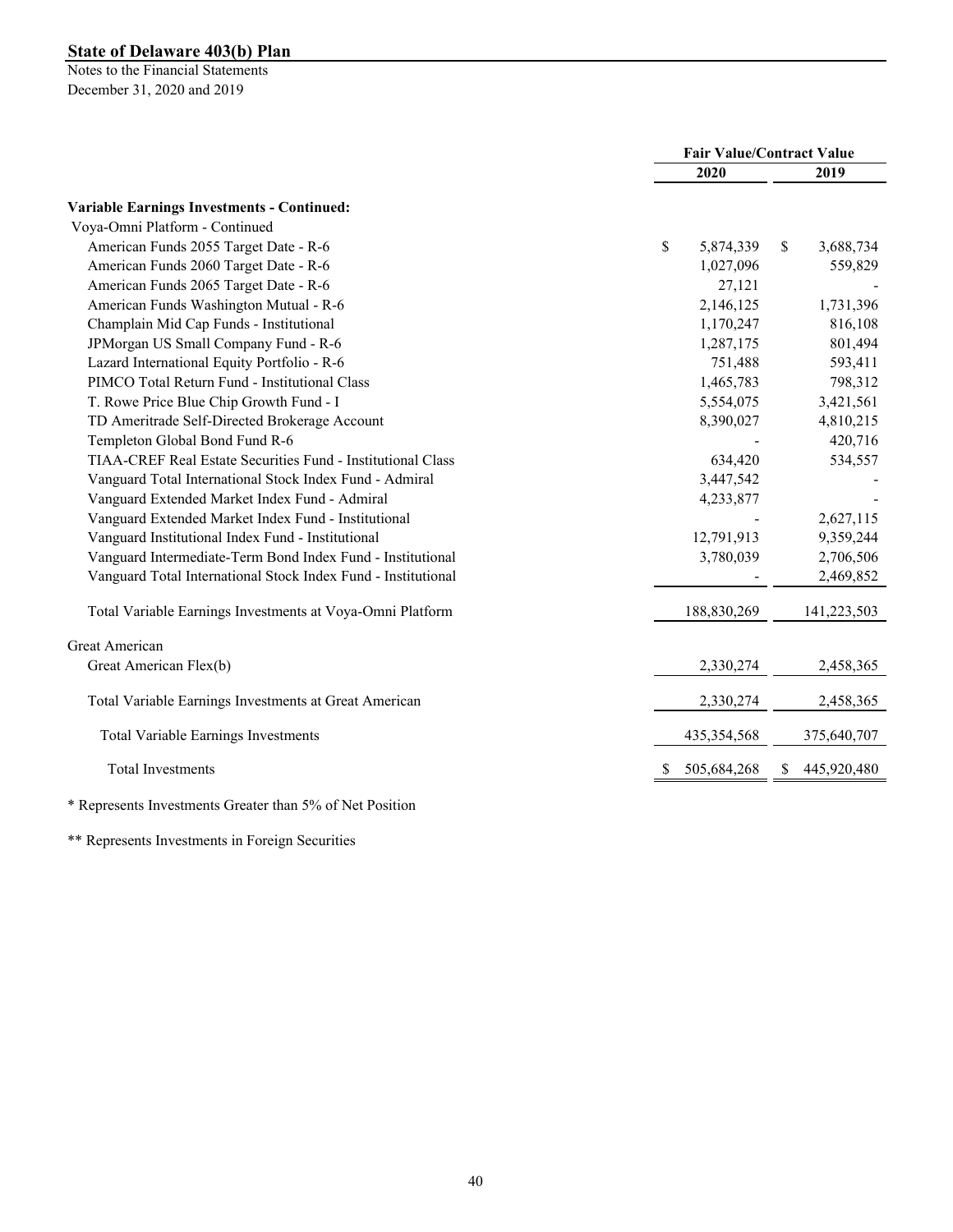

BELFINT . LYONS . SHUMAN Certified Public Accountants

www.belfint.com

*Independent Auditors' Report on Internal Control over Financial Reporting and on Compliance and Other Matters Based on an Audit of Financial Statements Performed in Accordance with Government Auditing Standards* 

To the Plans Management Board State of Delaware 403(b) Plan Dover, Delaware

We were engaged to audit, in accordance with the auditing standards generally accepted in the United States of America and the standards applicable to financial audits contained in *Government Auditing Standards* issued by the Comptroller General of the United States, the financial statements of State of Delaware 403(b) Plan (Plan) as of and for the years ended December 31, 2020 and 2019, and the related notes to the financial statements, which collectively comprise the Plan's basic financial statements, and have issued our report thereon dated October 21, 2021.

#### *Internal Control Over Financial Reporting*

In planning and performing our audit of the financial statements, we considered the Plan's internal control over financial reporting (internal control) to determine the audit procedures that are appropriate in the circumstances for the purpose of expressing an opinion on the financial statements, but not for the purpose of expressing an opinion on the effectiveness of the Plan's internal control. Accordingly, we do not express an opinion on the effectiveness of the Plan's internal control.

A *deficiency in internal control* exists when the design or operation of a control does not allow management or employees, in the normal course of performing their assigned functions, to prevent, or detect and correct, misstatements on a timely basis. A *material weakness* is a deficiency, or a combination of deficiencies, in internal control such that there is a reasonable possibility that a material misstatement of the Plan's financial statements will not be prevented, or detected and corrected on a timely basis. A *significant deficiency* is a deficiency, or a combination of deficiencies, in internal control that is less severe than a material weakness, yet important enough to merit attention by those charged with governance.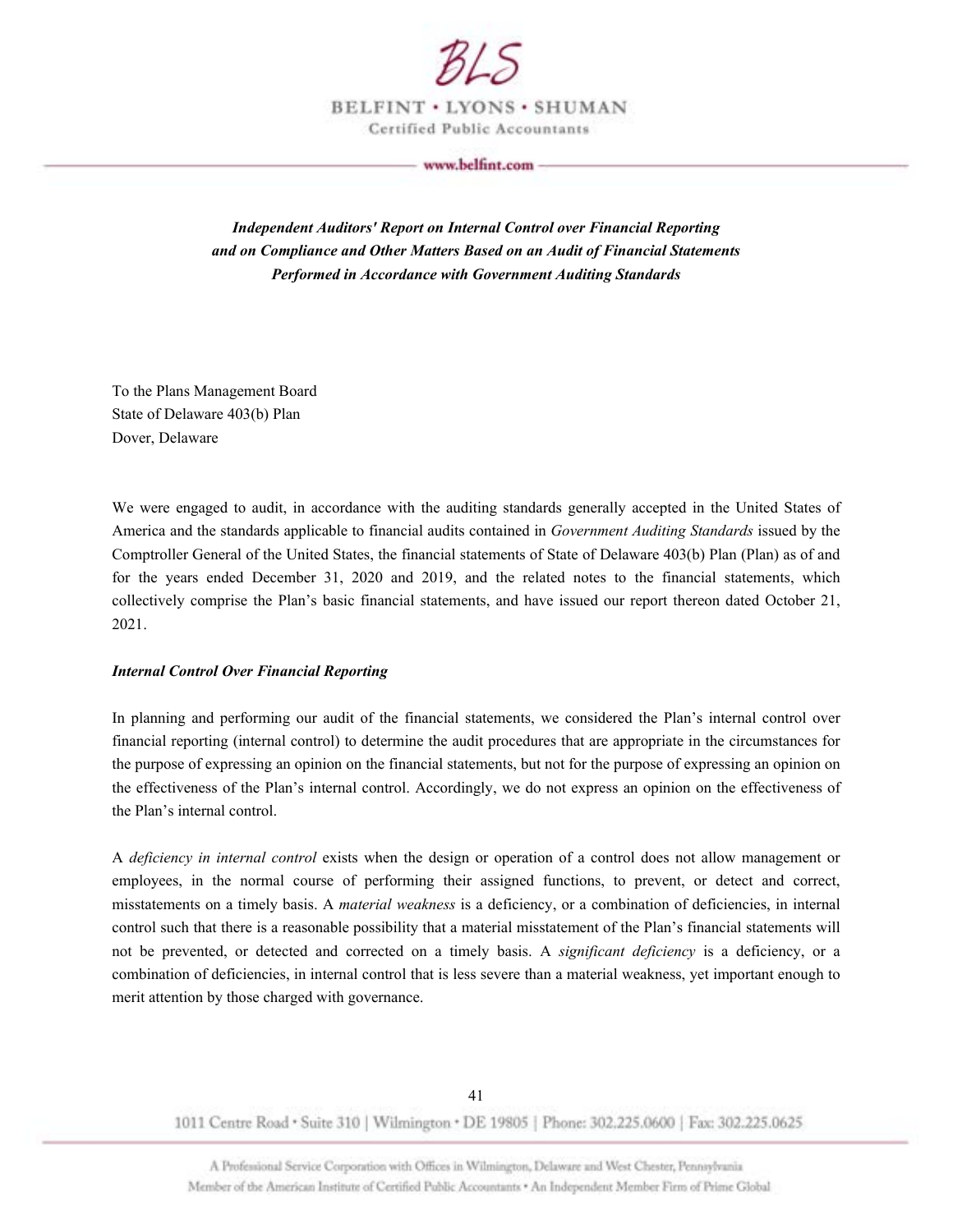To the Plans Management Board State of Delaware 403(b) Plan Dover, Delaware

Our consideration of internal control was for the limited purpose described in the preceding paragraph of this section and was not designed to identify all deficiencies in internal control that might be material weaknesses or significant deficiencies, and, therefore, material weaknesses or significant deficiencies may exist that have not been identified. However, as described in the accompanying schedule of findings and recommendations, we identified certain deficiencies in internal control that we consider to be material weaknesses and significant deficiencies.

#### *Compliance and Other Matters*

As part of obtaining reasonable assurance about whether the Plan's financial statements are free from material misstatement, we performed tests of its compliance with certain provisions of laws, regulations, contracts, and agreements, noncompliance with which could have a direct and material effect on the determination of financial statement amounts. However, providing an opinion on compliance with those provisions was not an objective of our audit and, accordingly, we do not express such an opinion. The results of our tests disclosed no instances of noncompliance or other matters that are required to be reported under *Government Auditing Standards.*

#### *State of Delaware 403(b) Plan's Responses to Findings*

The State of Delaware 403(b) Plan's responses to findings identified in our audit are described in the accompanying schedule of findings and recommendations. The State of Delaware 403(b) Plan's responses were not subject to the auditing procedures applied in the audit of the financial statements, and accordingly, we express no opinion on the responses.

#### *Purpose of this Report*

The purpose of this report is solely to describe the scope of our testing of internal control and compliance and the results of that testing, and not to provide an opinion on the effectiveness of the Plan's internal control or on compliance. This report is an integral part of an audit performed in accordance with *Government Auditing Standards* in considering the entity's internal control and compliance. Accordingly, this communication is not suitable for any other purpose.

Belfint, Lyons & Shuman, P.A.

October 21, 2021 Wilmington, Delaware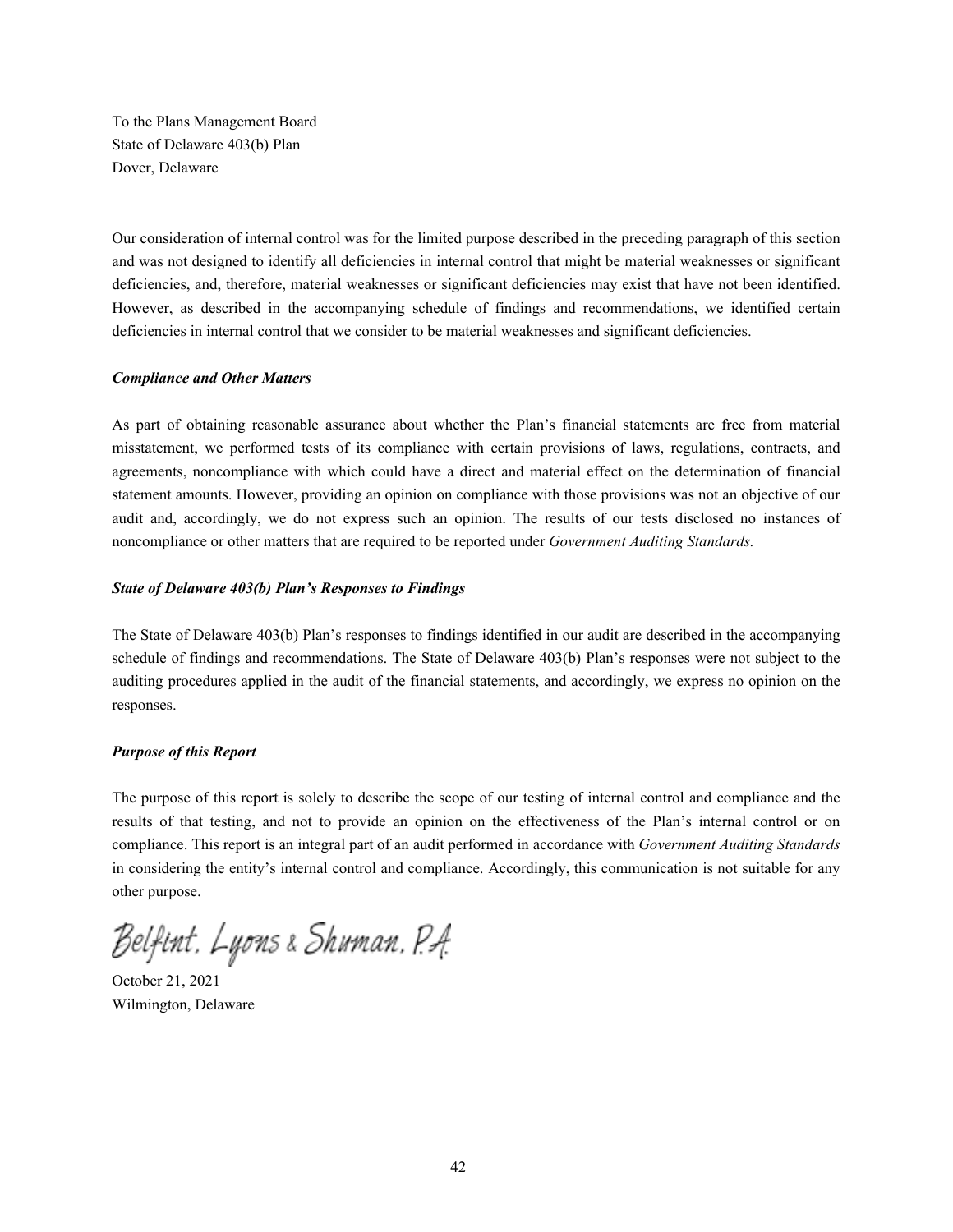## **STATE OF DELAWARE 403(b) PLAN SCHEDULE OF FINDINGS AND RECOMMENDATIONS YEAR ENDED DECEMBER 31, 2020**

#### **FINANCIAL STATEMENT FINDINGS**

## **Reference Number: 2020-001 Type of Finding: Material Weakness Inappropriately Excluded Participant Accounts on Vendor Statements/Confirmation Responses**

**Condition:** Security Benefit provided BLS with an audit package that consisted of a participant account balance report and a schedule of investments for the Plan. BLS identified 12 participant accounts totaling \$1,135,916 at December 31, 2019, that were not on the Security Benefit legacy vendor statements and confirmations for the plan year ending December 31, 2020.

**Criteria:** Plan statements provided by vendors should be complete and accurate, including all accounts that belong to the State of Delaware 403(b) Plan, but not IRA accounts that are not part of the plan.

**Cause:** Security Benefit personnel produce reports from individual contract statements and the computer system seems to be unable to identify all 403(b) plan-related contracts and only those 403(b) related contracts that belong to the State of DE 403(b) Plan.

**Effect:** If vendors cannot produce complete and accurate reports, it could lead to materially misstated financial statements.

**Recommendation:** We recommend that State of Delaware 403(b) Plan officials work with Security Benefit personnel to ensure complete and accurate confirmations and statements are issued to the State of Delaware plan officials and auditors.

**Resolution:** BLS obtained individual account statements for the participants that were missing on the account balance report and included the account balances and activity during the year in those accounts on the financial statements.

**Views of Responsible Plan Officials and Planned Corrective Actions:** All vendor accounts have been added to the State's TPA's recordkeeping platform, Plan with Ease. We will work with our TPA and the vendors to ensure all accounts are completely and accurately captured.

**Responsible Positions:** Promotions and Outreach Manager and Investments and Operations Manager